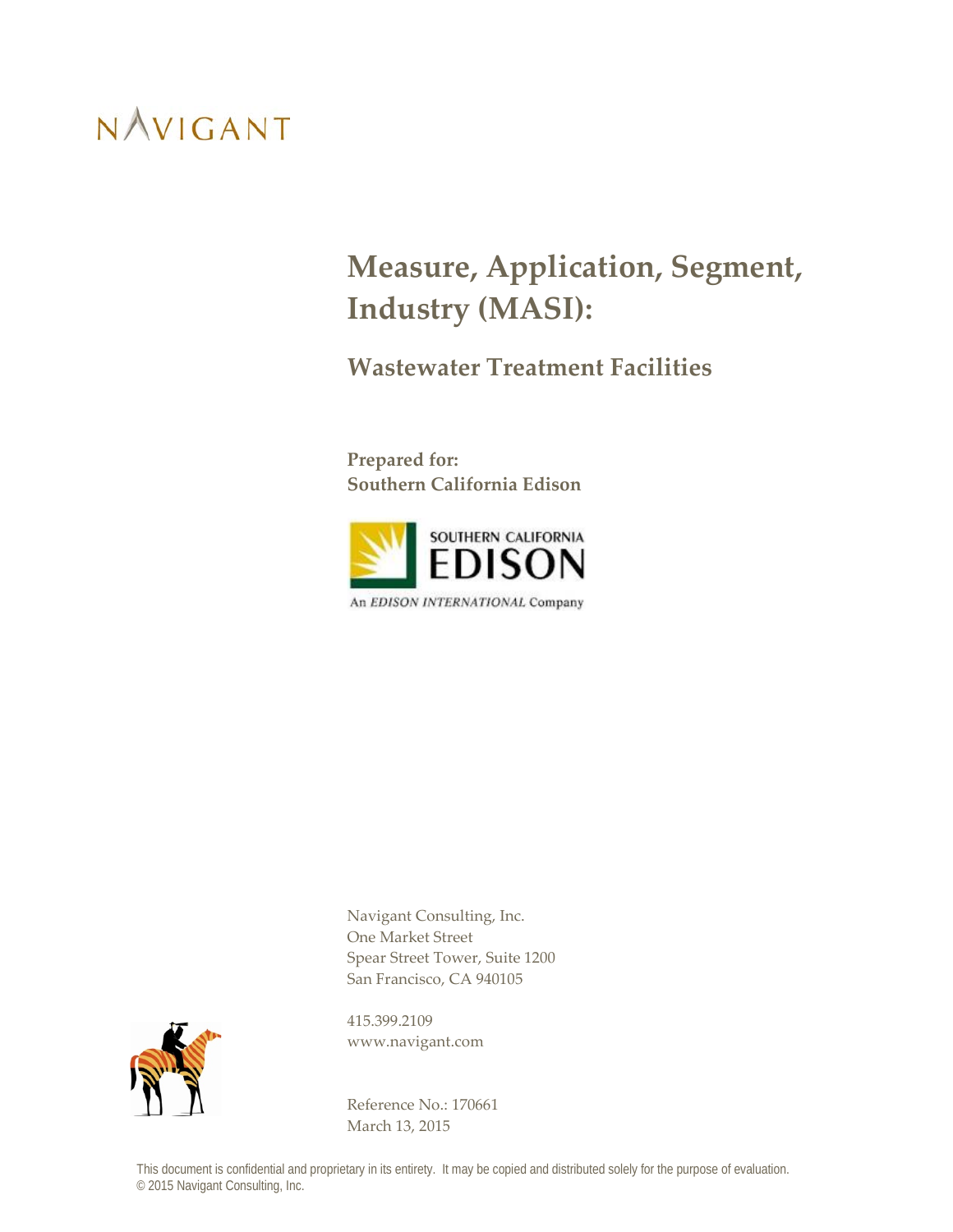### **Table of Contents**

| $\mathbf{1}$   |     |       |    |
|----------------|-----|-------|----|
|                | 1.1 |       |    |
|                | 1.2 |       |    |
|                |     | 1.2.1 |    |
|                |     | 1.2.2 |    |
| $\overline{2}$ |     |       |    |
|                | 2.1 |       |    |
|                |     | 2.1.1 |    |
|                |     | 2.1.2 |    |
|                |     | 2.1.3 |    |
|                |     | 2.1.4 |    |
|                |     | 2.1.5 |    |
|                | 2.2 |       |    |
|                |     | 2.2.1 |    |
|                |     | 2.2.2 |    |
| 3              |     |       |    |
|                | 3.1 |       |    |
|                | 3.2 |       |    |
|                |     | 3.2.1 |    |
|                |     | 3.2.2 |    |
|                |     | 3.2.3 |    |
|                |     | 3.2.4 |    |
|                |     | 3.2.5 |    |
|                |     | 3.2.1 |    |
|                | 3.3 |       |    |
| 4              |     |       |    |
|                |     |       | 15 |
|                |     | 4.1.1 |    |
|                |     | 4.1.2 |    |
|                |     | 4.1.3 |    |
|                |     | 4.1.4 |    |
|                | 4.2 |       |    |
|                |     | 4.2.1 |    |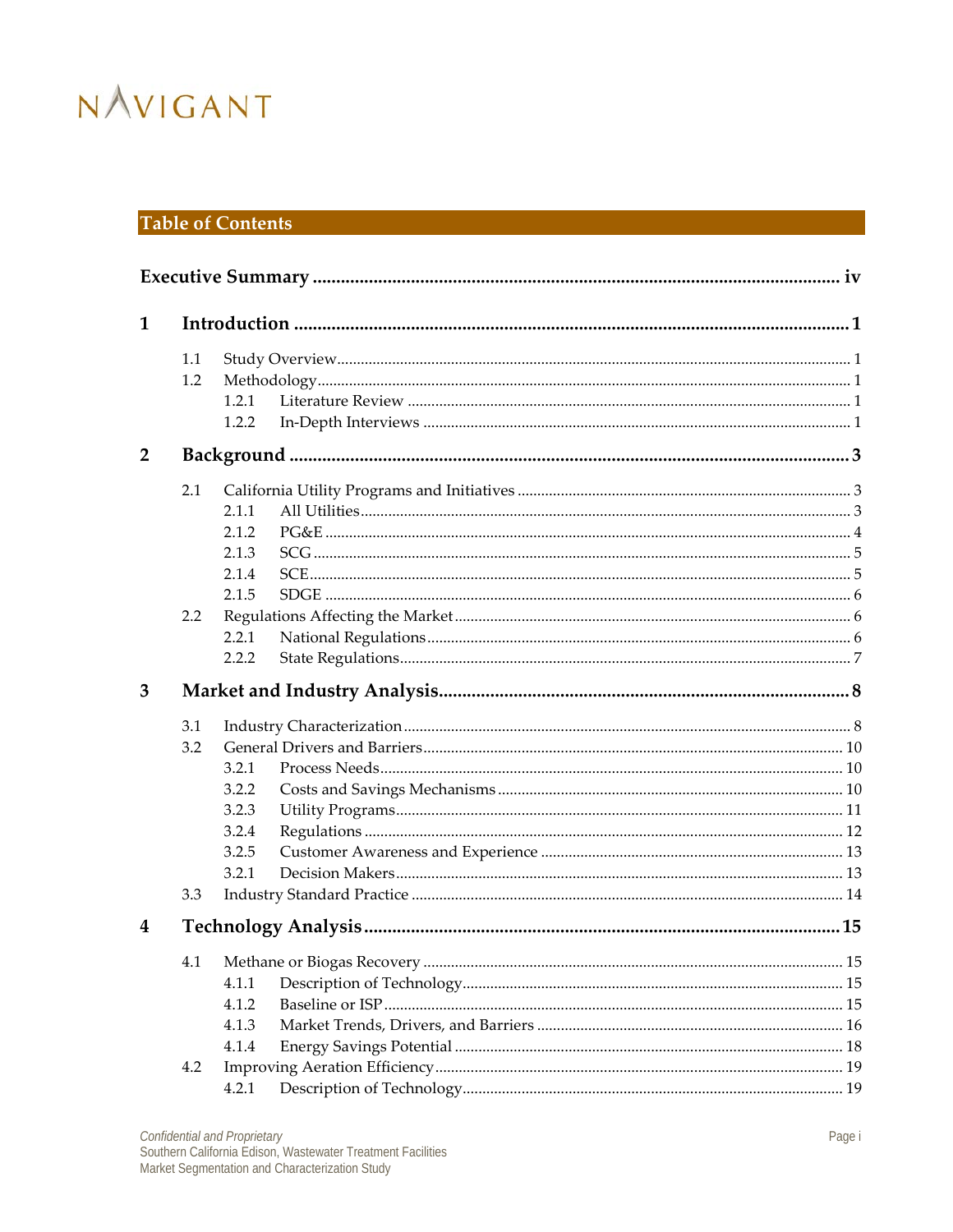|                   |            | 4.2.2 |                                                                         |  |
|-------------------|------------|-------|-------------------------------------------------------------------------|--|
|                   |            | 4.2.3 |                                                                         |  |
|                   |            | 4.2.4 |                                                                         |  |
|                   | 4.3        |       |                                                                         |  |
|                   |            | 4.3.1 |                                                                         |  |
|                   |            | 4.3.2 |                                                                         |  |
|                   |            | 4.3.3 |                                                                         |  |
|                   |            | 4.3.4 |                                                                         |  |
|                   | 4.4        |       |                                                                         |  |
|                   |            | 4.4.1 |                                                                         |  |
|                   |            | 4.4.2 |                                                                         |  |
|                   |            | 4.4.3 |                                                                         |  |
|                   |            | 4.4.4 |                                                                         |  |
|                   | 4.5        |       |                                                                         |  |
|                   |            | 4.5.1 |                                                                         |  |
|                   |            | 4.5.2 |                                                                         |  |
|                   |            | 4.5.3 |                                                                         |  |
|                   |            | 4.5.4 |                                                                         |  |
|                   | 4.6        |       |                                                                         |  |
|                   |            | 4.6.1 |                                                                         |  |
|                   |            | 4.6.2 |                                                                         |  |
|                   |            | 4.6.3 |                                                                         |  |
| 5                 |            |       |                                                                         |  |
|                   | 5.1        |       |                                                                         |  |
|                   | 5.2        |       |                                                                         |  |
|                   | 5.3        |       |                                                                         |  |
|                   | 5.4        |       | Continue Long-Term Relationship Development through Account Managers 33 |  |
|                   | 5.5        |       |                                                                         |  |
|                   | Appendix A |       |                                                                         |  |
|                   | Appendix B |       |                                                                         |  |
|                   | Appendix C |       |                                                                         |  |
| <b>Appendix D</b> |            |       |                                                                         |  |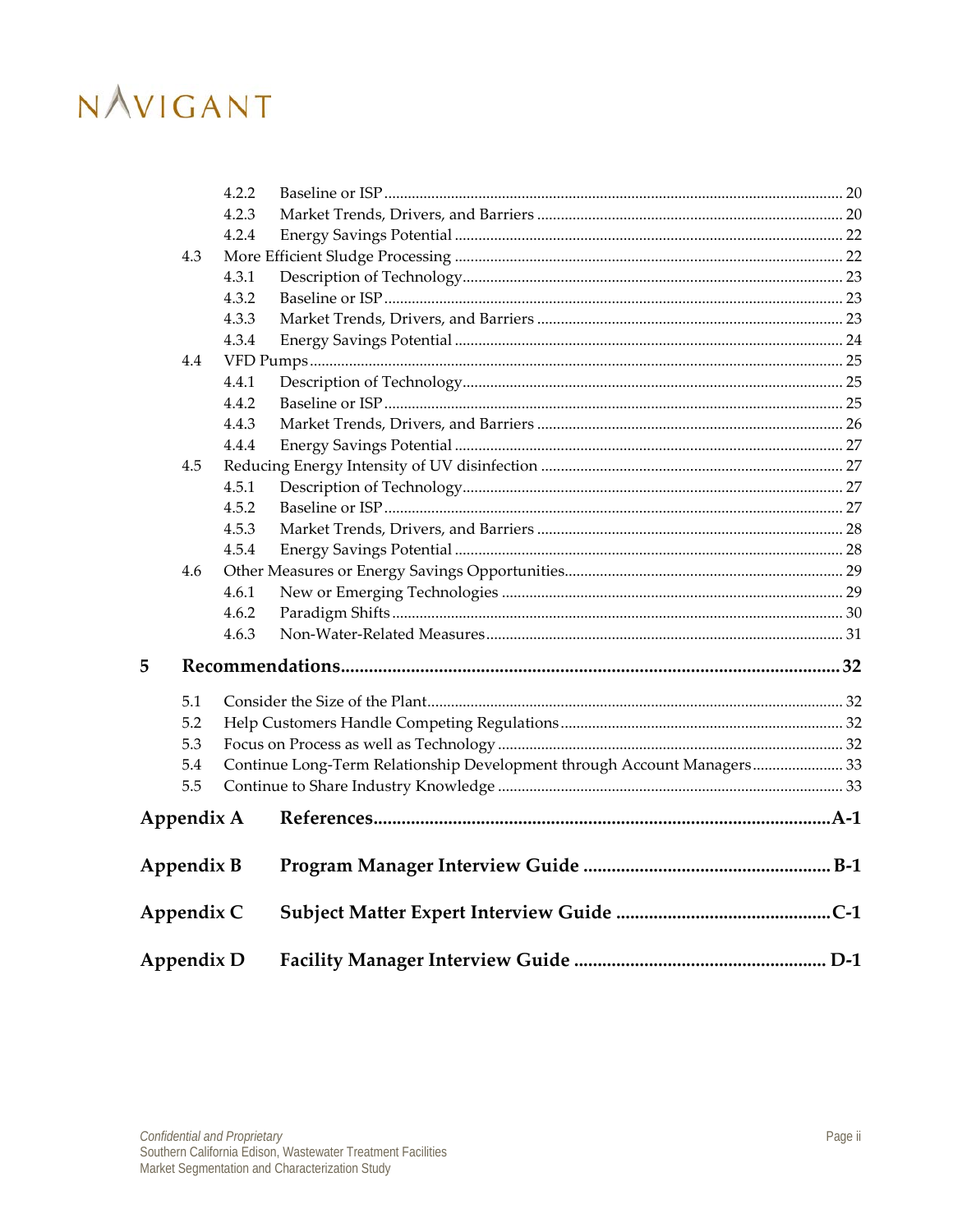### **List of Figures and Tables**

### *Figures:*

| Figure 1. Distribution of Wastewater Treatment Plants in California Sorted by Average Flow Rate  9 |  |  |
|----------------------------------------------------------------------------------------------------|--|--|
|                                                                                                    |  |  |

### *Tables:*

| Table 5. Energy Savings Potential for Methane or Biogas Recovery for Natural Gas Heating 19 |  |
|---------------------------------------------------------------------------------------------|--|
|                                                                                             |  |
|                                                                                             |  |
|                                                                                             |  |
|                                                                                             |  |
|                                                                                             |  |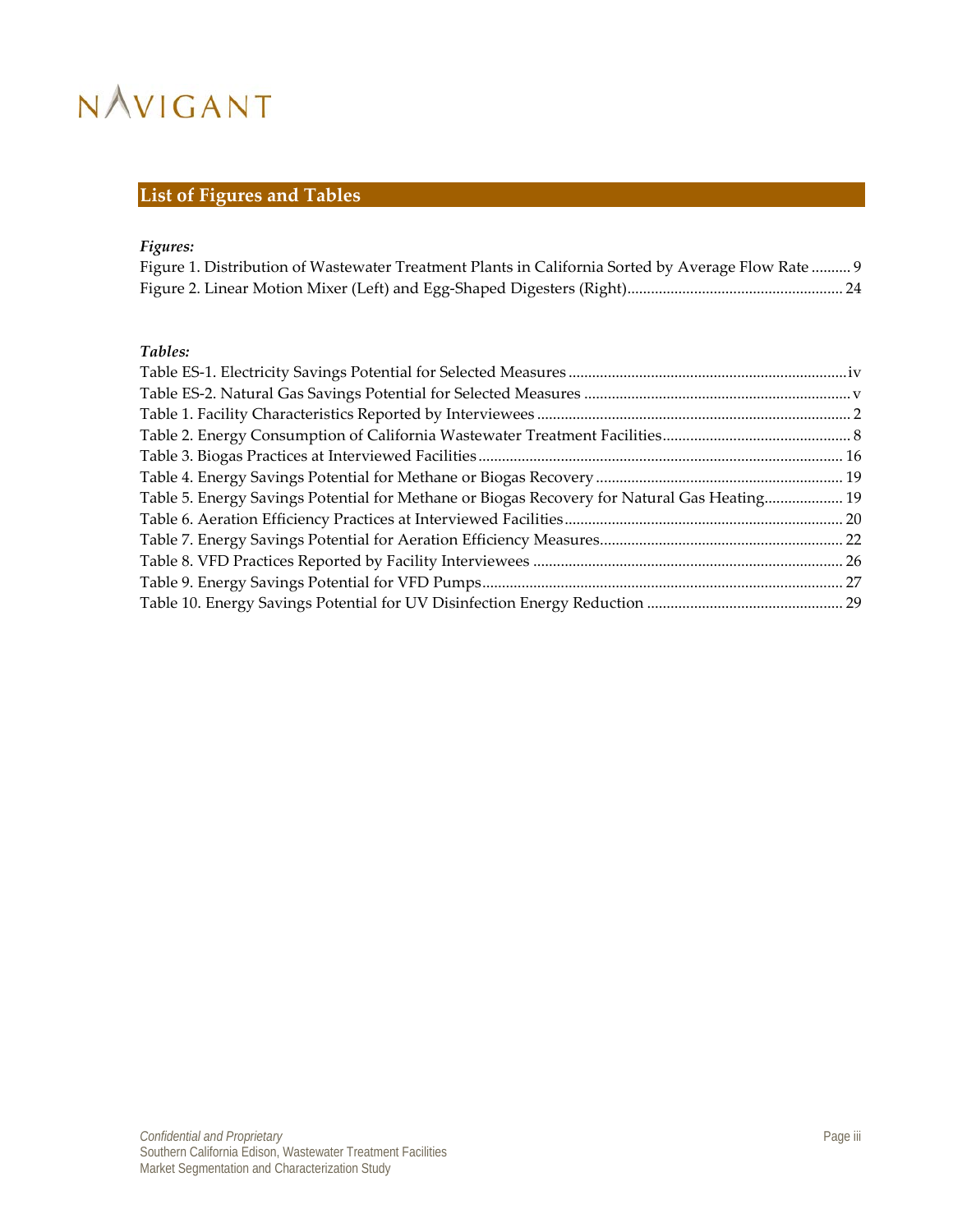### <span id="page-4-0"></span>**Executive Summary**

In the Wastewater Treatment Efficiency Study, Navigant Consulting, Inc. (Navigant) provides data and insights useful for developing strategies to effectively address wastewater treatment facility efficiency opportunities. The study assesses the technical potential of select retrofit efficiency measures for wastewater treatment plants (WWTPs) operating within California. The study objective is to provide program planners with information that is immediately useful in program design efforts.

Navigant estimated the technical potential for energy efficiency (EE) measures in wastewater treatment facilities by conducting secondary source research and interviewing utility program managers, subject matter experts, utility account managers, and facility operators. Technology areas of focus included biogas recovery, aeration, sludge processing, variable frequency drive (VFD) pumps, and ultraviolet (UV) disinfection.

In estimating technical potential, Navigant considered small and large plants separately, with small being defined as processing, on average, 10 million gallons per day (MGD) or less of wastewater). [Table](#page-4-1)  [ES-1](#page-4-1) shows electricity savings potential, while [Table ES-2](#page-5-0) shows gas savings potential.

<span id="page-4-1"></span>

|                                                          |                                        | Small Plants (≤10 MGD)                                    |                                        | Large Plants (>10 MGD)                                    |  |  |
|----------------------------------------------------------|----------------------------------------|-----------------------------------------------------------|----------------------------------------|-----------------------------------------------------------|--|--|
| Measure                                                  | <b>Electricity Site</b><br>Savings (%) | <b>California Savings</b><br>Potential (kWh) <sup>1</sup> | <b>Electricity Site</b><br>Savings (%) | <b>California Savings</b><br>Potential (kWh) <sup>1</sup> |  |  |
| Methane/biogas<br>recovery for electricity<br>generation | $34\%2$                                | 74,379,0003                                               | 27%                                    | 151,884,0003                                              |  |  |
| High-speed turbo<br>blowers                              | 7.8%2,4                                | 28,080,0005                                               | 7.8%2,4                                | 46,800,0006                                               |  |  |
| Turblex blowers                                          | $N/A^7$                                | $N/A^7$                                                   | $26.0\%$ <sup>4</sup>                  | 156,000,0006                                              |  |  |
| Other VFD blowers                                        | 8.5%2.4                                | 154.0005                                                  | 8.5%2,4                                | 922,0006                                                  |  |  |
| Fine bubble diffusion                                    | 18%2,4                                 | 131,040,0008                                              | 18%2,4                                 | 72,800,000 <sup>9</sup>                                   |  |  |
| VFD pumps                                                | $1.7\%4$                               | 13,860,00010                                              | $7.7\%4$                               | 154,000,00010                                             |  |  |
| Low-pressure UV lamps                                    | $6.0\%$ <sup>4</sup>                   | 9,608,0004,11                                             | $6.0\%$ <sup>4</sup>                   | 24,020,0004,11                                            |  |  |
| Total                                                    |                                        | 345,887,000                                               |                                        | 1,538,904,000                                             |  |  |

### **Table ES-1. Electricity Savings Potential for Selected Measures**

Table notes:

<sup>1</sup> Calculated as annual site savings multiplied by applicability multiplied by total number of plants in each size category.

<sup>2</sup> Source: Energy Efficiency in Water and Wastewater Facilities, EPA (2013).

<sup>3</sup> Technical potential applicability is calculated from the percentage of California plants that use biogas but do not use it for electricity generation. Source: WEF Biogas Data Collection Project (2012)

<sup>4</sup> Source: Evaluation of Energy Conservation Measures for Wastewater Treatment Facilities, EPA (2010)

<sup>5</sup> Improved aeration efficiency measures only apply to plants that use activated sludge. One of the interviewees did not use activated sludge; however, it was a small plant in a cold environment. Based on data from the WEF Biogas Project, we estimated that 90% of small plants use activated sludge. Of those, we assumed half would implement high-speed turbo blowers and the other half would implement VFD blowers.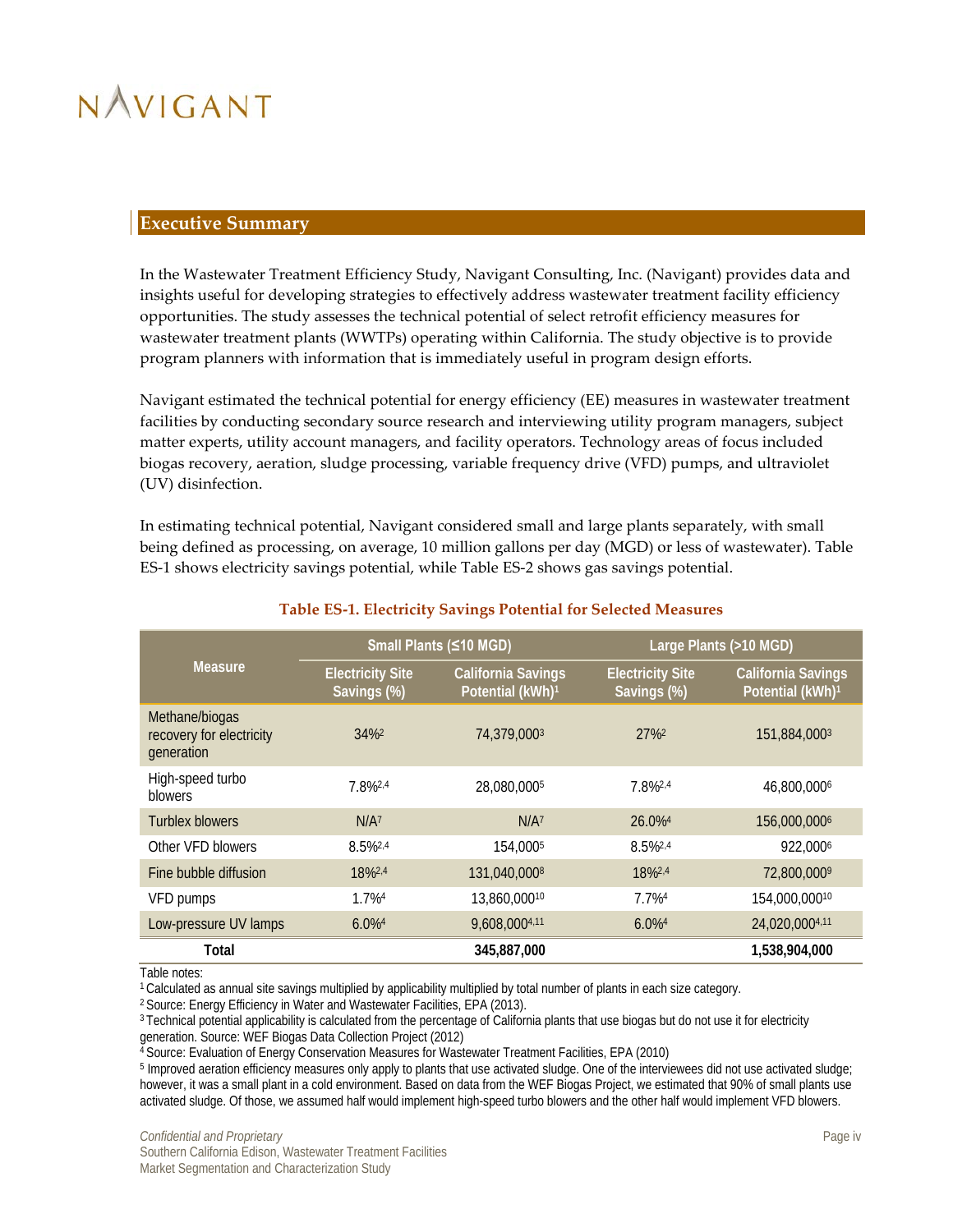6 Based on interview findings that large plants are beginning to implement advanced blowers, we assumed that 10% of large plants are already using advanced blowers, and split the remaining 90% applicability evenly between the three blower types.

7 We assumed Turblex blowers, because of their large size, could only be implemented in large plants.

<sup>8</sup> We assumed the number of small plants already using fine bubble diffusion is negligible, and therefore applicability is 100% among plants that have activated sludge, or 90% of all small plants.

9 Based on interview feedback, we assumed 80% of large plants are already using fine bubble diffusion, and therefore this measure is applicable to 20% of large plants.

<sup>10</sup> Interview findings suggested that most plants are already using VFD pumps in some applications, but all plants have at least some non-VFD pumps that could be converted to VFD.

<sup>11</sup> We assumed that 20% of plants use UV disinfection, based on interview findings.

#### **Table ES-2. Natural Gas Savings Potential for Selected Measures**

<span id="page-5-0"></span>

|                                            |                                   | Small Plants (≤10 MGD)                                 |                                 | Large Plants (>10 MGD)                          |
|--------------------------------------------|-----------------------------------|--------------------------------------------------------|---------------------------------|-------------------------------------------------|
| <b>Measure</b>                             | <b>Gas Site Savings</b><br>$(\%)$ | <b>California Savings</b><br><b>Potential (Therms)</b> | <b>Gas Site Savings</b><br>(% ) | California Savings<br><b>Potential (Therms)</b> |
| Replacing natural gas<br>usage for heating | 100% <sup>1</sup>                 | 5,897,000 <sup>2</sup>                                 | $0\%$                           | N/A <sup>2</sup>                                |

Table notes:

<sup>1</sup> Assumption based on site using biogas for heating instead of flaring it.

<sup>2</sup> Calculated from percentage of California plants that have anaerobic digestion but do not use the gas for heating. Only one plant larger than 10 MGD (out of 50 total) had anaerobic digestion but did not use the biogas for heating. Source: WEF Biogas Data Collection Project.

Through interviews, Navigant developed the following recommendations for utilities to strengthen their relationships with wastewater treatment plants and further reduce energy usage within this sector.

- » **Consider plant size**: Small facilities (those that process 10 MGD or less on average) and large facilities (those that process more than 10 MGD on average) are vastly different in their energy intensity, budgeting process, priorities, and needs; therefore, for these reasons, future studies should consider them as separate categories. Many large plants have already picked the lowhanging fruit and are looking for the next frontier of energy savings. Utilities can help by being a resource for information on the most advanced features, continuing to fund pilot studies of emerging technologies and generally helping these plants come up with customized solutions for their needs. Small plants, on the other hand, are not as sophisticated and many, because of their size, do not have the revenues or budget to invest in advanced technologies. More study needs to be done on EE measures that would be appropriate for smaller plants, as well as the expected energy savings, keeping in mind that the savings would be aggregated across hundreds of plants.
- » **Help customers handle competing regulations**: Utilities should try to help their customers save energy even in the presence of competing regulations from the Air Quality Management Districts in California, which restrict emissions from biogas-using equipment. Utilities may not be able to affect the regulations, but should adapt their incentives to the fact that the barrier is no longer to production of biogas but to making that biogas usable.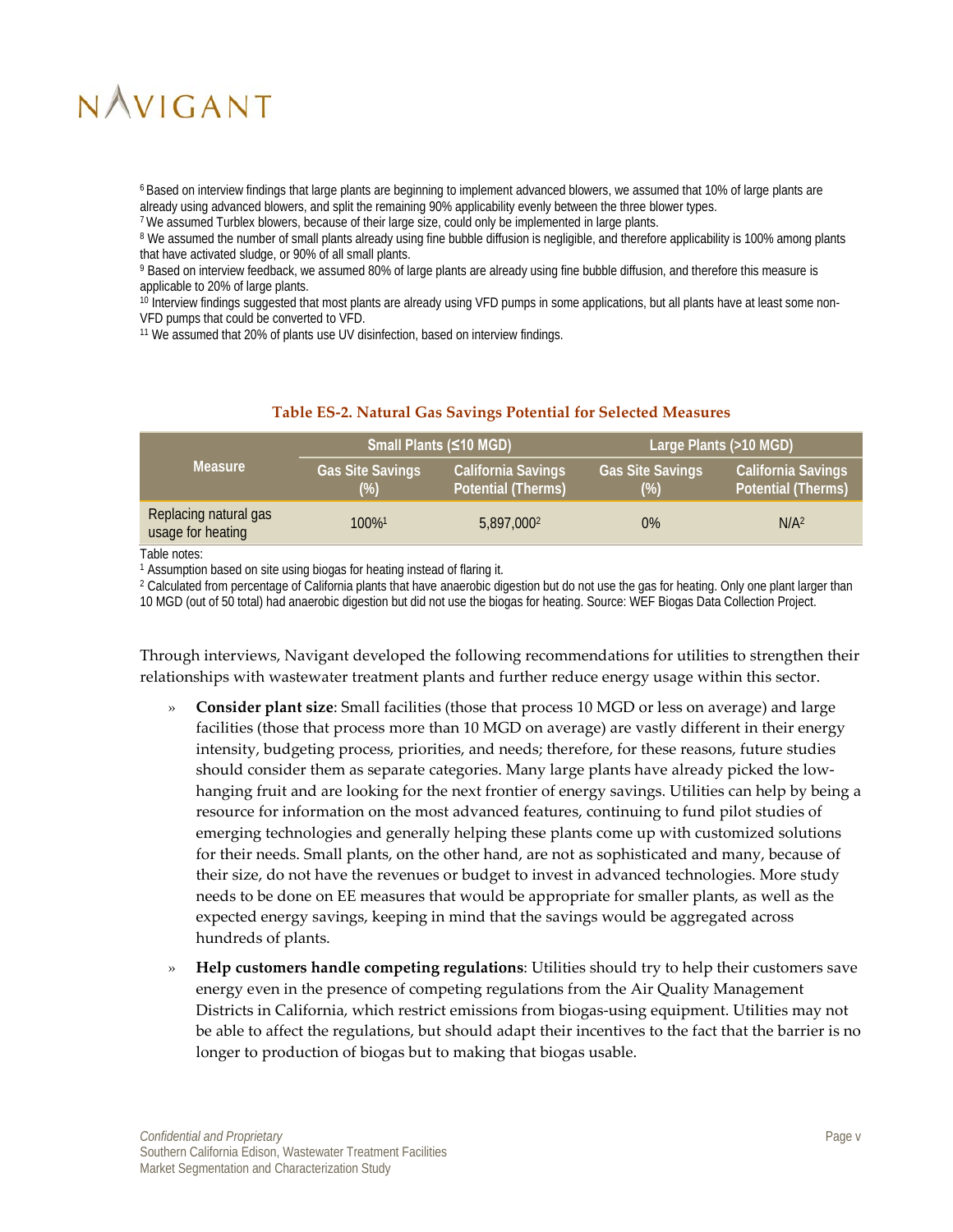- » **Focus on process as well as technology**: Utilities should look beyond specific technologies to consider how the treatment process itself can be made more efficient. Beyond the low-hanging fruit, the logical next step in EE for some plants could be redesigning the process altogether or looking for energy savings beyond the process itself.
- » **Continue long-term relationship development through account managers**: California utilities should continue to be both proactive and responsive in their communications with WWTPs. Interviewees at wastewater treatment facilities consistently saw their relationship with their utility account managers as positive.
- » **Continue to share industry knowledge**: Utilities should stay educated and up-to-date on the latest information on advanced technologies and energy-saving measures. Since WWTPs generally do not compete with each other, they are willing to share their knowledge among themselves. Likewise, utilities must be willing and able to both share knowledge with treatment plants and learn from them in order to continue to promote energy savings in the industry.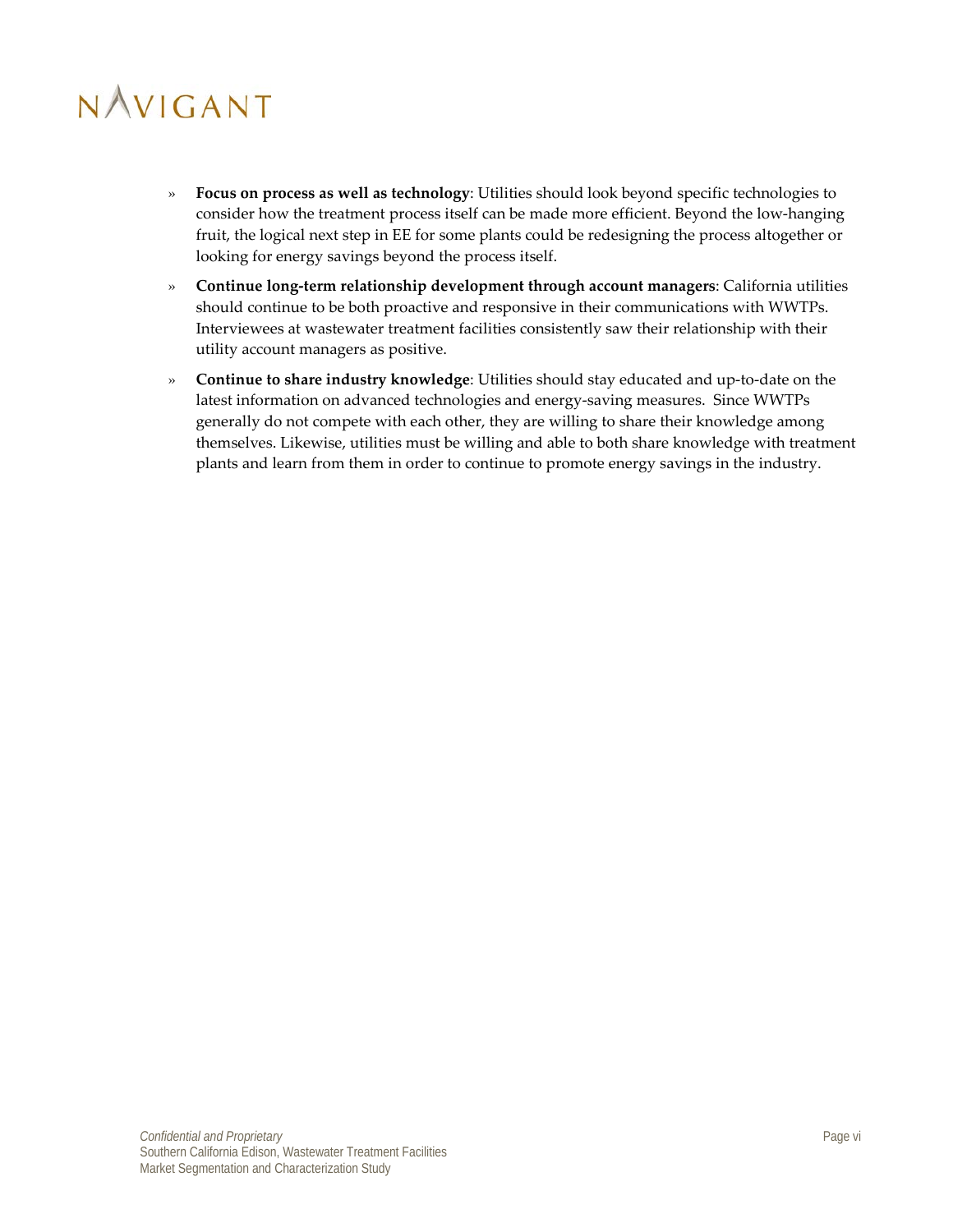### <span id="page-7-0"></span>**1 Introduction**

### <span id="page-7-1"></span>*1.1 Study Overview*

In the Wastewater Treatment Efficiency Study, Navigant Consulting, Inc. (Navigant) provides data and insights useful for developing strategies to effectively address wastewater treatment facility efficiency opportunities. In this study, Navigant assesses the technical and market potential of select retrofit efficiency measures for wastewater treatment plants (WWTPs) operating within California. The study objective is to provide program planners with information that is immediately useful in program design efforts.

Navigant estimated the technical potential for energy efficiency (EE) measures in wastewater treatment facilities by conducting secondary source research and interviewing utility program managers, subject matter experts (SMEs), utility account managers, and facility operators. Technology areas of focus included biogas recovery, aeration, sludge processing, variable frequency drive (VFD) pumps, and ultraviolet (UV) disinfection.

### <span id="page-7-2"></span>*1.2 Methodology*

Navigant used a combination of secondary research and in-depth interviews to identify technology and market opportunities for energy savings opportunities in California's WWTPs. This section describes Navigant's research methodology.

### <span id="page-7-3"></span>**1.2.1 Literature Review**

Navigant began the study by reviewing relevant literature on EE opportunities in this sector. A summary of the sources that informed this study is listed in [Appendix A.](#page-40-0)

### <span id="page-7-4"></span>**1.2.2 In-Depth Interviews**

Navigant investigated the market and technical potential for EE measures in wastewater treatment facilities by interviewing utility program managers, SMEs, utility account managers, and facility operators.

Navigant first interviewed program managers at utilities to focus the research objectives and identify barriers and opportunities in the sector. Navigant interviewed program managers from each of the California investor-owned utilities (IOUs)—Pacific Gas and Electric Company (PG&E), Southern California Edison Company (SCE), San Diego Gas & Electric Company (SDG&E), and Southern California Gas Company (SCG). For the detailed interview guide, please see Appendix B.

After the program manager interviews, Navigant interviewed an account manager at SCE and the director of a trade organization that represents the interests of WWTPs in Southern California. For the detailed interview guide, please see Appendix C.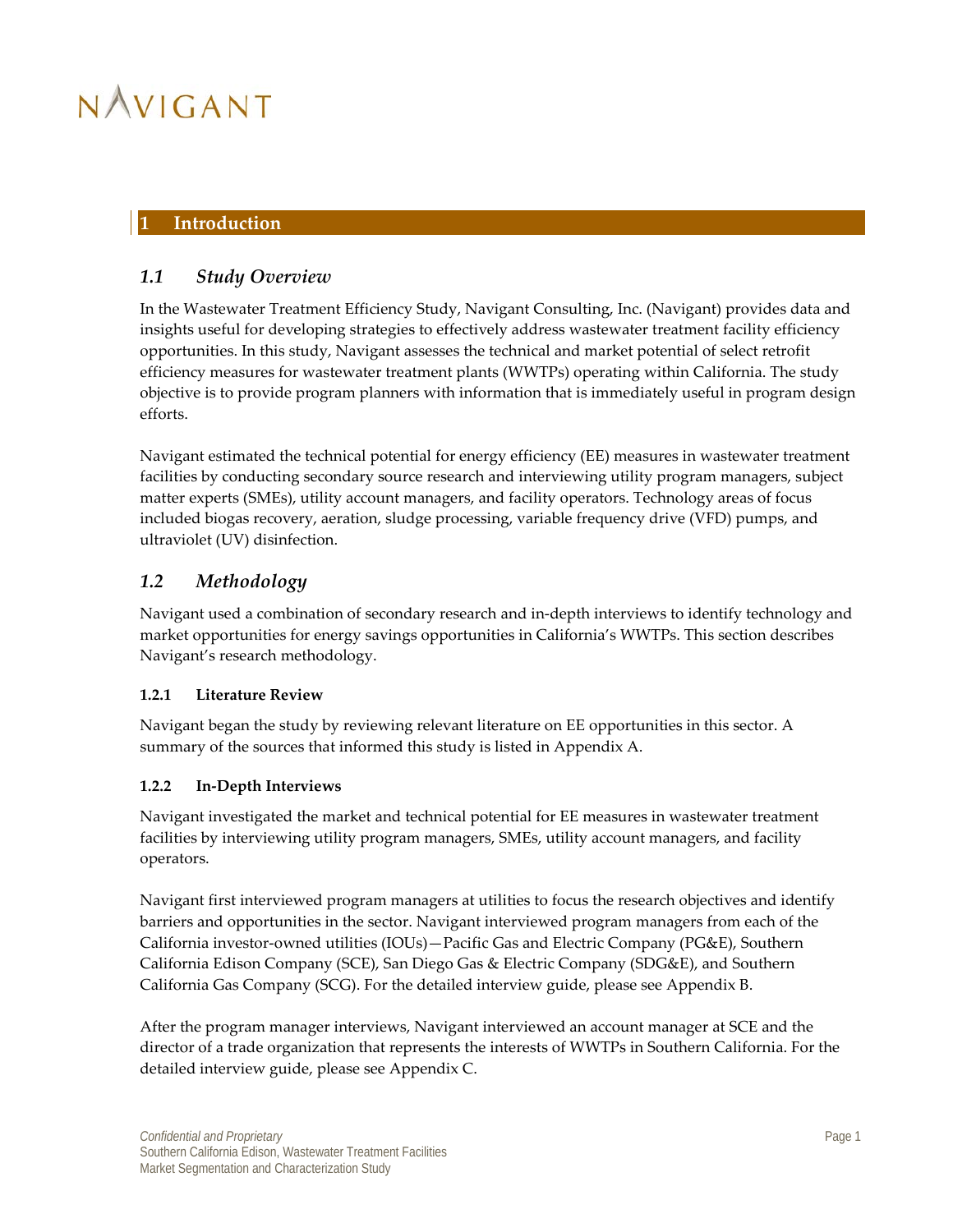Navigant then interviewed seven facility managers from facilities representing a wide range of treatment plant sizes and treatment types. [Table 1](#page-8-0) provides basic information on these facilities. For the full facility manager interview guide, please see Appendix D.

<span id="page-8-0"></span>

| Plant or<br><b>Facility</b> | Average<br>Operating<br>Capacity (MGD) | <b>Average Daily</b><br>kWh per MGD* | <b>Average Daily</b><br>Therms per<br>MGD*      | <b>Treatment Type</b>                                                                                                               | Role of Interviewee(s)                                                                                                                                       |
|-----------------------------|----------------------------------------|--------------------------------------|-------------------------------------------------|-------------------------------------------------------------------------------------------------------------------------------------|--------------------------------------------------------------------------------------------------------------------------------------------------------------|
| 1                           | 1                                      | 5,080                                |                                                 | Advanced secondary,<br>nutrient removal, no<br>activated sludge                                                                     | <b>Wastewater Operations</b><br>Supervisor                                                                                                                   |
| $\overline{2}$              | 1.5                                    | 5,000                                |                                                 | Advanced tertiary with<br><b>UV</b>                                                                                                 | Operations<br>Superintendent                                                                                                                                 |
| 3                           | 12.5                                   |                                      |                                                 | Advanced water<br>reclamation                                                                                                       | General Manager                                                                                                                                              |
| $\overline{4}$              | 22                                     |                                      |                                                 | Preliminary, primary,<br>and activated sludge<br>secondary treatment<br>processes                                                   | <b>Chief Executive</b>                                                                                                                                       |
| 5                           | 45<br>(4 plants)                       | 2,780                                | 261                                             | Water reclamation                                                                                                                   | Water & Wastewater<br>Services; Director of<br>Purchasing and<br>Contracts; General<br>Manager for Operations<br>and Maintenance;<br>Director of Engineering |
| 6                           | 190-Plant 1<br>144-Plant 2             | 1,850                                |                                                 | Secondary                                                                                                                           | Senior Engineer                                                                                                                                              |
| $\overline{1}$              | 280<br>(largest of<br>multiple plants) | 1,200                                | 0.5<br>(may not include<br>reclaimed<br>biogas) | Six upstream tertiary<br>plants send solids to<br>secondary plants with<br>solids handling that<br>discharge to an ocean<br>outfall | <b>Supervising Engineer</b>                                                                                                                                  |

### **Table 1. Facility Characteristics Reported by Interviewees**

\*Not all interviewees reported this figure; where they did not report it, it is left blank.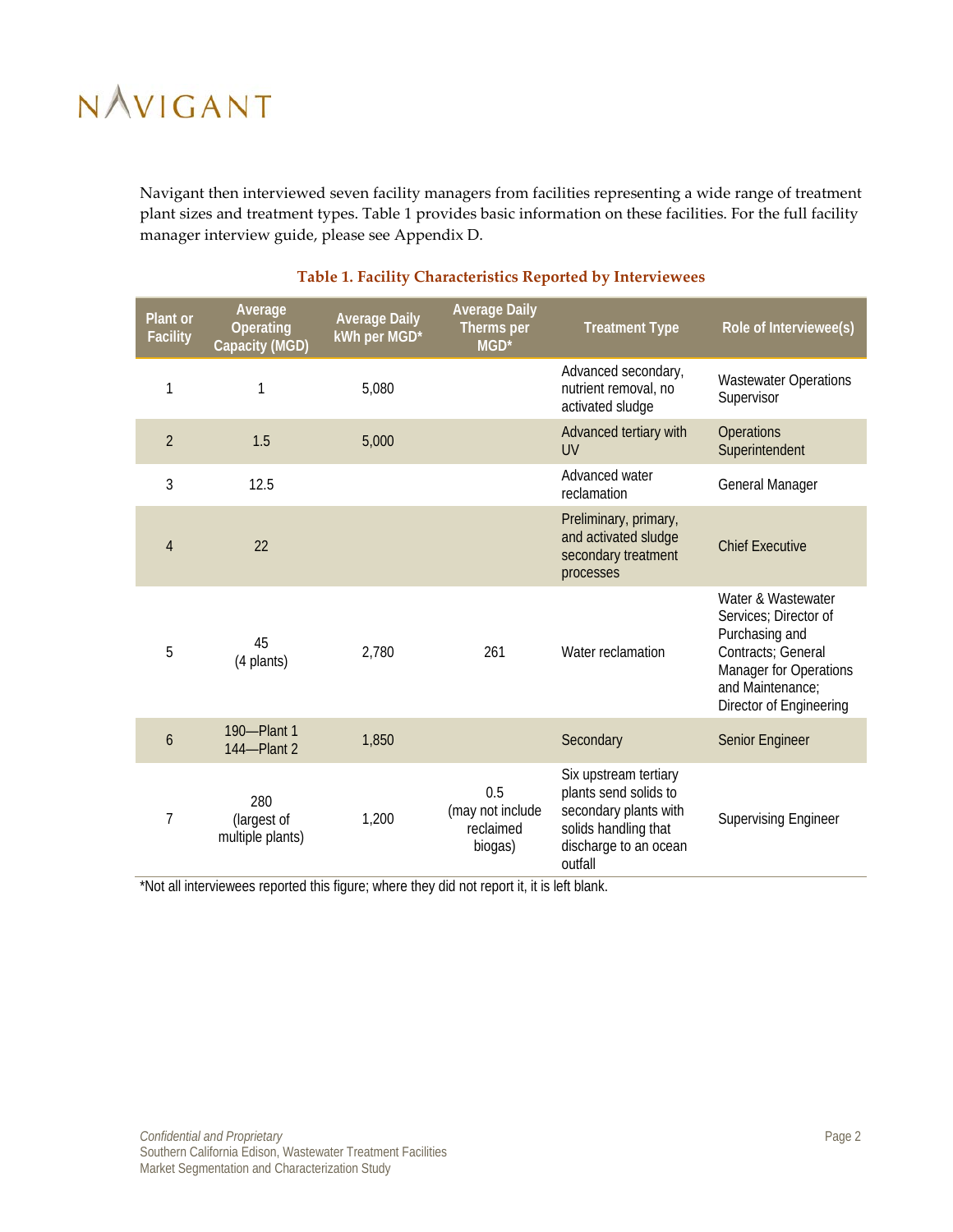### <span id="page-9-0"></span>**2 Background**

This section discusses the unique operating environment of wastewater treatment facilities in California. Plants have access to a number of utility programs to help them identify and implement EE measures; however, they also have strict regulatory guidelines that influence their options and how they evaluate the risk associated with each one.

### <span id="page-9-1"></span>*2.1 California Utility Programs and Initiatives*

WWTPs in California have a number of program options available to them to help make energy-efficient upgrades. Several of these programs are common across the IOUs, and others are unique to various utilities. This section first describes programs that are common across the IOUs, then describes IOUspecific programs.

### <span id="page-9-2"></span>**2.1.1 All Utilities**

There are a number of EE programs available to WWTPs across the California IOU service territories under either the statewide Commercial Energy Efficiency Program or local and third-party commercial programs.[1](#page-9-3) This section describes the programs all California IOUs offer WWTPs in California.

The statewide Commercial Energy Efficiency Program is a set of programs offered to non-residential customers across all California IOUs. The goal of this set of programs is to accelerate the adoption of EE measures in support of California's Long-Term Energy Efficiency Strategic Plan. These programs are open to non-residential customers, and the following programs were found to have wastewater treatment facility participation through our interviews.

- » **The Commercial Deemed Incentives** program provides fixed-amount rebates for measures that have well-defined energy and demand savings. Wastewater treatment facilities may use this program to install more efficient lighting, for example.
- » **The Commercial Calculated Incentives** program provide rebates to industrial facilities for installing EE measures that have more variable savings, depending on the specific application. Utilities assess the value of calculated incentives on a case-by-case basis depending on the estimated savings for a particular customer's measure installation. Many technologies that are not specific to wastewater treatment processes can be upgraded through this program.
- » **The Energy Advisor Program** is an educational program that helps customers identify and implement energy savings solutions that meet their particular needs. Utilities typically offer the following services through this type of program:
	- o Benchmarking

 $\overline{a}$ 

o Online Energy Audits

<span id="page-9-3"></span><sup>1</sup> [http://www.cpuc.ca.gov/NR/rdonlyres/BB0D11D4-E6AA-471B-A5BA-](http://www.cpuc.ca.gov/NR/rdonlyres/BB0D11D4-E6AA-471B-A5BA-8A70A18B4ECB/0/201314CommercialFactSheet.pdf)[8A70A18B4ECB/0/201314CommercialFactSheet.pdf.](http://www.cpuc.ca.gov/NR/rdonlyres/BB0D11D4-E6AA-471B-A5BA-8A70A18B4ECB/0/201314CommercialFactSheet.pdf)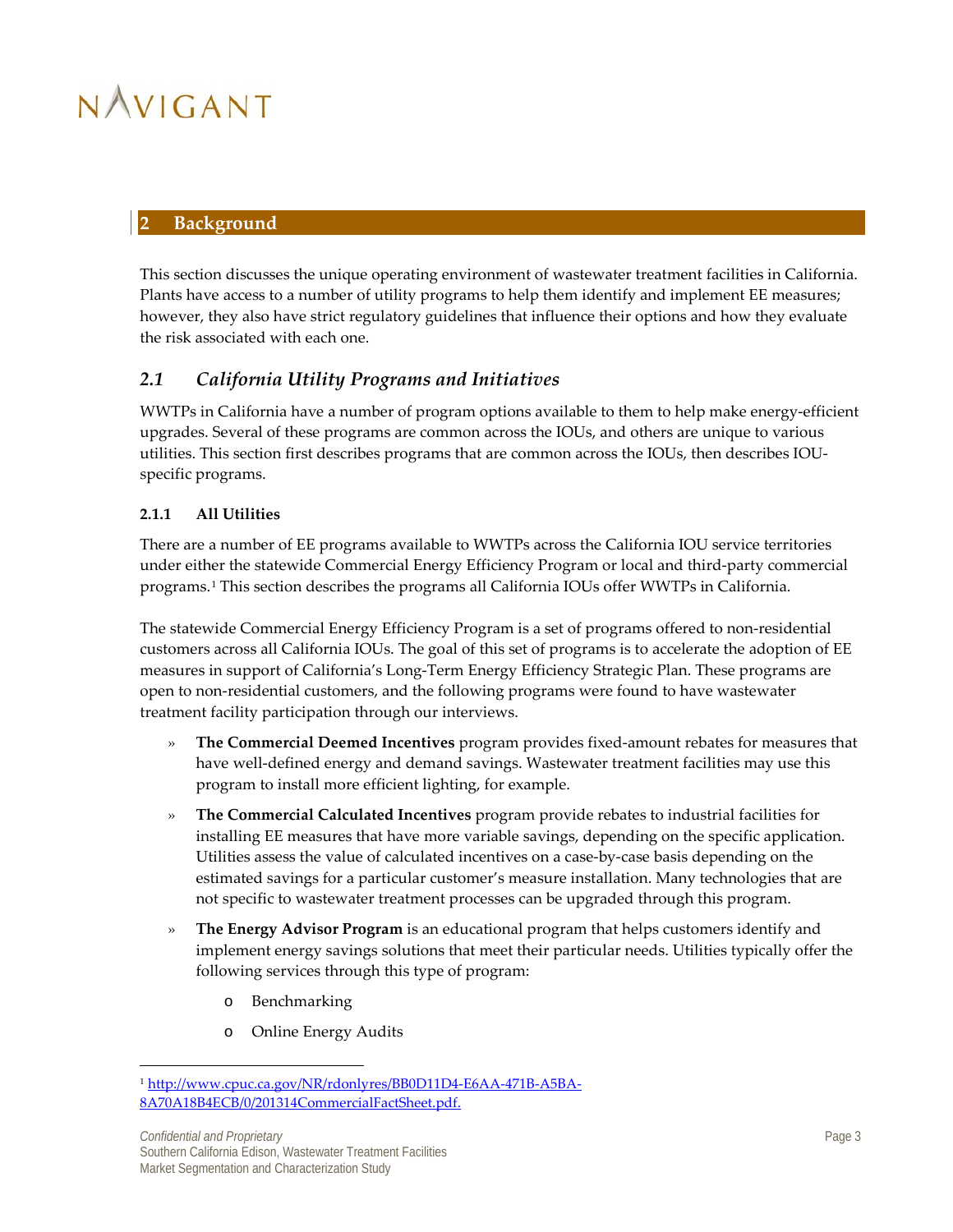- o Site Energy Audits
- o Continuous Energy Improvement (CEI)
- o Retrocommissioning (RCx) assessments
- » **Savings by Design** is a program that uses a whole-building or whole-facility approach to identify and implement energy-saving measures in new construction projects.[2](#page-10-1) Wastewater facilities use this program to facilitate major process improvement operations, and with upcoming plant expansions, it will continue to be a valuable resource.

The IOUs also each offer their own suite of local and third-party programs. All of the IOUs have individually developed RCx and demand response (DR) programs outside of the Commercial Energy Efficiency Program.

- » **Retrocommissioning** programs take a system approach rather than a widget-based approach and focus on optimizing the operation of existing equipment. This can include the replacement of outdated equipment, but focuses on getting the most out of what is already in place. Examples of projects that may come out of RCx at a wastewater treatment facility include rightsizing a blower if the system characteristics change or fixing air leaks in the distribution. RCx may be an underutilized program at present, according to one project manager.
- » **Demand response** programs are another opportunity for WWTPs to receive incentive dollars from their energy utility for taking conservation actions during hours of peak demand. Various program types allow customers to receive incentives for managing their load in different ways.

Though not a program on their own, **account executives** are utility representatives assigned to particular customers as a more direct liaison to the energy utility and all it has to offer. These account executives primarily promote and help facilitate efficiency projects, but also make sure customers are on the least expensive rate tariff for the facility's use patterns and keep facility managers abreast of new technologies.

### <span id="page-10-0"></span>**2.1.2 PG&E**

 $\overline{a}$ 

PG&E currently offers two programs that apply specifically to wastewater treatment facilities—the California Wastewater Process Optimization Program (CalPOP) and the Water Infrastructure and System Efficiency (WISE) Program—along with a couple less structured initiatives.

CalPOP is a third-party program run by QuEST. [3](#page-10-2) This program uses the traditional approach of getting involved when the customer is doing an upgrade. Through this program, wastewater treatment facilities can get a free EE audit and receive up to 100% of the cost to implement a project. While optimal to tailor this program to the long capital planning cycles of WWTPs, the need for many municipal agencies to issue bonds to fund these projects presents a significant barrier.

<span id="page-10-1"></span><sup>2</sup> <http://www.savingsbydesign.com/> .

<span id="page-10-2"></span><sup>3</sup> [http://www.calwastewater.com/index.html.](http://www.calwastewater.com/index.html)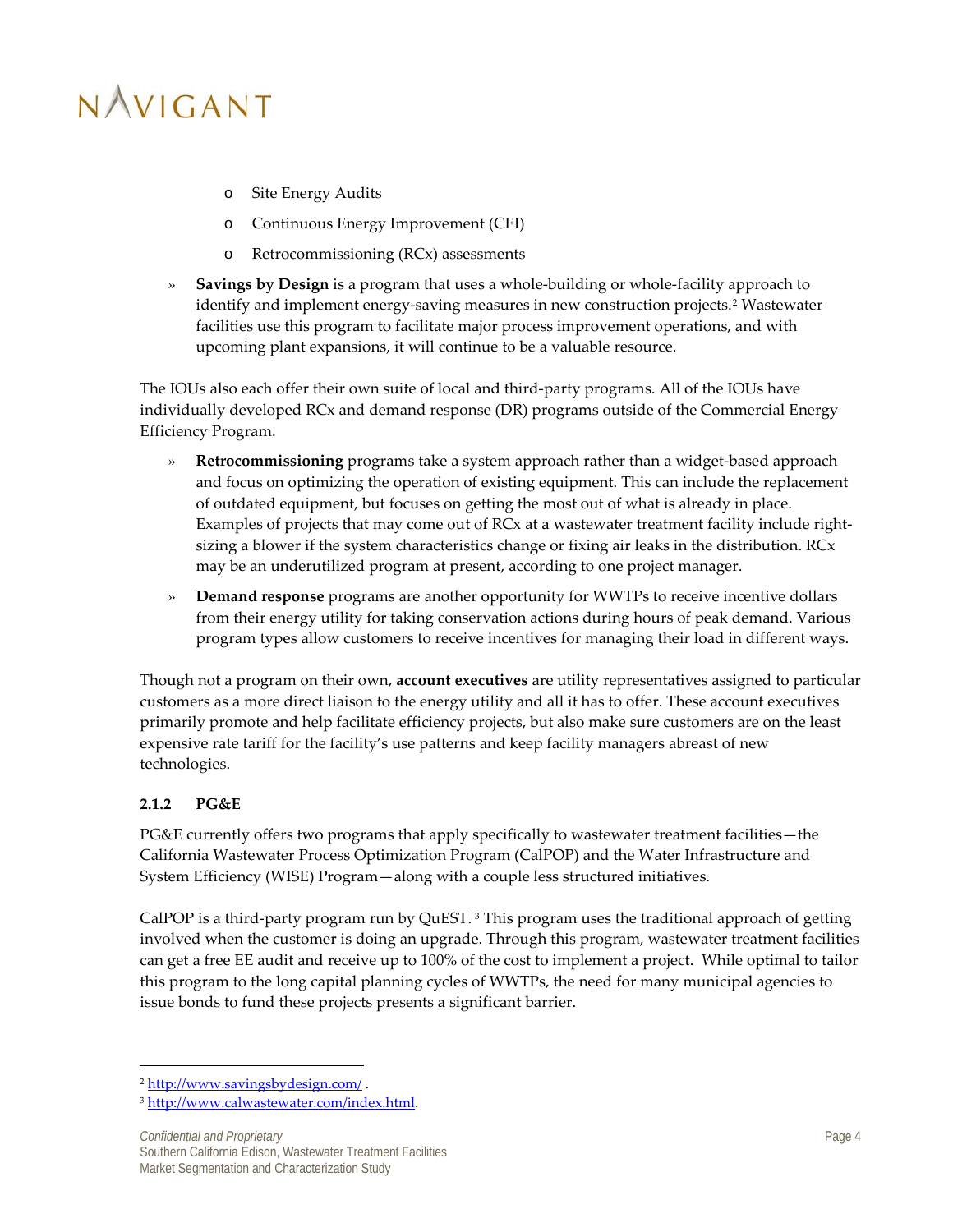The WISE Program is a more recent third-party program that has been launched to target system optimization in water distribution with opportunities for wastewater facilities to also participate.<sup>[4](#page-11-2)</sup> Run by Lincus, this program focuses on better hydrologic system modeling and identifies controls, operations, and enhanced maintenance approaches. This may include RCx opportunities as well.

Other PG&E program initiatives include the submetering of industrial facilities and a program focused on biologic system emerging technology. Submetering is useful for benchmarking individual pieces of equipment against similar equipment at other facilities. The biologic system is a worm-based process that is currently being tested at two facilities that handle specific kinds of waste—dairy and tomato.

### <span id="page-11-0"></span>**2.1.3 SCG**

SCG has no specific program for wastewater treatment facilities. Instead, SCG opts to serve WWTPs through its custom incentives program and focuses its efforts on researching more innovative ideas. The SCG program manager interviewed for this sturdy said the utility is investigating how customers might benefit from treating their own wastewater onsite.[5](#page-11-3) SCG is also examining possibilities opened up by the water-energy nexus, such as claiming water savings that result from EE projects.

### <span id="page-11-1"></span>**2.1.4 SCE**

SCE also offers the WISE program, and additionally offers a software option to medium and large customers, a Pump Test and Hydraulic Services (PT&HS) Program,<sup>[6](#page-11-4)</sup> and has specifically engaged the water industry in its service territory.

The SCE EnergyManager®[7](#page-11-5) suite of tools allows facility managers to track bills and view electric use data at 15-minute intervals. The reporting function also provides pre-built charts for easy visualization of data.

A long-standing program at SCE is the PT&HS Program. Delivering testing services and technical information, this program helps customers improve pump operating efficiency and implement efficiency measures in hydraulic systems.

Since 2013, SCE has had an initiative to engage the large wastewater agencies in its service territory called the Water-Energy Team – Program Advisory Group (WET-PAG). This resource has been a platform for water and wastewater agencies to interact with SCE. The communications facilitated by this

[rgymanager.](https://www.sce.com/wps/portal/home/business/tools/energy-manager/!ut/p/b1/hc_dCoJAEAXgZ-kBcsYf1C5XMd0lWswo25vQsM1St0zy9VPwKqjO3YFvYA4ISEE02auUWVeqJqvGLuyj7oYkoglS7lEbqecTn3OGFncGcBgAfgnBf_d7EL-Iy6xPEG4cAynbBSvu6QZaxgQWIQYR4wPYxiZSM8Z1QoiJaE_gx5MMhKxUPgzeeyAet5Jf-3EaaXLTlSDa4ly0Ratd1LODtO97TSolq0I7qRrudYolnYulnM3el39DTQ!!/dl4/d5/L2dBISEvZ0FBIS9nQSEh/?from=energymanager) 

 $\overline{a}$ 

<span id="page-11-2"></span><sup>4</sup> [http://eestats.cpuc.ca.gov/EEGA2010Files/PGE/PIP/Clean/13-](http://eestats.cpuc.ca.gov/EEGA2010Files/PGE/PIP/Clean/13-14_PGE%20IDEEA365_Lincus%20WISE_PIP_PGE210135.pdf)

[<sup>14</sup>\\_PGE%20IDEEA365\\_Lincus%20WISE\\_PIP\\_PGE210135.pdf.](http://eestats.cpuc.ca.gov/EEGA2010Files/PGE/PIP/Clean/13-14_PGE%20IDEEA365_Lincus%20WISE_PIP_PGE210135.pdf)

<span id="page-11-3"></span><sup>&</sup>lt;sup>5</sup> [http://sustainca.org/programs/water\\_energy/overview.](http://sustainca.org/programs/water_energy/overview)

<span id="page-11-4"></span><sup>6</sup> http://www.calmac.org/publications/PY2002\_SCE\_Pump\_Test\_and\_Hydraulic\_Services\_Final\_Evaluation\_Report. pdf

<span id="page-11-5"></span><sup>7</sup> [https://www.sce.com/wps/portal/home/business/tools/energy-manager/!ut/p/b1/hc\\_dCoJAEAXgZ-](https://www.sce.com/wps/portal/home/business/tools/energy-manager/!ut/p/b1/hc_dCoJAEAXgZ-kBcsYf1C5XMd0lWswo25vQsM1St0zy9VPwKqjO3YFvYA4ISEE02auUWVeqJqvGLuyj7oYkoglS7lEbqecTn3OGFncGcBgAfgnBf_d7EL-Iy6xPEG4cAynbBSvu6QZaxgQWIQYR4wPYxiZSM8Z1QoiJaE_gx5MMhKxUPgzeeyAet5Jf-3EaaXLTlSDa4ly0Ratd1LODtO97TSolq0I7qRrudYolnYulnM3el39DTQ!!/dl4/d5/L2dBISEvZ0FBIS9nQSEh/?from=energymanager)

[kBcsYf1C5XMd0lWswo25vQsM1St0zy9VPwKqjO3YFvYA4ISEE02auUWVeqJqvGLuyj7oYkoglS7lEbqecTn3OGFncG](https://www.sce.com/wps/portal/home/business/tools/energy-manager/!ut/p/b1/hc_dCoJAEAXgZ-kBcsYf1C5XMd0lWswo25vQsM1St0zy9VPwKqjO3YFvYA4ISEE02auUWVeqJqvGLuyj7oYkoglS7lEbqecTn3OGFncGcBgAfgnBf_d7EL-Iy6xPEG4cAynbBSvu6QZaxgQWIQYR4wPYxiZSM8Z1QoiJaE_gx5MMhKxUPgzeeyAet5Jf-3EaaXLTlSDa4ly0Ratd1LODtO97TSolq0I7qRrudYolnYulnM3el39DTQ!!/dl4/d5/L2dBISEvZ0FBIS9nQSEh/?from=energymanager) [cBgAfgnBf\\_d7EL-Iy6xPEG4cAynbBSvu6QZaxgQWIQYR4wPYxiZSM8Z1QoiJaE\\_gx5MMhKxUPgzeeyAet5Jf-](https://www.sce.com/wps/portal/home/business/tools/energy-manager/!ut/p/b1/hc_dCoJAEAXgZ-kBcsYf1C5XMd0lWswo25vQsM1St0zy9VPwKqjO3YFvYA4ISEE02auUWVeqJqvGLuyj7oYkoglS7lEbqecTn3OGFncGcBgAfgnBf_d7EL-Iy6xPEG4cAynbBSvu6QZaxgQWIQYR4wPYxiZSM8Z1QoiJaE_gx5MMhKxUPgzeeyAet5Jf-3EaaXLTlSDa4ly0Ratd1LODtO97TSolq0I7qRrudYolnYulnM3el39DTQ!!/dl4/d5/L2dBISEvZ0FBIS9nQSEh/?from=energymanager)[3EaaXLTlSDa4ly0Ratd1LODtO97TSolq0I7qRrudYolnYulnM3el39DTQ!!/dl4/d5/L2dBISEvZ0FBIS9nQSEh/?from=ene](https://www.sce.com/wps/portal/home/business/tools/energy-manager/!ut/p/b1/hc_dCoJAEAXgZ-kBcsYf1C5XMd0lWswo25vQsM1St0zy9VPwKqjO3YFvYA4ISEE02auUWVeqJqvGLuyj7oYkoglS7lEbqecTn3OGFncGcBgAfgnBf_d7EL-Iy6xPEG4cAynbBSvu6QZaxgQWIQYR4wPYxiZSM8Z1QoiJaE_gx5MMhKxUPgzeeyAet5Jf-3EaaXLTlSDa4ly0Ratd1LODtO97TSolq0I7qRrudYolnYulnM3el39DTQ!!/dl4/d5/L2dBISEvZ0FBIS9nQSEh/?from=energymanager)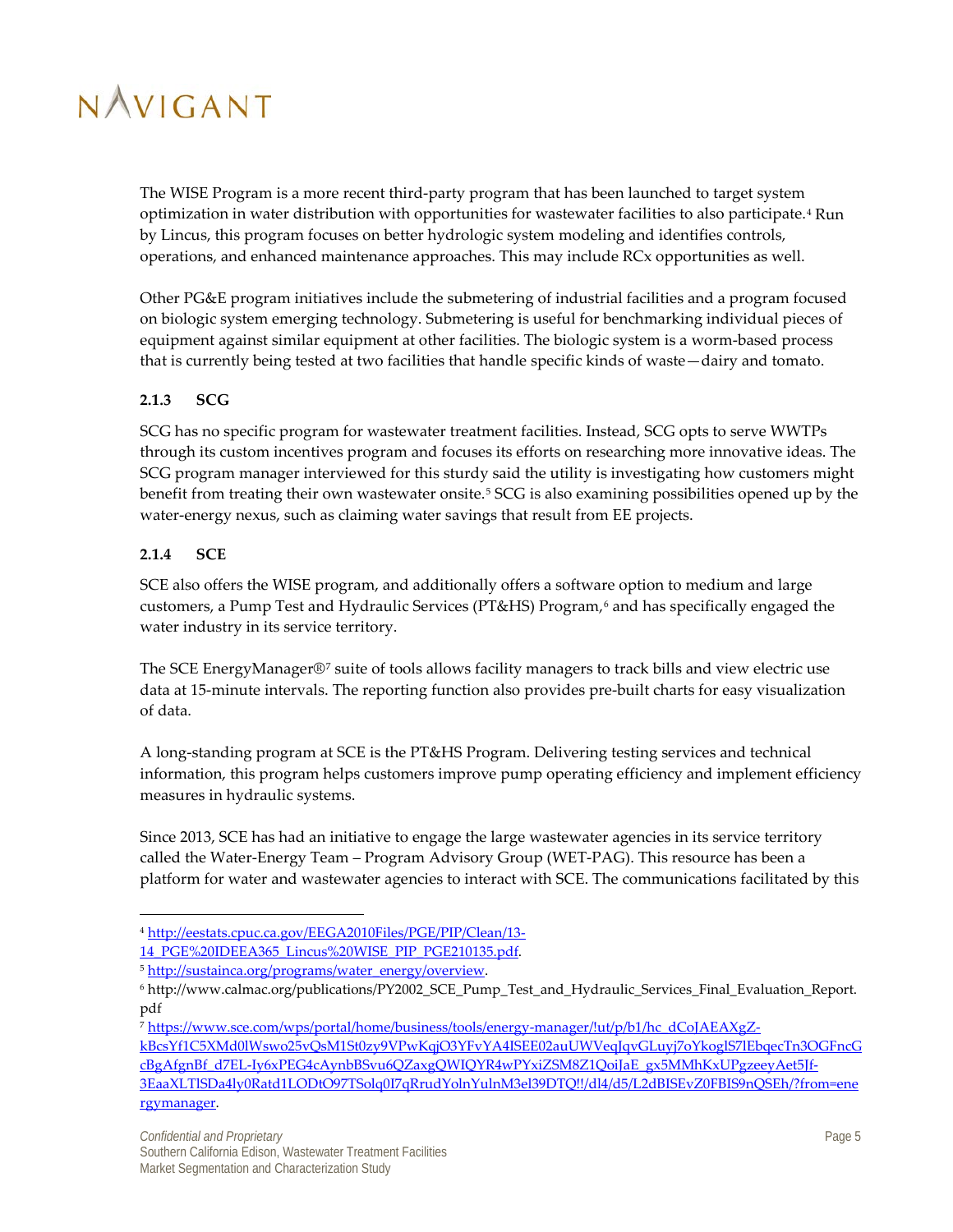

initiative has helped wastewater agency participants better understand the programs available through SCE and at the state level.

### <span id="page-12-0"></span>**2.1.5 SDGE**

Though SDG&E currently has no wastewater-specific programs, a program manager did describe a past program in which account representatives would visit wastewater facilities to find out what the plants wanted to do and then offer incentives for EE. The program sought out customers, provided training, and educated customers on what the energy utility could offer. The project manager admitted that the utility could have improved and made the program more successful by bolstering marketing and adding audits and education on the economics of the program (specifically return on investment [ROI]).

### <span id="page-12-1"></span>*2.2 Available Funding from Other Sources*

There are a number of opportunities for funding wastewater treatment plant projects in California. The State Water Resources Control Board (SWRCB) and Rural Community Assistance Corporation (RCAC) both have programming that targets the wastewater industry.

The SWCRB offers the Clean Water State Revolving Fund<sup>[8](#page-12-3)</sup> that wastewater agencies can take advantage of for financing construction of new facilities. This low interest option can be used on even the largest of projects.

The SWRCB also promotes water recycling efforts through the Water Recycling Funding Program.<sup>[9](#page-12-4)</sup> There are a number of different grants and loans available through this program for the purposes of augmenting the availability of recycled water.

Finally, across the western United States, RCAC offers a variety of services to wastewater treatment facilities.<sup>[10](#page-12-5)</sup> For facilities in rural areas, RCAC can help design, construct, and finance wastewater systems or help improve existing operations.

### *2.3 Regulations Affecting the Market*

Wastewater treatment facilities answer to many regulatory bodies regarding various aspects of their processes. Regulations primarily revolve around discharges, placing restrictions based on health or environmental concerns.

### <span id="page-12-2"></span>**2.3.1 National Regulations**

The National Pollutant Discharge Elimination System (NPDES) program handles permitting of discharges to surface waters to maintain ecosystem health.<sup>[11](#page-12-6)</sup> California is authorized to administer these

 $\overline{\phantom{a}}$ 

<span id="page-12-4"></span><span id="page-12-3"></span><sup>8</sup> http://www.waterboards.ca.gov/water\_issues/programs/grants\_loans/srf/#

<sup>9</sup> http://www.waterboards.ca.gov/water\_issues/programs/grants\_loans/water\_recycling/

<span id="page-12-5"></span><sup>10</sup> http://www.rcac.org/pages/108

<span id="page-12-6"></span><sup>11</sup> [http://water.epa.gov/polwaste/npdes/.](http://water.epa.gov/polwaste/npdes/)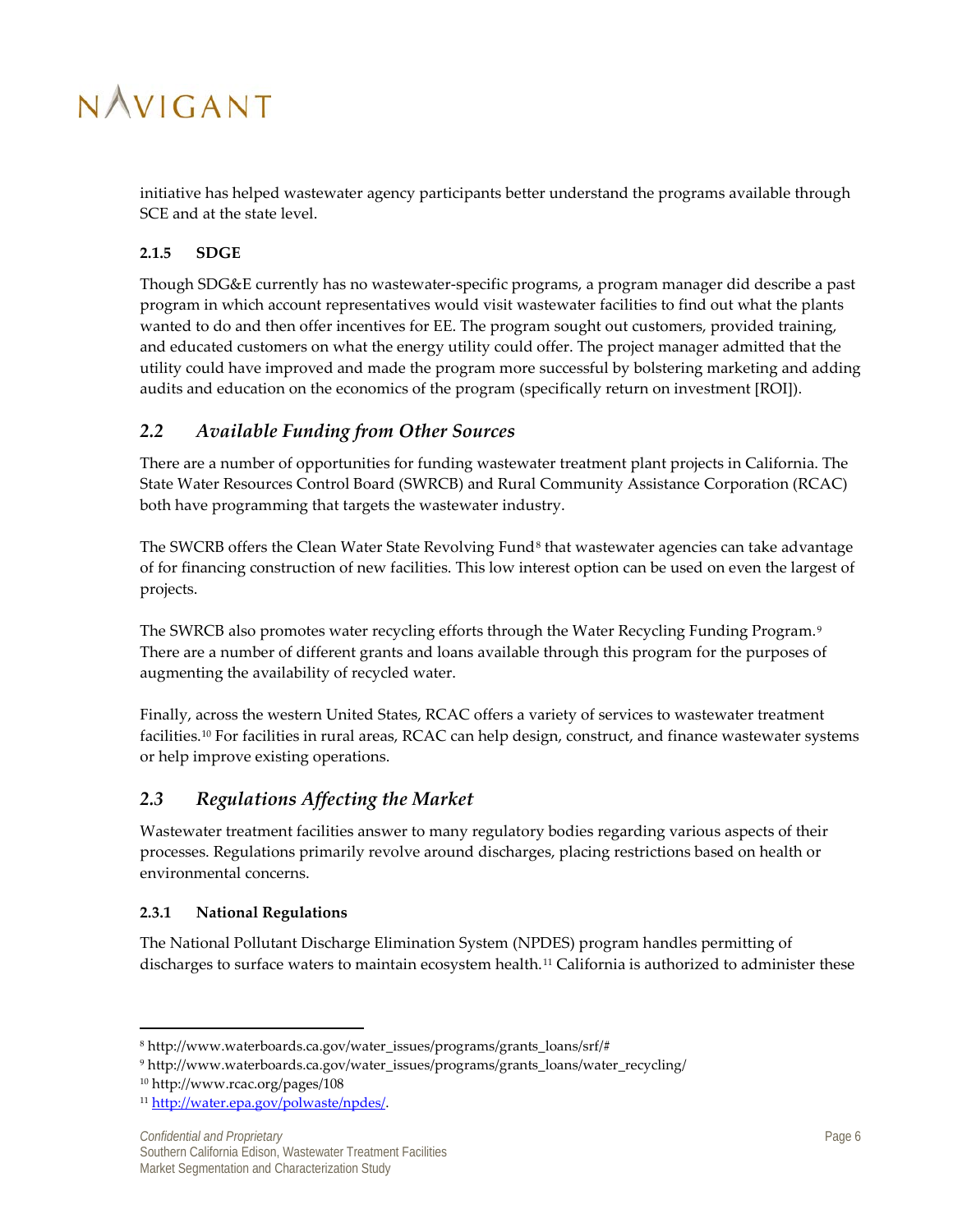

discharge permits within the state.<sup>[12](#page-13-1)</sup> These permits cover discharges directly into surface water and set limits on total dissolved solids, chlorides, and sulfates, among other water quality constituents.

#### <span id="page-13-0"></span>**2.3.2 State Regulations**

The California Department of Public Health sets effluent standards at the state level without dictating the method of treatment. The rules dictate only that there be monitoring and that test results must reach a certain level, whether for biological oxygen demand, nitrogen, etc. The Department of Public Health may also mandate precautions such as testing for E. coli by qualified personnel.

Several interview respondents predicted that as California's population increases, regulations may evolve to include managing new risks (e.g., pharmaceuticals in the wastewater stream), more testing, or even new treatments.

 $\overline{\phantom{a}}$ 

<span id="page-13-1"></span><sup>&</sup>lt;sup>12</sup> http://water.epa.gov/polwaste/npdes/basics/NPDES-State-Program-Status.cfm.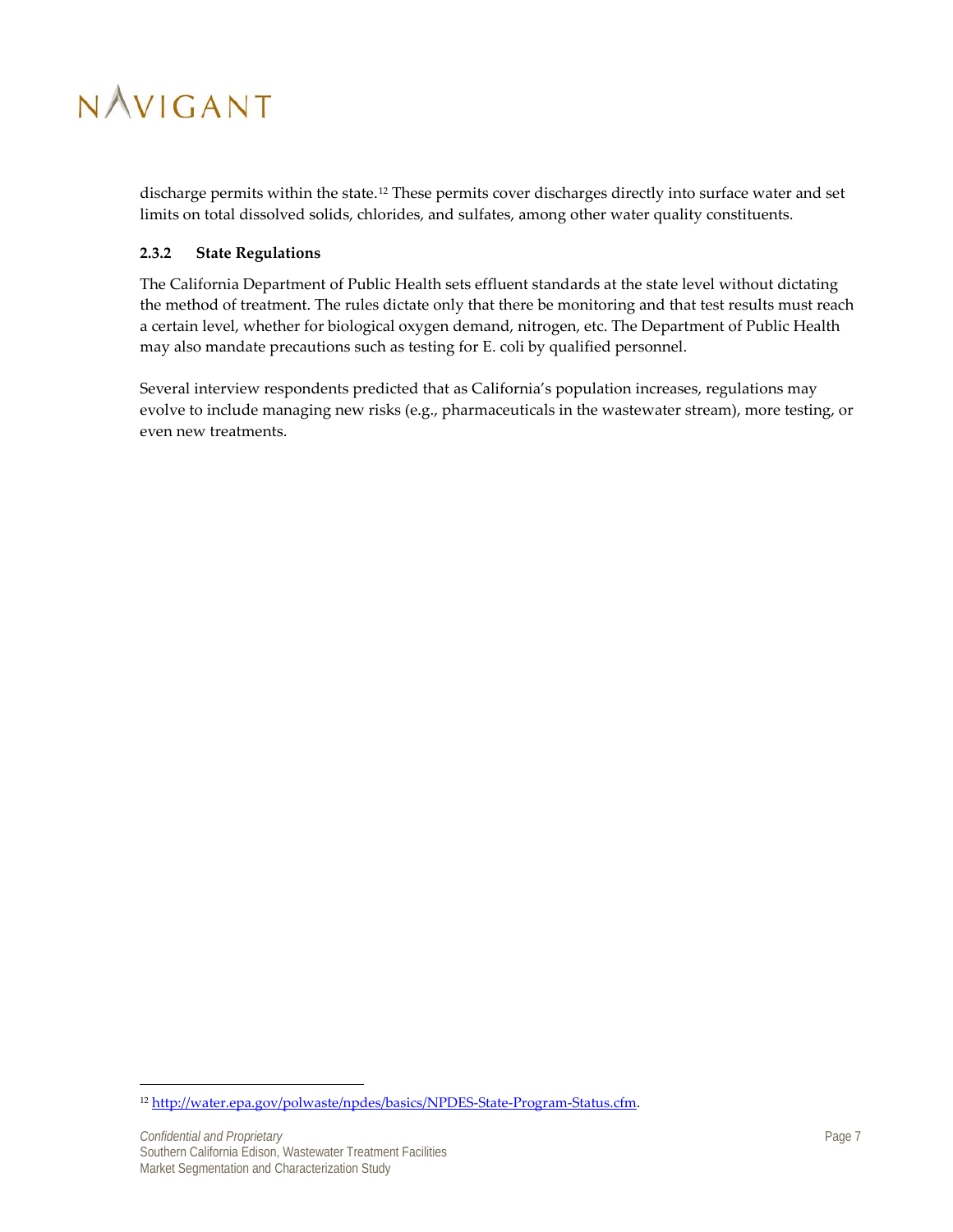### <span id="page-14-0"></span>**3 Market and Industry Analysis**

### <span id="page-14-1"></span>*3.1 Industry Characterization*

Wastewater treatment facilities represent a unique subsector in the industrial sector. Though these facilities are bound by reliability constraints and consume much of the energy attributed to water infrastructure, their governance structures are largely municipal or semi-municipal. As utility agencies themselves, they do not serve overlapping areas, and therefore do not compete for business with each other. This contributes to an atmosphere of collaboration among entities in which the sharing of best practices is welcome and bragging rights emerge over the most advanced technologies.

The Quarterly Fuel and Energy Report (QFER) data i[n Table 2](#page-14-2) illustrates decreasing electricity consumption in the wastewater treatment industry for California's combined IOU territories from 2011 to 2013. Since population has increased during the same time period, this trend suggests that WWTPs have become more energy-efficient over the past few years with respect to electricity usage.

### **Table 2. Energy Consumption of California Wastewater Treatment Facilities**

<span id="page-14-2"></span>

|                      | 2011       | 2012          | 2013          |
|----------------------|------------|---------------|---------------|
| Electricity (MWh)    | 1,341,165  | 1,302,422     | 1,287,304     |
| Natural Gas (therms) | 28,612,949 | not available | not available |

*Source: QFER data for North American Industry Classification System (NAICS) Code 221320, Sewage Treatment Facilities*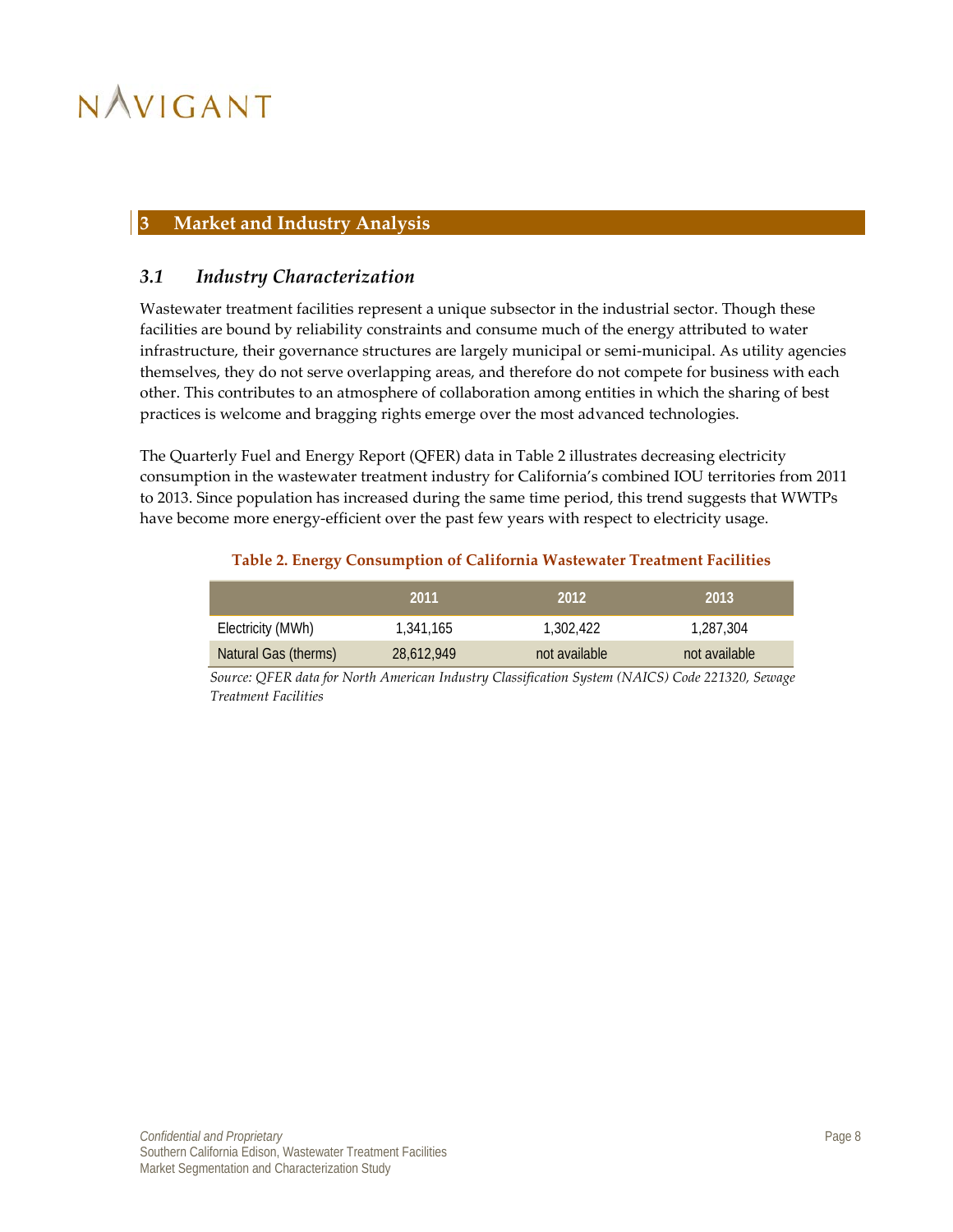There is a huge range in terms of treatment plant capacity in California. Capacities range from around 1 million gallons per day (MGD) for the smallest plants to eight facilities in California that process upwards of 100 MGD as they collect waste streams for densely populated areas.<sup>[13](#page-15-1)</sup> The number of plants is concentrated at the small-capacity end of the spectrum—of the approximately 250 WWTPs in California, 80% treat less than 10 MGD. As another way of envisioning the breakdown, 20% of the plants treat 80% of the water in California. [Figure 1](#page-15-0) illustrates the capacity distribution of California WWTPs.



<span id="page-15-0"></span>

With respect to industry growth, interviews with facility managers reveal that new construction and expansions are being planned at existing plants. While some wastewater agencies look to these new construction projects to increase their level of treatment (i.e., moving from secondary treatment to water reclamation), others simply need to expand capacity and are expanding existing facilities or adding small (~1 MGD) new plants to their systems. These projects are planned years in advance and present excellent opportunities for utility account executives to facilitate installation of the most efficient equipment.

 $\overline{\phantom{a}}$ 

<span id="page-15-1"></span><sup>13</sup> WEF Biogas Project.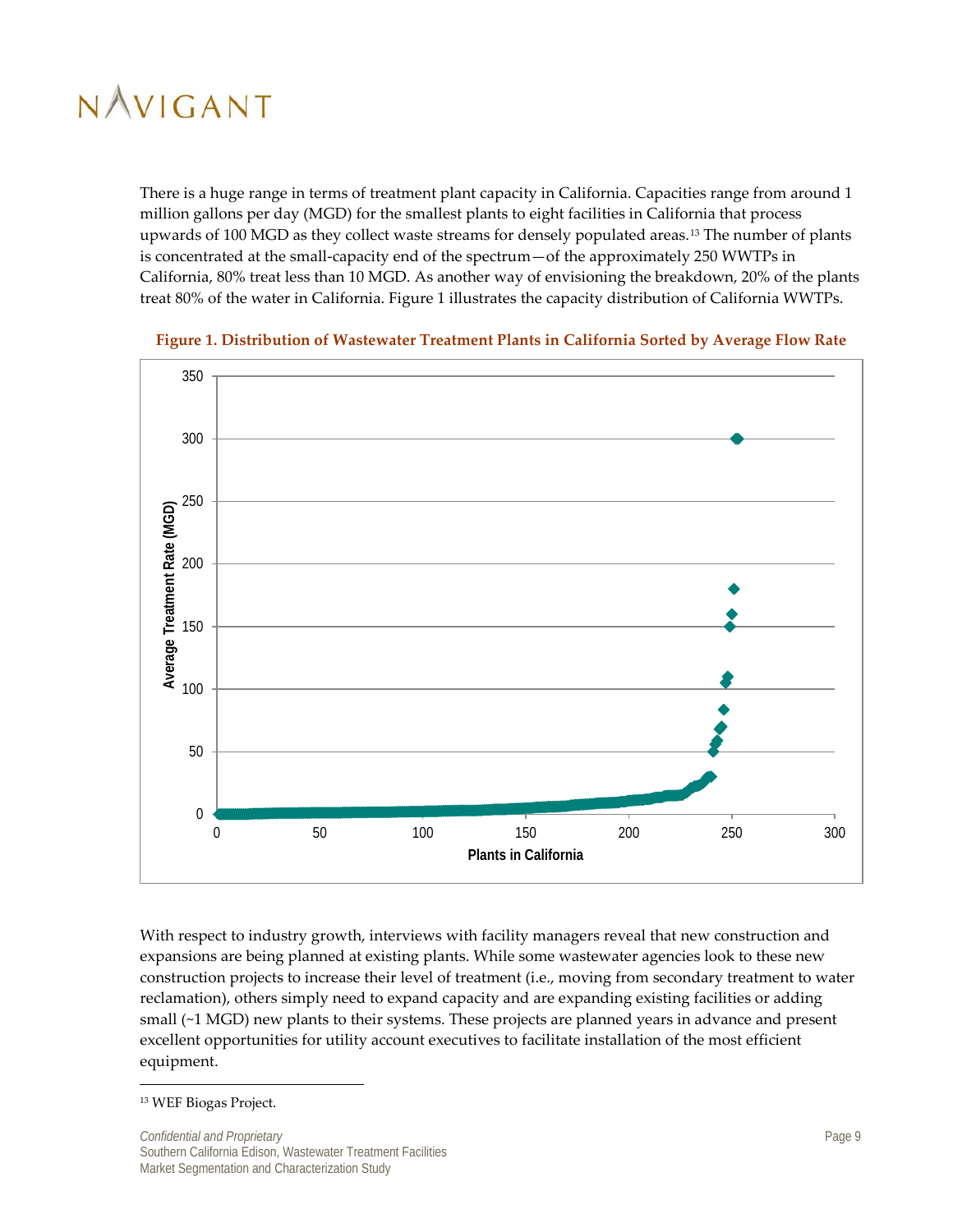### <span id="page-16-0"></span>*3.2 General Drivers and Barriers*

Interviewees discussed several factors in energy-related decision-making that could act as either drivers or barriers to improved efficiency. This section discusses general drivers and barriers that could apply to a range of technology improvements; technology-specific improvements are discussed in Section [4](#page-21-0)

### <span id="page-16-1"></span>**3.2.1 Process Needs**

Facility managers consistently mentioned reliability and redundancy as their first priority. One facility manager looked at this from a cost perspective—the cost of a sewage spill is far greater than the costs or savings of a typical EE project. Several facility managers cited process improvements as the most significant benefits of EE measures, often outweighing energy savings. Specific examples include the following:

- » The upgrade of one facility's UV disinfection system was driven by the anticipation of saving time for repairs on the old system, and it considered EE to be a side benefit.
- » Sludge digestion implemented by one plant reduced the amount of sludge volume that it has to dispose of.
- » One plant reported that adding VFDs to pumps allows the plant to control return flow and avoid hydraulic pushes that disrupt the flow.
- » A plant converting internal combustion engine (ICE) pumps to electrical pumps did so primarily to reduce operations and maintenance (O&M).

By the same token, facility managers wanted to avoid compromising reliability at all costs due to the stringent regulations discussed in Section [2.2.](#page-12-1) The manager of a very large plant said that they would not implement any measures that would put them at risk of a spill that would violate their NPDES permit. Several plants reported having redundant equipment to guard against spills. This can also affect logistics of implementing measures—as one SME pointed out, wastewater comes into the plant 24 hours a day at varying rates, so it is difficult to shift loads. An account manager said that to some customers, wastewater treatment is a black box, and some operators are just interested in meeting the health department regulations, without considering that they can get the same results with less energy.

### <span id="page-16-2"></span>**3.2.2 Costs and Savings Mechanisms**

Avoiding cost was a frequently cited driver for implementing EE measures. Facility manager interviewees consistently said that utility costs were their second biggest expense after labor, and this held true from the very smallest to the very largest plant. One SME said that cost is the main driver for EE because if wastewater agencies can lower their operational costs, they can reduce rates. Three facility managers, representing facilities of different sizes, also said that cost savings drive EE improvements.

Policies surrounding cost can also drive energy changes—one facility manager said that he can propose any project as long as it has less than a 5-year payback, it does not impact reliability, and he can find the money in the budget. Two treatment plants—one medium and one large—have a formal asset management plan that governs equipment replacement. One said that they assess the ROI of new equipment through their plan, while the other said that they use their plan to guide whether they retire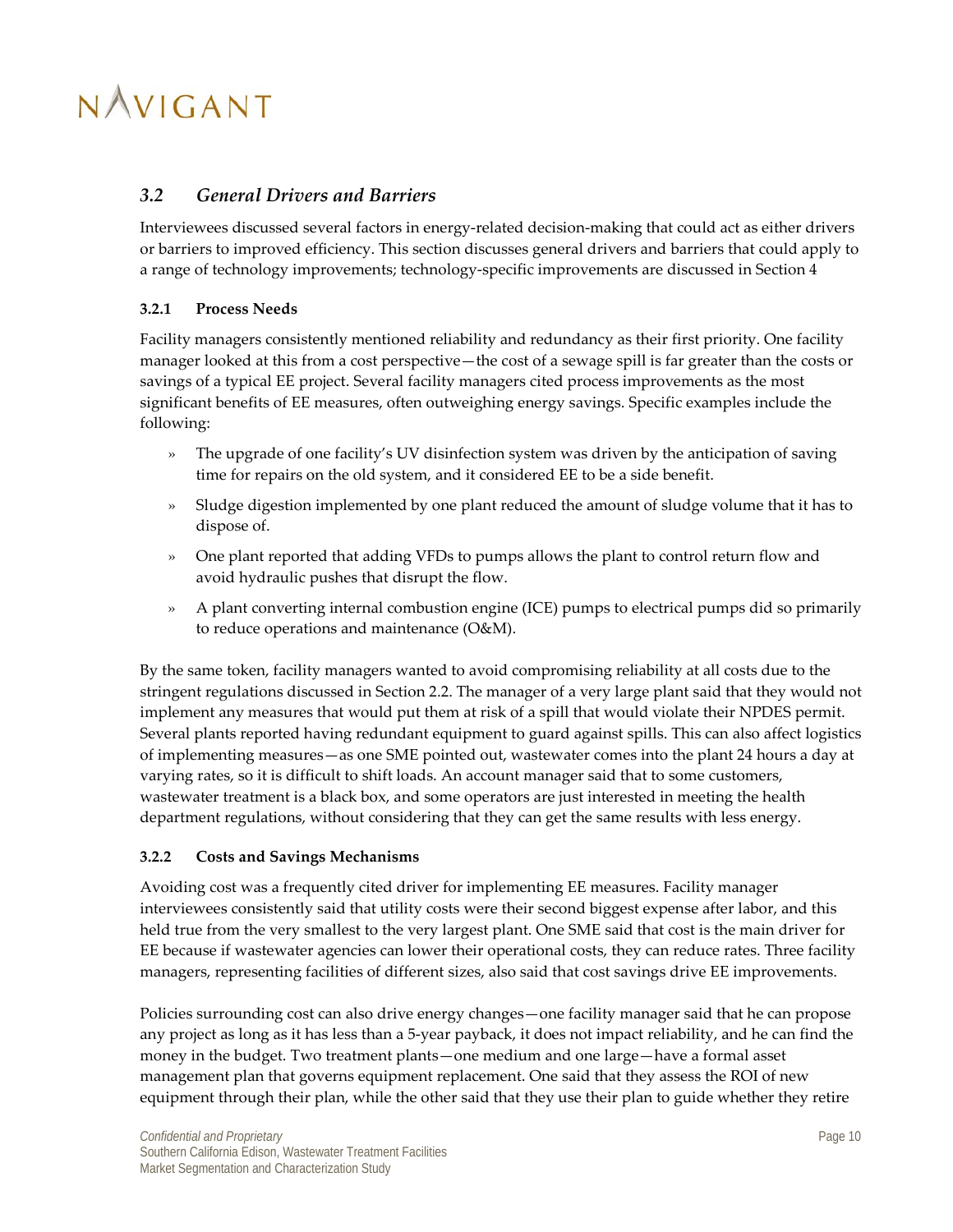equipment early and implement proven technology upgrades. Another facility manager said that they do not have a formal asset management plant but they try not to be "penny wise but pound foolish." They will consider more efficient equipment with a 7-year payback period or less.

On the other hand, costs can also act as a barrier. One of the same facility managers that said keeping operational costs down is a driver also said that the high cost of upgrading can be a barrier to implementing new technologies. Another facility manager with an asset management plan said that sometimes a tight budget will keep them from replacing equipment on the renewal schedule.

Given the importance of cost, utilities can influence energy savings by communicating the financial benefits of EE. A program manager emphasized the importance of demonstrating how the economics work out when promoting efficiency projects, and believes it is best practice to use an economic model to show the ROI. Another program manager said his utility was working on a benchmarking tool that will help facilities compare themselves to other plants. The program manager expected the tool to soon be able to examine the efficiency of each piece of equipment in a facility. Facility manager interviewees echoed the importance of financial metrics in making the case for implementing EE projects. One facility manager has been able to implement millions of dollars of renovations because each project had a payback of under 3 years—well below the maximum of 7 years used as a criterion for the facility. A facility manager who shared his experience had come to understand that a good case also presented the alternatives and why it was important to act in a timely manner.

### <span id="page-17-0"></span>**3.2.3 Utility Programs**

In interviews, facility managers also discussed utility incentives and programs intended to promote or offset the cost of EE projects. One facility manager stated that the high cost of electricity had led to implementing leading-edge technology and receiving grants from SCE to help offset costs. However, interviewees expressed growing concern over the amount of time and effort required to file for and receive these incentives. Though one facility manager said he could get underutilized staff to complete the additional reporting required for the incentives, others claim that the increasingly onerous process has become such a hassle that pursuing an incentive on an efficiency project is no longer the default. Another facility manager said that it took 3 years from one project's completion to receive the incentive check for that project.

As a result, for many facilities, the presence of incentives does not necessarily drive energy-saving measures, although they factor into the project economics. One facility manager mentioned that the presence of an incentive does not affect go/no-go decisions on upgrade projects, but each incentive opportunity can be put to a cost-benefit test. Another facility manager related a story of involving the utility after the facility had decided which projects to implement. Because the utility had not been involved earlier in the process, it was too late for the facility to receive a rebate. Although these anecdotes describe situations in which the facility proceeded with the project without the incentive, there may be situations in which energy savings opportunities are missed because of a missed incentive. We suggest that utilities ensure that their incentive process is consistent and communicate this to their customers.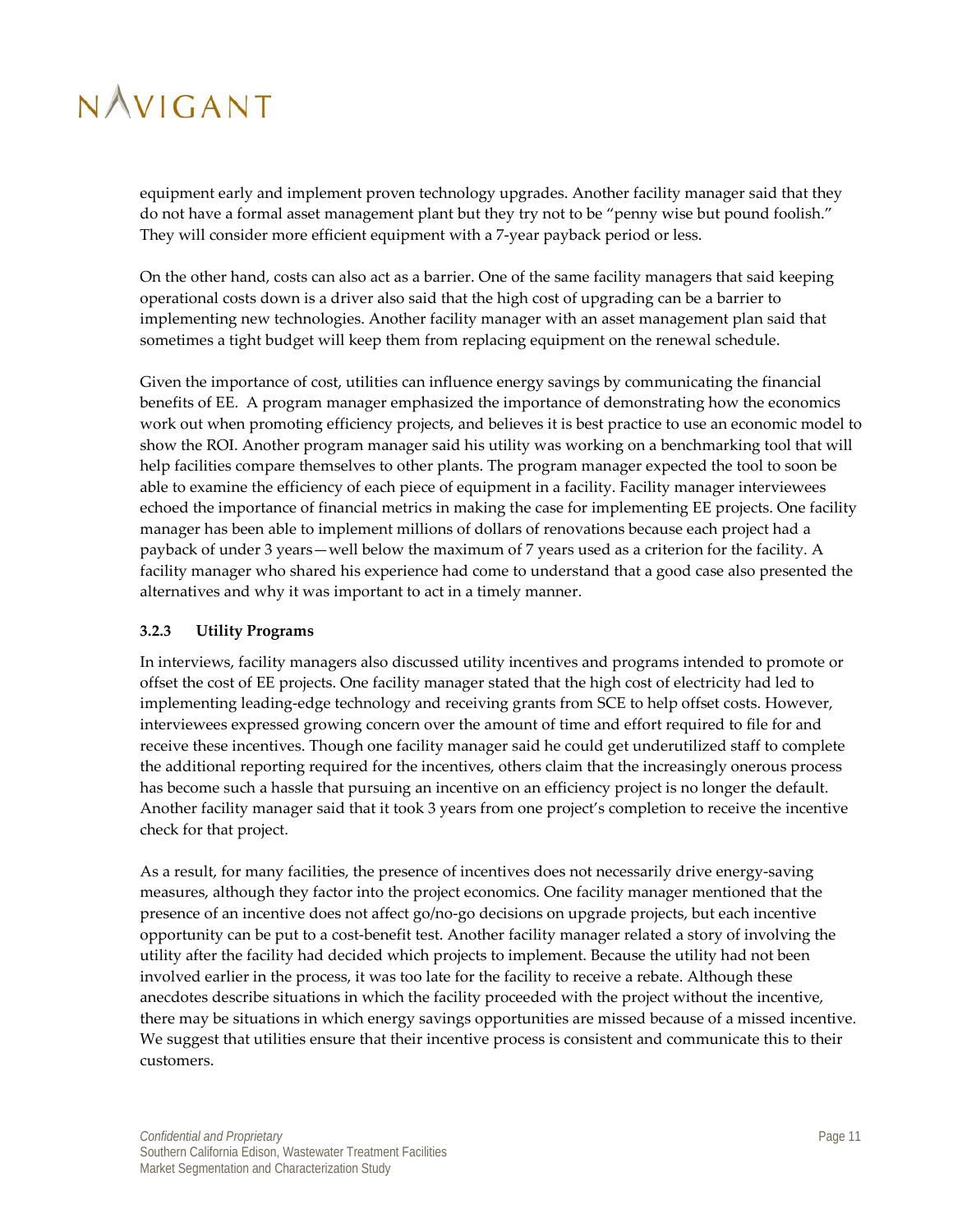Another utility program with mixed results in driving efficiency was DR. One SME interviewed expressed disappointment with DR as a way to lower energy bills because of the small incentive size and the speed with which facilities were expected to react. This sentiment was echoed by a facility manager who said the incentives, which were calculated based on test day savings, were not worth the disruption to operations it required in practice. Nevertheless, DR programs take many forms, and high summer demand charges have made automated demand response (ADR) an option of interest to some facilities. One facility manager expressed the ability to adjust process operations, particularly with respect to UV disinfection and water pumping encompassing one quarter to one third of the load at the plant, and is looking into ADR because of the additional incentives available. Peak management is another form of DR program that already has participating wastewater facilities.

Four out of the five facility managers in SCE territory and one from SDG&E territory all emphasized how important their good working relationship with the utility account executive has been in implementing EE measures. Account executives who are both proactive and responsive are seen as partners in saving electricity. One facility manager was impressed that his account executive keeps him in the loop on classes and conferences. Another went so far as to write leaders within SCE's organization to ensure that he did not get reassigned to a new account executive when SCE underwent a reorganization. He noted that without someone on the utility side to personally coordinate an application's progress through SCE's departments, the process was liable to stall—a good account executive is the key to successfully navigating the incentive process for efficiency projects.

### <span id="page-18-0"></span>**3.2.4 Regulations**

As described in Sectio[n 2.2,](#page-12-1) wastewater treatment facilities must abide by a host of national and state regulations. One facility manager worried that if regulations became more stringent, he would have to implement more costly measures like reverse osmosis, which is often used to remove salts. Noncompliance can result in large fines or even plant shutdown, which has created a heightened sense of risk adversity among WWTPs. This in turn can lead facilities to avoid measures with the potential for saving energy. One facility manager said that running wet wells higher was an example of a practice that would save energy because the pumps would not have to work as hard, but the risk of a spill if the pump shut down is too high. A similar situation exists with gas compression: a shutdown would cause the facility to vent, which is a violation.

Nevertheless, meeting more stringent discharge requirements is the number one factor driving technology improvements, according to a program manager. One example of this was provided by a facility manager regarding nitrate removal in response to limits being cut to a third of what they were previously. This facility manager said that it is difficult to get to the new limits with standard technology, but is hopeful that the promising technology being piloted today will lead to reasonably priced options by the time the new limits take effect in 2025. For facilities already planning to implement technology improvements, it may be possible for utilities to promote energy savings measures at the same time.

One facility manager was also considering other sources of policy change. The new Water Resources Development Act and its effect on the state revolving fund loan program was a point of interest. In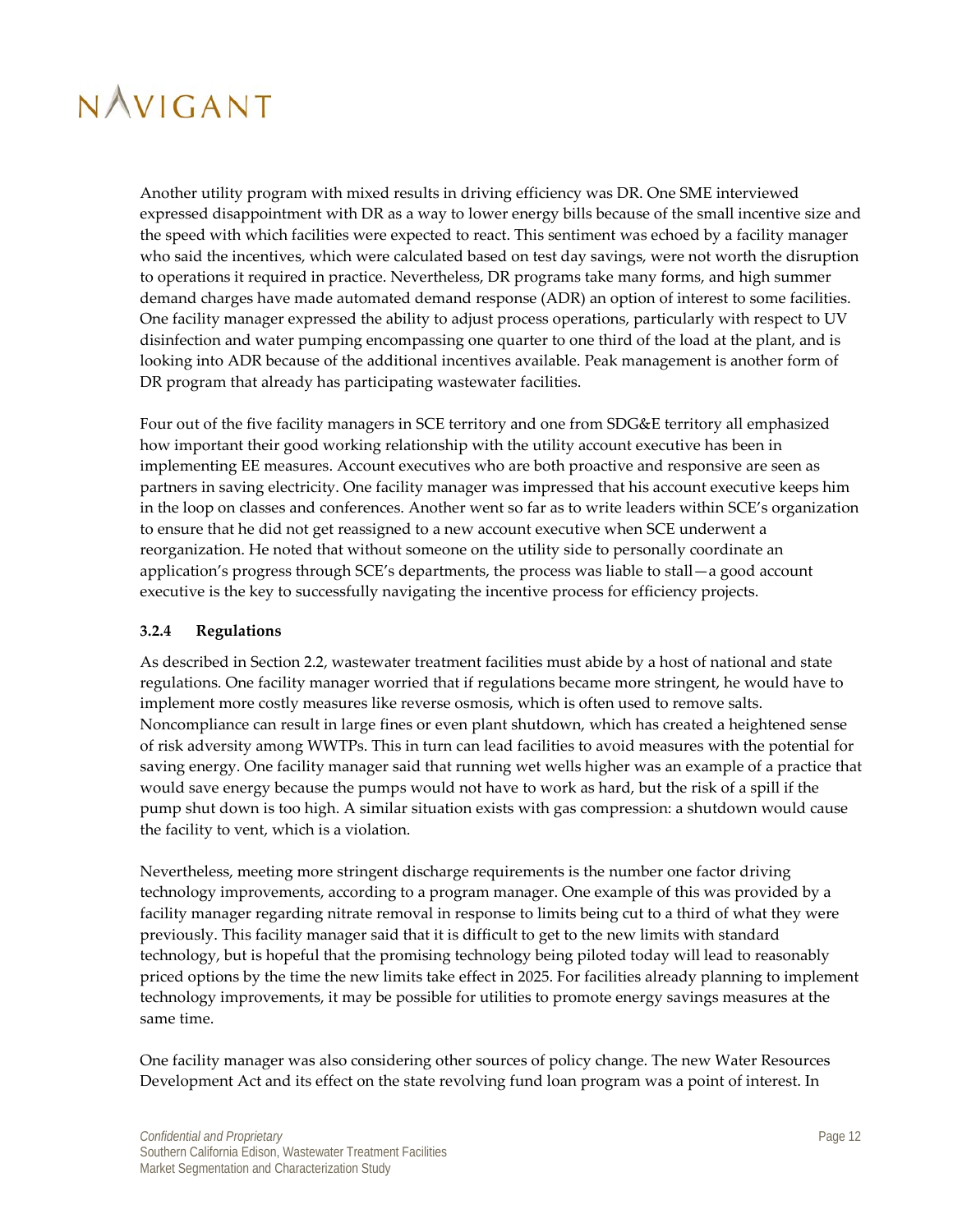addition, the Regional Water Quality Control Boards and the U.S. Environmental Protection Agency (EPA) may affect the direction of the wastewater treatment industry in the next 5 to 10 years.

### <span id="page-19-0"></span>**3.2.5 Customer Awareness and Experience**

Facility manager interviewees reported a high level of awareness of, and experience with, advanced technologies and EE. Most were able to describe in detail the processes and technologies implemented at their plant, and many also discussed complex emerging technologies in the industry. It is possible that there is some selection bias in our sample because those who were willing to speak with us may also be those who are proud of their systems' efficiency. This was certainly the case with one facility manager, who actively seeks to share the opportunities he sees in challenging projects with professional organizations through presenting at conferences, even out of state.

The energy utilities had their own perspectives to share. One program manager added that besides sharing knowledge with each other, wastewater agencies also sometimes have preferred vendors who are seen as trusted information providers. This program manager was confident that because of outreach performed through trade organizations, there was someone at each facility who was aware of the EE programming available. He added that his utility had account representatives for the largest 100 facilities out of the 800 in the service territory. Another program manager commented on the range of attitudes among the boards that control whether projects are implemented. He said that even though a larger agency may have more budget, they can be complacent and slow-moving, and he has seen examples of smaller agencies being very progressive.

The energy utilities are just one source of information for facility managers. Account executives and initiatives like SCE's WET-PAG bring to light programs available through SCE and at the state level. One facility manager also mentioned a quarterly outlook and training session available through his energy utility. Trade associations like the Southern California Association of Publicly-Owned Treatment Works (SCAP), California Association of Sanitation Agencies (CASA), and the Water Environment Federation (WEF) also put on events like the WEF Technical Exhibition and Conference (WEFTEC). These forums provide platforms for talking shop and comparing notes. Additional sources of information include the Internet, neighboring agencies, professional publications, and consultants who pride themselves on being up-to-date.

These all present avenues that energy utilities could take advantage of to reach out to their customers in this sector. One facility manager noted that the energy industry does not currently publish in the wastewater trade journals or sponsor scholarships, and energy industry representatives are generally not as visible at conferences as industry vendors. He said he would appreciate the utility being more involved in the water industry, beyond the account executives' involvement with facilities. He says it would help to foster the feeling that the energy utility was more teamwork-oriented with the wastewater business.

### <span id="page-19-1"></span>**3.2.1 Decision Makers**

The governance structure varies greatly for WWPTs, but interviewees agreed that organizations' attitudes toward efficiency greatly depend on that of decision makers at the plant. An account manager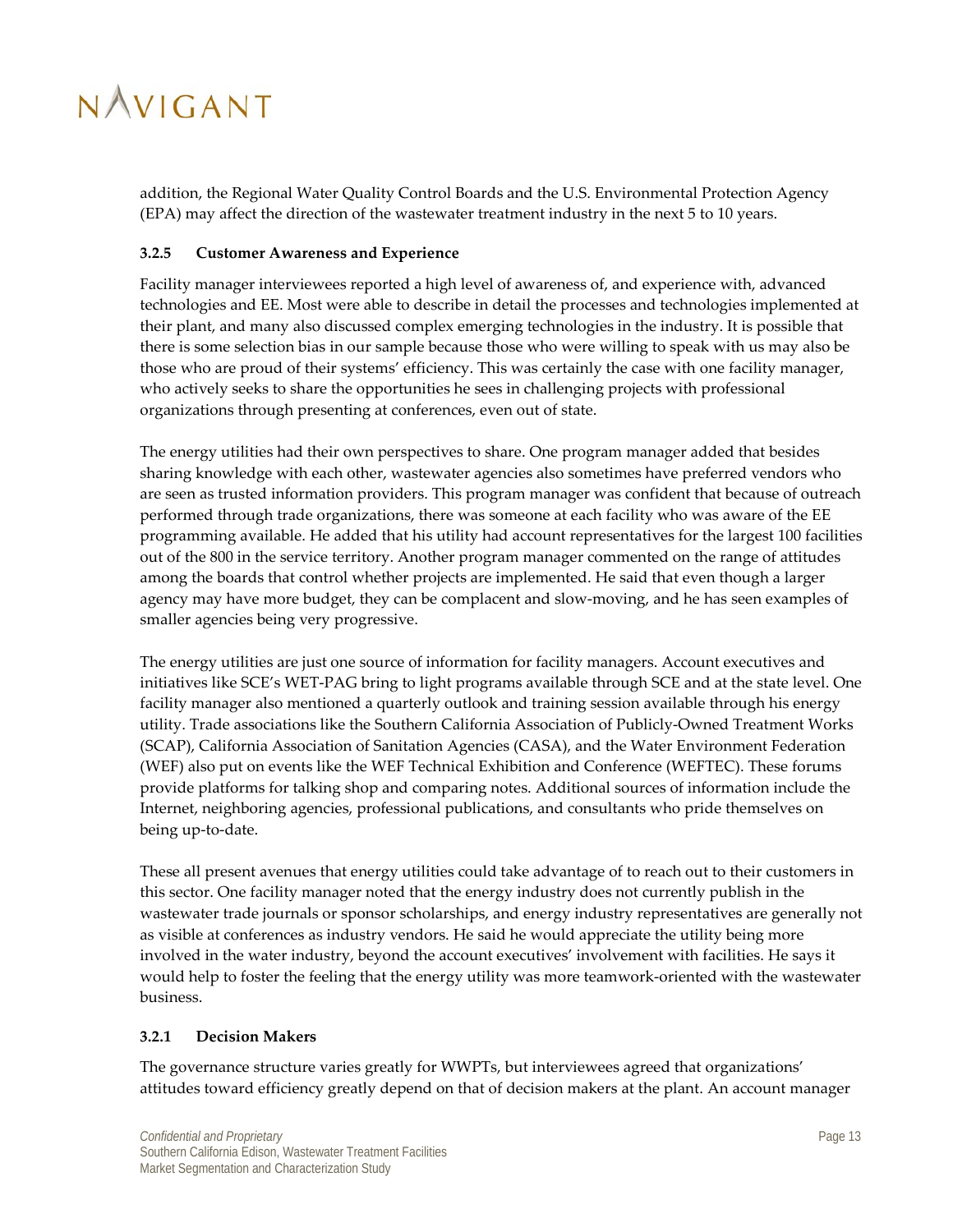said that it was important to get the right people involved in the decision-making—plants see the most success in achieving EE with a "champion" who has the authority to make things happen, and that all the important players need to share the vision. Navigant spoke to several such champions—every one of the facility manager interviewees was personally invested in making their plant as efficient as possible within the constraints they had. Support from the top of the organization is also key, extending beyond financial parameters. A facility manager from a large agency said that upper management emphasizes the use of the best designs for new facilities and the most efficient equipment, and even if the level of expenditure did not seem to convey this priority, the agency now has a whole group focused on efficiency.

Likewise, a plant's management or board can make a huge difference in driving or hindering energy improvements. One facility manager said that their board of directors is a strong driver for change. The board set a goal to be energy independent 7 years ago, a move that has driven many energy-related decisions. Another facility manager of a small plant mentioned that the board of directors is environmentally conscious and supports sustainability-focused decisions. However, a facility manager of another small plant said that red tape in their organization is a barrier and that the purchasing process is daunting. A program manager pointed out that especially with city agencies, the board may not have much technical knowledge and may need to be educated on how a measure actually works to be able to support it. In these instances, outreach to boards of directors would be another avenue for utilities to influence energy savings.

### <span id="page-20-0"></span>*3.3 Industry Standard Practice*

There is very little information about industry standard practice (ISP) in the wastewater treatment industry. Navigant is only aware of two recent ISP studies: one for blowers in aeration, conducted by ASW Engineering Management Consultants in 2013, and another for VFD pumps in small WWTPs, conducted by ASWB Engineering in 2014. (See Sections [4.2.2](#page-26-0) and [4.4.2,](#page-31-2) respectively, for details on these two studies.) Program managers with all four IOUs expressed the need for more data and information in ISPs to help them establish program baselines. One said that currently the public utility commissions (PUCs) dispute incentives because of disagreements on what technologies are ISP, and well-established ISPs would help bring consistency to the incentive process. By the same token, one account manager recommended that current ISP studies need more data to support the declaration of technologies as ISP.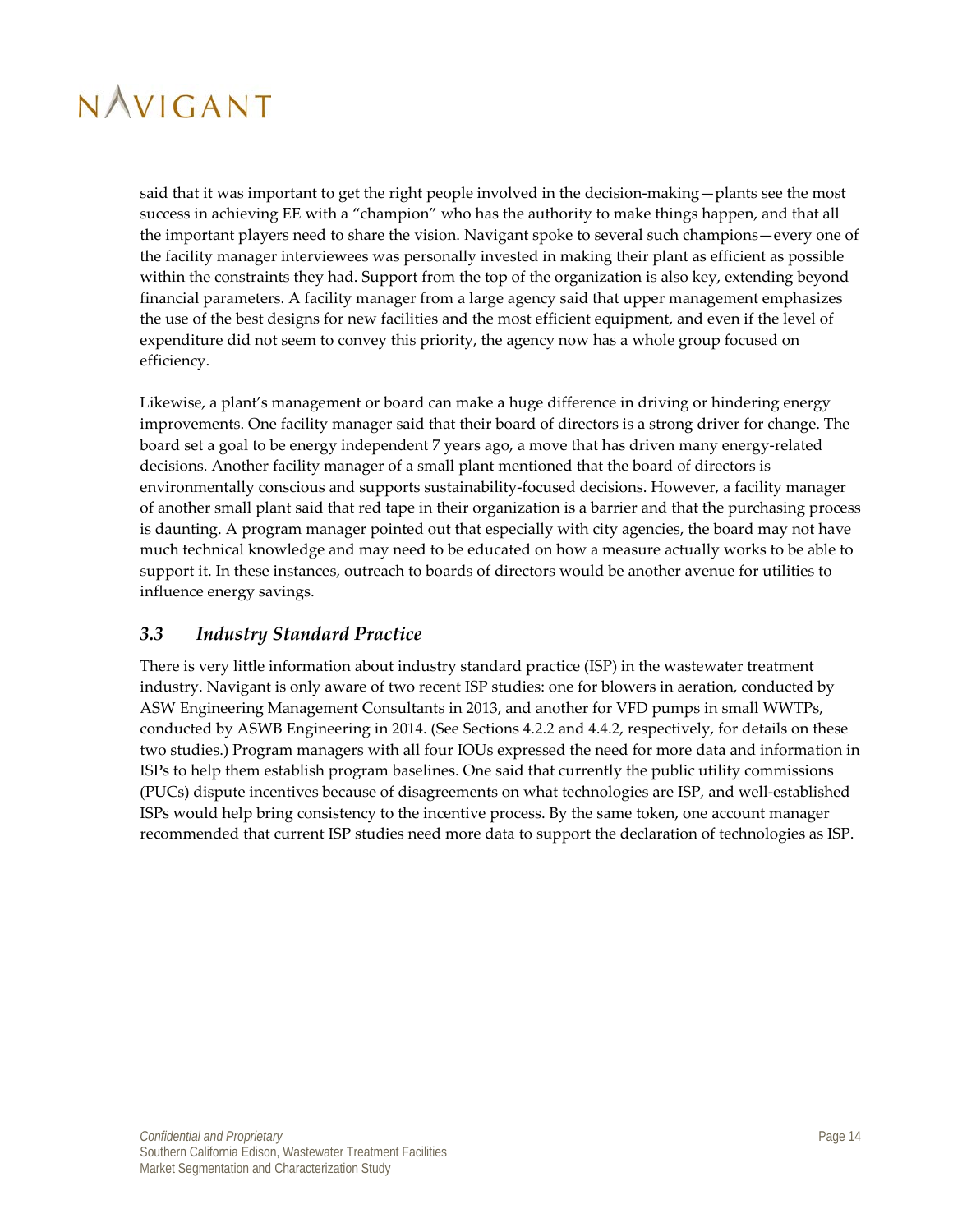### <span id="page-21-0"></span>**4 Technology Analysis**

This section discusses five energy-saving technology areas that Navigant focused on in our interviews and secondary research: methane or biogas recovery; improving aeration efficiency; more efficient sludge processing; VFD pumps; and reducing energy intensity of UV radiation. This section also discusses new and emerging technologies that interviewees identified.

### <span id="page-21-1"></span>*4.1 Methane or Biogas Recovery*

### <span id="page-21-2"></span>**4.1.1 Description of Technology**

Methane is a natural by-product of anaerobic digestion of waste-activated sludge. Anaerobic digestion is a secondary treatment method that uses microorganisms to break down organic material in wastewater biosolids. Treatment plants can use recovered methane, called biogas, onsite in several ways; otherwise, it is flared. Facility managers described using biogas in the following ways at their facilities:

- » Electricity generation (e.g., a combined heat and power [CHP] plant.)
- » ICEs
- » Microturbines (Interviewee lamented that they are not reliable enough to incur the contractor cost to keep them running – they only ran 50% of the time.)
- » Fuel cells (Interviewee did a 5-year demonstration pilot, but by the end the unit was obsolete.)
- » To replace natural gas in heating applications (Interviewee uses biogas in a heat dryer system that produces fertilizer.)

An alternative that was discussed—though interviewees were divided on whether this was feasible was to potentially sell excess biogas to other customers to treat and use.

#### <span id="page-21-3"></span>**4.1.2 Baseline or ISP**

There is no established ISP for methane or biogas recovery. Interviews with facility managers revealed a clear breakdown by plant size for this measure, with the larger facilities saying that biogas recovery is common for plants similar to theirs, particularly better-managed facilities, and with smaller facilities observing that it is not common. Several facility managers noted factors that may affect the likelihood that a facility would implement biogas recovery. One large facility noted that the economies of scale have to do with the amount of electricity that can be generated and said that 2 megawatts (MW) was his estimate for the cutoff for making biogas recovery cost-effective. There are facilities selling the treated gas when it is not used onsite. The smallest plants we spoke with did not have activated sludge as part of their treatment process. A very small facility observed that for agencies like itself at high elevations, it is too cold to effectively digest sludge. These facilities are forced to transport their sludge to other facilities and focus instead on dewatering their sludge as much as possible to avoid hauling costs. The smaller facilities that did capture their biogas were more likely to use it for cogenerating electricity for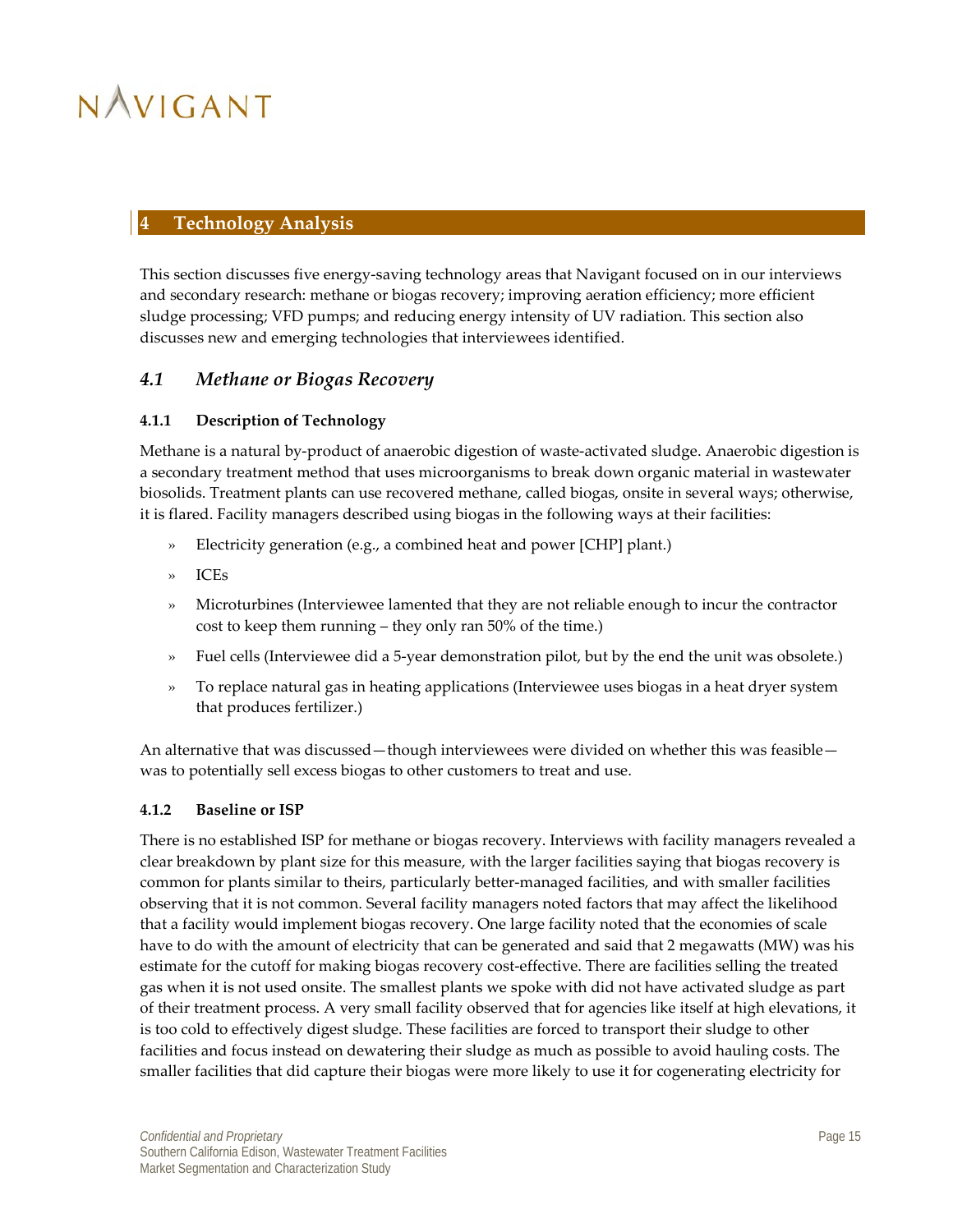the facility and heat for the digesters, with any excess biogas being flared instead of used for excess energy production.

#### <span id="page-22-0"></span>**4.1.3 Market Trends, Drivers, and Barriers**

[Table 3](#page-22-1) lists the practices of the interviewees with respect to recovering biogas, and the applications in which interviewees are using the biogas if it is recovered.

<span id="page-22-1"></span>

| Interviewee    | <b>Has Digested</b><br>Sludge? | <b>Recovers</b><br>Biogas? | <b>Details</b>                                                |
|----------------|--------------------------------|----------------------------|---------------------------------------------------------------|
|                | No                             | N/A                        | Too cold to digest sludge                                     |
| $\mathcal{P}$  | N <sub>0</sub>                 | N/A                        |                                                               |
| 3              | Yes                            | Yes                        | 800 kW engines                                                |
| $\overline{4}$ | <b>Yes</b>                     | <b>Yes</b>                 | Now on 3rd Generation                                         |
| 5              | Yes                            | Yes                        | Uses for ICEs and fuel cells                                  |
| 6              | <b>Yes</b>                     | <b>Yes</b>                 | Compresses to 60 psi, dries, then removes $H_2S$ and siloxane |
|                | Yes                            | Yes                        | Runs 20 MW generator but shut down 250-400-kW plants          |

### **Table 3. Biogas Practices at Interviewed Facilities**

Overall, while biogas recovery is an attractive option to wastewater treatment facilities, it is often costprohibitive to smaller facilities, leaving them to flare their gas while larger facilities invest in the capital to utilize the resource to offset energy costs. Innovation continues to improve the quantity and quality of biogas that a single digester can produce, but uptake is slow because of risk aversion and high installation costs.

Account managers from SCE were able to help characterize this technology in their areas. There are at least eight facilities using recovered biogas, with at least five using fuel cells, and two more projects are planned for construction in the near future. In addition, one facility without activated sludge processing predicted that it may be a consideration in the future and noted that cogeneration would be a complementary technology to consider.

One of the veterans in using biogas had engine-driven influent pumps installed when the plant was constructed 45 years ago. Twenty years ago, those engines were replaced to comply with Air Quality Management District (AQMD) emissions controls requirements. Now this facility sends the biogas through a compressor to get it to 60 pounds per square inch (psi) (even for flaring), then dries it in a gas dryer, then removes hydrogen sulfide (H<sub>2</sub>S), siloxane,<sup>[14](#page-22-2)</sup> formaldehyde, and other chemicals before being sent through the engines. This cleaned biogas offsets two-thirds of the facility's gas use.

 $\overline{a}$ 

<span id="page-22-2"></span><sup>&</sup>lt;sup>14</sup> Siloxane comes out of hair conditioners. When burned in the engines, it comes out as glass that ruins the emissions controls.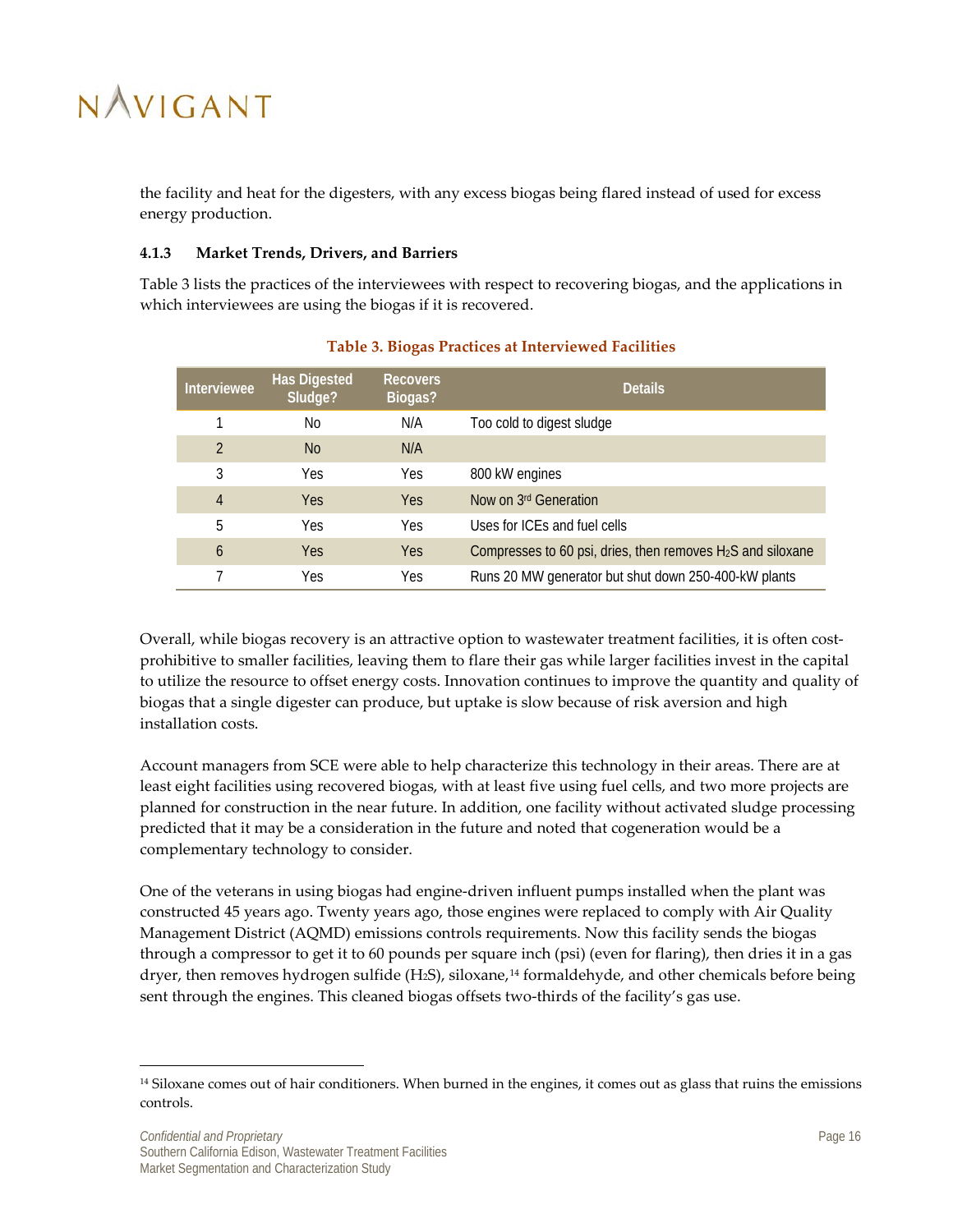One facility manager we spoke with is interested in using biogas for reasons that include improving emissions and possibly earning environmental credits as ancillary benefits, but has found that the AQMD is a barrier. Pilot programs are testing two technologies—one that treats the emissions and one that treats the gas before running it through the engine—both with the goal of reducing nitrogen oxides (NOx) emissions to meet AQMD requirements. Both are reported as promising and may be economically feasible for smaller facilities when used with ICEs, which have low capital costs compared to other options. This agency's acid-based digestion process produces higher quality biogas in higher quantities than the anaerobic process used in the other 80% of WWTPs. Acid-based digestion is a two-step process that adds to the complexity, and adds 20%–40% to the capital cost of the system. The facility's biogas currently fuels two fuel cells (one at 900 kilowatts [kW], the other at 600 kW) and more than one boiler. This medium-sized utility is engaging various stakeholders, including SCG, to explore options like treating the gas to pipeline quality and injecting it into the pipeline, but sees the technology investment cost as too high. With facilities that are not close together, transporting the biogas to a central location is also not feasible for this agency.

One of the facilities interviewed is pushing the boundaries in biogas recovery. A multi-million- dollar California Energy Commission (CEC) grant enabled this facility to upgrade a decommissioned digester with new technology. The facility manager said that with the private-public partnership, over \$10 million had been invested in the facility without the agency having to raise rates for customers. The facility is now mixing in external feedstock to be 6% of the influent—beyond the perceived limit of 3% and is producing approximately 30% more biogas since the upgrade. That biogas fuels ICEs that were chosen over fuel cells. This same facility adds ferric to the solids to reduce the H2S levels and resulting strain on the gas-scrubbing system. The engines can also run on low pressure to power the blowers. The facility manager said the generators that come online soon will be able to generate energy for the entire plant, at which point they will no longer need utility electricity or gas. (They will still need to maintain their interconnections for emergency backup situations.) Beyond producing enough energy to make up for the embedded energy in the chemicals the facility uses, the next goal is to continue to increase power production and put that back onto the grid to offset fixed energy costs. Once facilities are up and running, another option is to create a business model to sell the gas directly to large-scale customers at retail prices. The gas contains only 10% less energy by volume than propane, but would need to be stored, so this has been placed into the bucket of phase two biogas projects.

Interviewees predicted that over the next few years, a new generation of WWTPs will be built to replace aging infrastructure and to meet water recycling targets. The Clean Water Act of 1972 spurred the installation of much of the existing infrastructure that is now reaching the end of its useful life. Recycled water targets and policies will play a role in determining which technologies get installed, and according to one facility manager, will ultimately determine whether wastewater facilities are charged with producing energy or merely minimizing their energy use.

The reported size and cost barriers associated with utilizing biogas flows from wastewater treatment processes mostly boil down to the tight regulations that exist around using biogas in different capacities. Most of the capital cost is attributed to the equipment required to scrub the biogas of odors, volatile organic compounds (VOCs), corrosive components, and carbon dioxide, as well as removing any associated fluids so that it can run in an engine that meets AQMD emissions standards. If this is too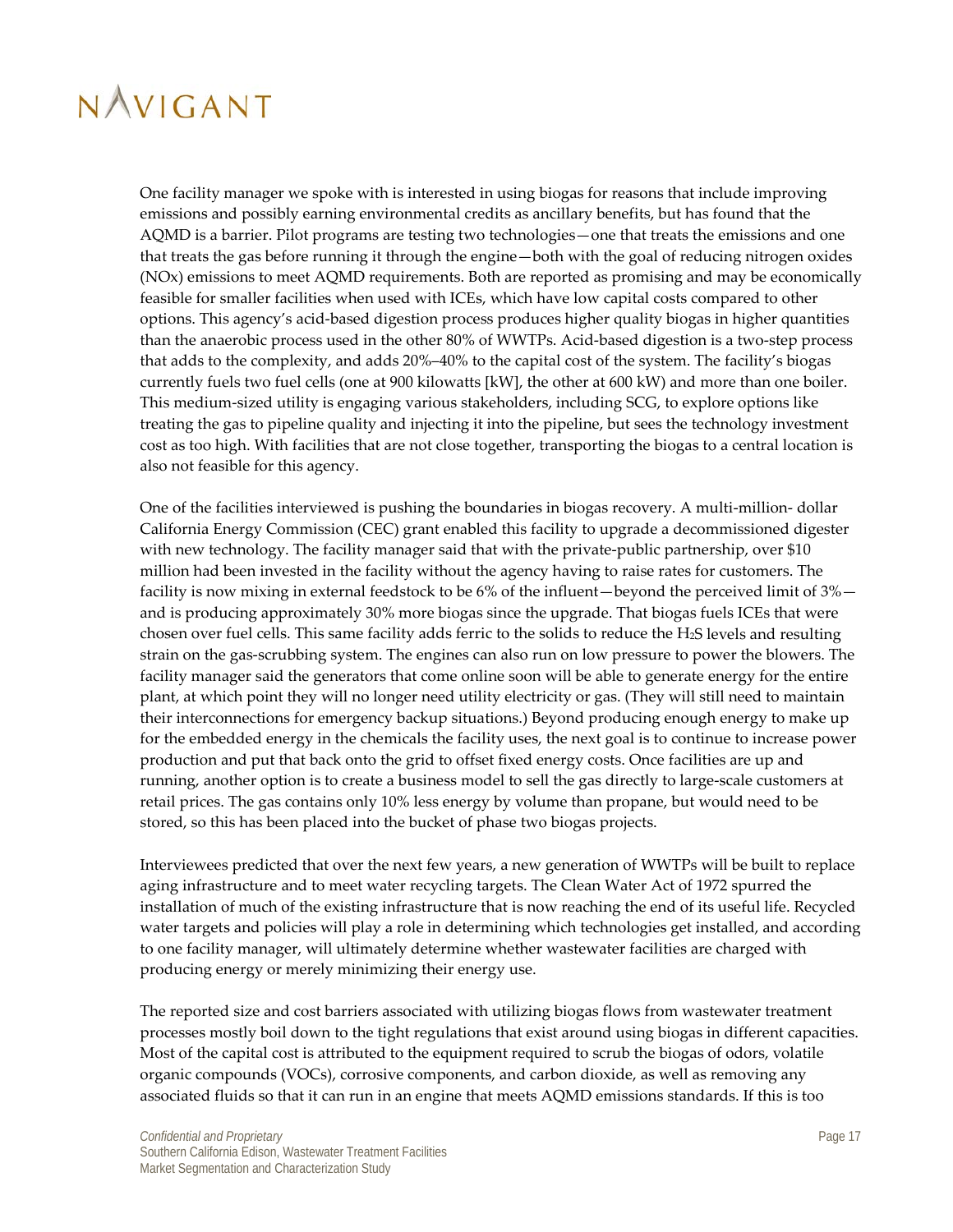expensive, the facility resorts to flaring the gas, which is counterintuitive because it provides no benefit, but it is the reality that results from the regulation of NOx, sulfur oxides (SOx), and particulate matter. Nevertheless, at least one of the large facilities in Southern California is capable of producing pipeline quality gas.

The regulations continue to tighten. One facility manager said that as recently as 5 years ago, his agency had four digester gas plants, but because of new AQMD requirements for weekly testing and monitoring, only one still runs. One of the facilities that was no longer cost-effective was a 400 kW ICE. This facility manager foresees more shutdowns as this trend continues. Another facility manager mentioned that his facility had to agree to limit emissions from their engines by limiting their runtime. Current operations only dehumidify the biogas because they remain under the 100 ton limit, at which point they would need a different permit and would need to scrub the gas.

The South Coast AQMD is the most stringent because it regulates a non-attainment area for EPAregulated air pollutants. The latest emissions control measure requirements present a significant barrier to those wanting to produce electricity with their biogas-using ICEs. Compliance would require costly retrofits of existing technologies, but pilots on these retrofits have not shown that they are effective enough to meet the requirements, according to an SME interview. These facilities will not be able to comply in the allotted timeframe because the technology is simply not available.

### <span id="page-24-0"></span>**4.1.4 Energy Savings Potential**

In estimating the energy savings potential, Navigant limited the estimate to plants that have anaerobic digestion but are not already recovering methane or biogas for electricity generation or heating. Navigant used data from a previous project by WEF on biogas implementation nationwide, compiled in September 2012 (the WEF Biogas Data Collection Project).<sup>[15](#page-24-1)</sup> There may be more potential to convert plants that do not have anaerobic digestion to anaerobic digestion, or to increase the biogas production of plants that already recover biogas, but as that is a significant process and structural change we did not consider it for this estimate.

[Table 4](#page-25-2) and [Table 5](#page-25-3) present the estimated energy savings potential for recovering biogas for electricity generation and for offsetting natural gas heating, respectively.

 $\overline{\phantom{a}}$ 

<span id="page-24-1"></span><sup>15</sup> WEF Biogas Data Collection Project (2012).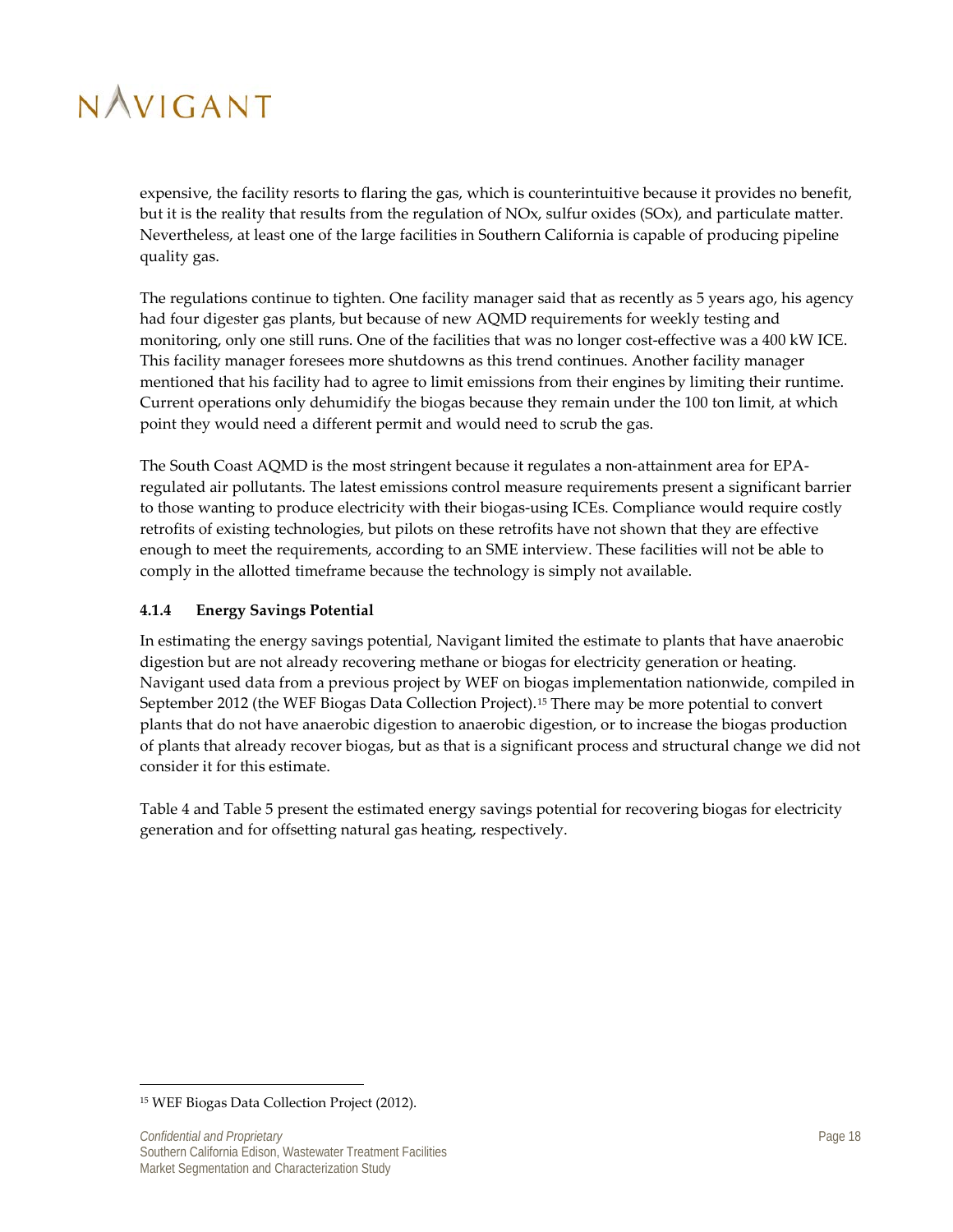<span id="page-25-2"></span>

| <b>Measure</b>             | <b>Plant Size</b> | <b>Electric Site</b><br>Savings (%) | <b>Average Annual Site</b><br>Savings (kWh)* | Applicability<br>$(%)^{**}$ | California Savings<br>Potential (kWh)+ |
|----------------------------|-------------------|-------------------------------------|----------------------------------------------|-----------------------------|----------------------------------------|
| Methane/biogas recovery    | $\leq$ 10 MGD     | 34%                                 | 1,355,000                                    | 28%                         | 74.379.000                             |
| for electricity generation | $>10$ MGD         | 27%                                 | 9.962.000                                    | 28%                         | 151,884,000                            |

### **Table 4. Energy Savings Potential for Methane or Biogas Recovery**

\* Calculated for the average site in each size category. Source: Energy Efficiency in Water and Wastewater Facilities, EPA (2013)

\*\* Calculated from percentage of California plants that use biogas but do not use it for electricity generation. Source: WEF Biogas Data Collection Project (2012).

†Calculated as annual site savings multiplied by applicability multiplied by total number of plants in each size category.

### **Table 5. Energy Savings Potential for Methane or Biogas Recovery for Natural Gas Heating**

<span id="page-25-3"></span>

| <b>Measure</b>        | <b>Plant Size</b> | <b>Gas Site Savings</b><br>(%) | Annual Site Savings<br>(therms) | Applicability<br>$(\%)$ | <b>California Savings</b><br>Potential (therms) |
|-----------------------|-------------------|--------------------------------|---------------------------------|-------------------------|-------------------------------------------------|
| Replacing natural gas | $\leq$ 10 MGD     | 100%*                          | 122.000                         | $24\%$ **               | 5.897.000                                       |
| usage for heating     | $>10$ MGD         | N/A                            | N/A                             | $0\%$ <sup>**</sup>     | N/A                                             |

\* Assumption based on site using biogas for heating instead of flaring it.

\*\*Calculated from percentage of California plants that have anaerobic digestion but do not use the gas for heating. Only one plant larger than 10 MGD (out of 50 total) had anaerobic digestion but did not use the biogas for heating. Source: WEF Biogas Data Collection Project (2012).

### <span id="page-25-0"></span>*4.2 Improving Aeration Efficiency*

### <span id="page-25-1"></span>**4.2.1 Description of Technology**

WWTPs that use microorganisms to digest wastewater often implement some kind of mechanism to add oxygen to the sludge and speed up the biological activity. The simplest method involves a mechanical mixer to mix in air. Other mechanisms include blowers that bubble air into the wastewater. It is also important not to add too much air to the water, so these systems often include some sort of control mechanism to adjust the amount of air being added. These aeration technologies can use over half of the energy at a WWTP.[16](#page-25-4)

Technologies that can improve the efficiency of aeration include:

- » **High-efficiency blowers** that use less energy to add air to the wastewater. Some specific types include:
	- o **VFD blowers:** Instead of cycling on and off or operating at discrete stages to optimize the amount of air being added in the water, VFD blowers continuously vary the rate at which they add air to the water.

 $\overline{\phantom{a}}$ 

<span id="page-25-4"></span><sup>16</sup> <http://www.cwea.org/sarbs/pdfs/Blower%20Technologies%20Loera%20061712.pdf>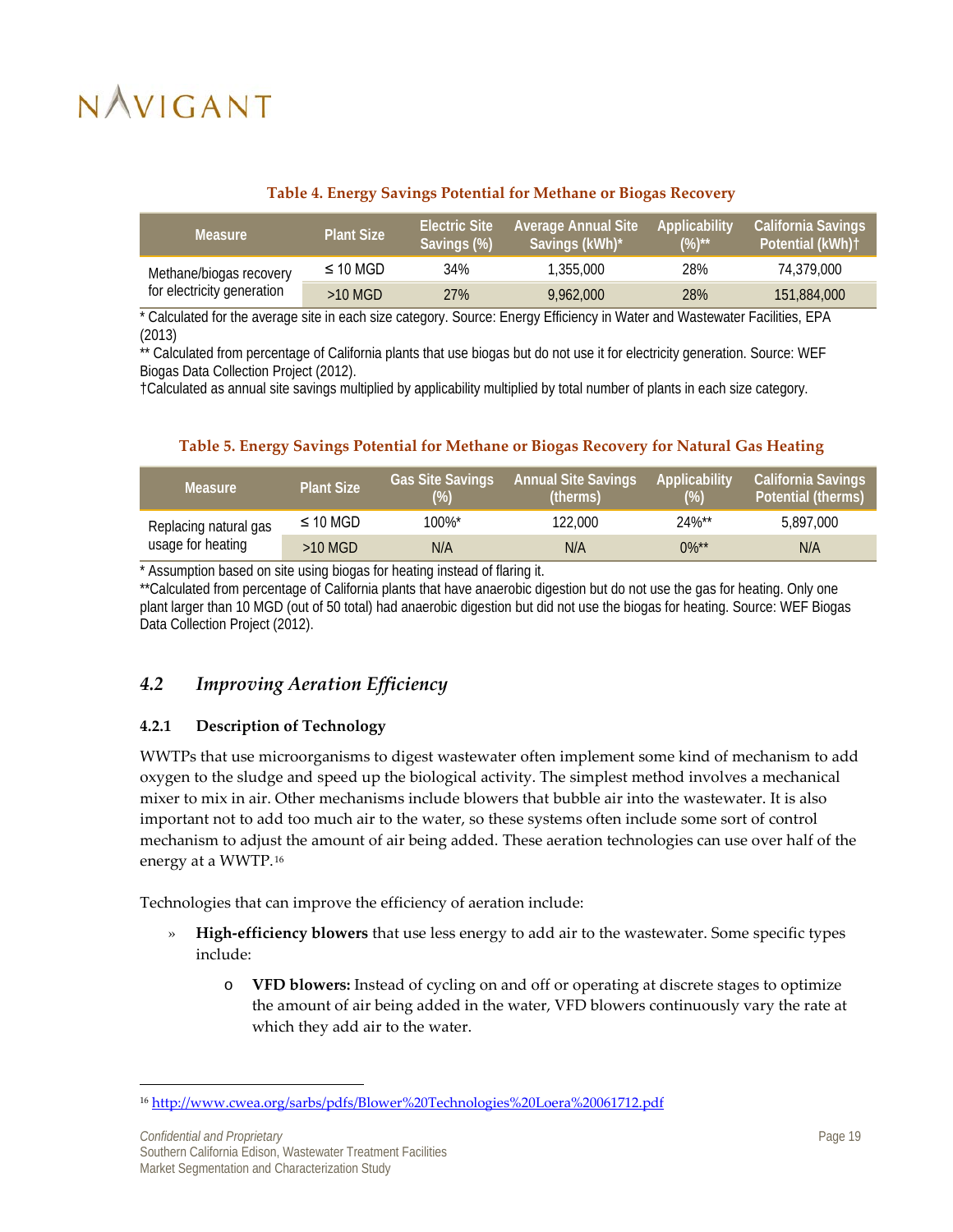- o **Turbo blowers:** A special type of VFD blower that operates at high speed but achieves very high efficiencies due to its advanced design.
- o **Turblex blowers:** Another type of centrifugal blower that uses an advanced turbine and both variable inlet guide vanes and variable diffuser vanes to achieve high efficiencies. Turblex blowers are very large (several hundred horsepower each) and are generally appropriate for large WWTPs.
- » **Fine bubble aeration:** Diffusion membranes that decrease the size of the bubbles produced to improve oxygen transfer and increase efficiency.[17](#page-26-3)
- » **Dissolved oxygen (DO) controls:** Uses sensors and a control mechanism to detect the amount of dissolved oxygen already in the wastewater and adjust the input accordingly. This avoids wasting energy over-aerating the water and improves the process.

### <span id="page-26-0"></span>**4.2.2 Baseline or ISP**

A study conducted by ASWB in 2013 investigated ISP for blowers. The study compared the existing baseline, constant-speed multistage centrifugal blowers with inlet valve throttling to a single-stage, highspeed turbine blower with a VFD. After market research and discussion with industry experts, the study authors determined that although VFDs are becoming more popular, the constant-speed multistage centrifugal blowers with inlet valve throttling remain the ISP.[18](#page-26-4)

### <span id="page-26-1"></span>**4.2.3 Market Trends, Drivers, and Barriers**

[Table 6](#page-26-2) lists the aeration technologies, if any, that each interviewee reported that they implement.

<span id="page-26-2"></span>

| <b>Facility</b> | <b>Turbo Blowers</b> | <b>Turblex Blowers</b> | Other VFD<br><b>Blowers</b>          | <b>Fine Bubble</b><br><b>Diffusion</b> | DO Controls |
|-----------------|----------------------|------------------------|--------------------------------------|----------------------------------------|-------------|
|                 |                      |                        | N/A, does not have activated sludge  |                                        |             |
|                 |                      |                        | N/A, has surface mixers, not blowers |                                        |             |
|                 | Χ                    |                        |                                      |                                        |             |
| 4               |                      |                        |                                      | X                                      |             |
| 5               | Χ                    | Χ                      |                                      | Χ                                      |             |
| h               |                      | X                      |                                      | X                                      |             |
|                 |                      |                        | $\checkmark$                         | $\checkmark$                           |             |

### **Table 6. Aeration Efficiency Practices at Interviewed Facilities**

Of the facility managers we interviewed, only the medium and large size plants are implementing measures to improve aeration efficiency. For the small plants, as discussed in the previous section, not all implement activated sludge secondary treatment and thus did not have any aeration mechanism.

 $\overline{a}$ 

<span id="page-26-3"></span><sup>17</sup> Tchobanoglous (2003)

<span id="page-26-4"></span><sup>18</sup> Industry Standard Practice Study, ISP-0023: Wastewater Aerator Blower VFD, ASW (2013).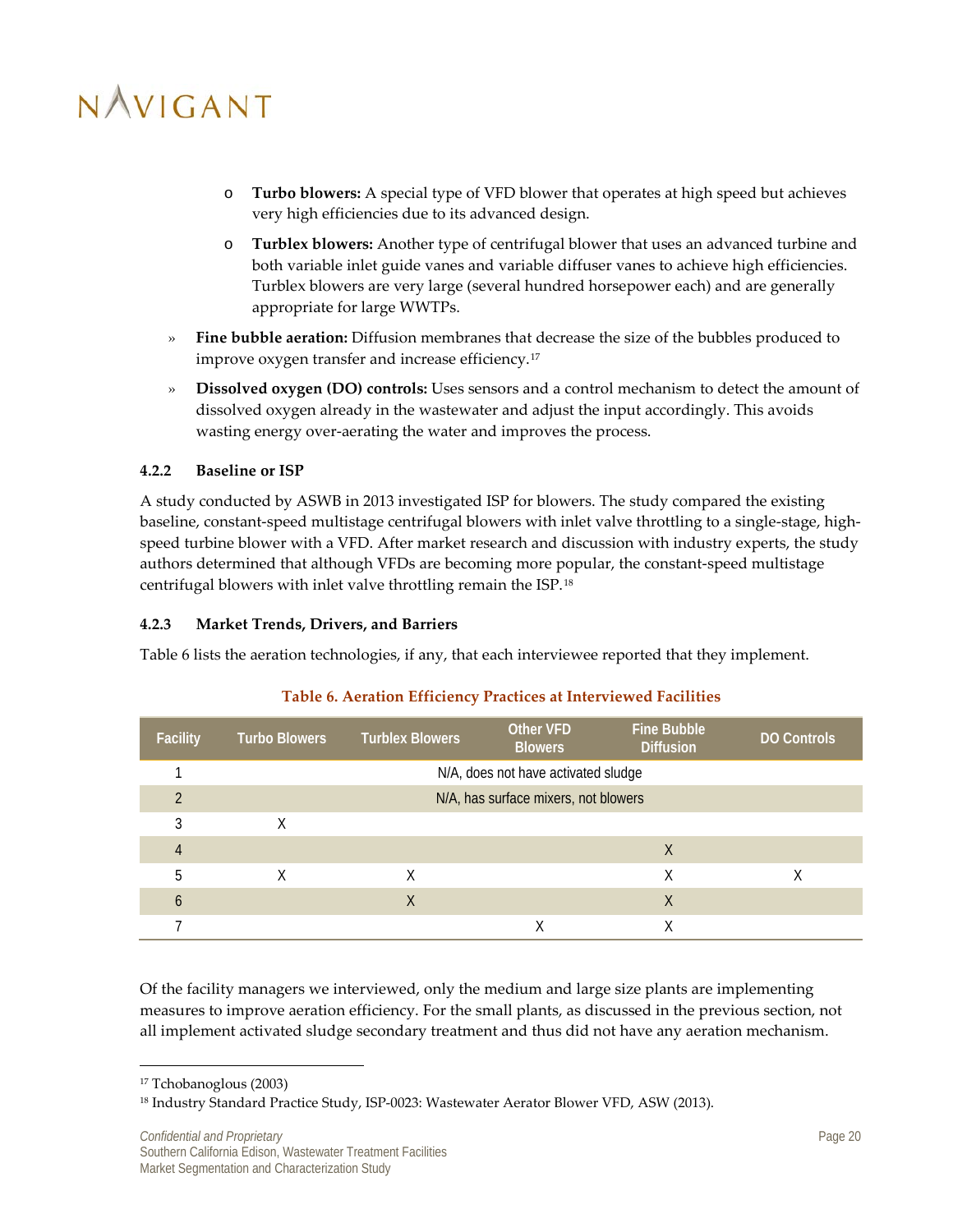This was the case for the smallest treatment plant we spoke with. At the second largest, the facility manager said that the plant does not have aerobic digestion but does have surface mixers, which they were planning to put VFDs on. A program manager said that high-efficiency blowers, fine bubble diffusion, and DO controls are usually included in a package.

The next sections discuss trends, drivers, and barriers for three advanced technologies: high-efficiency blowers; fine bubble aeration; and DO controls.

### *4.2.3.1 High-Efficiency Blowers*

High-efficiency blowers, such as high-speed turbo blowers, Turblex blowers, and other kinds of VFD blowers, are becoming increasingly popular among plants that have aeration. Four of the five plants we interviewed with aeration implement some sort of VFD blower—two implement turbo blowers, two implement Turblex blowers (one of the facilities implements turbo blowers in one plant and Turblex in another), and one implements another kind of VFD blower.

One program manager noted that turbo blowers are most appropriate for small or medium applications because they are generally 400 hp and below in size. Facilities implementing turbo blowers were extremely pleased with them. One estimated that it achieved 50% savings in aeration energy consumption with their 400 hp turbo blower. The interviewee added that installing turbo blowers is becoming more prevalent, with smaller blowers around 200 hp in size being common. An account manager and an SME also mentioned that turbo blowers are becoming increasingly popular among smaller facilities. The account manager said that turbo blowers can only be built to a certain size, but are ideal for handling small-increment loads.

Turblex blowers are very large and very efficient—one facility manager whose process implements Turblex blowers called them the most efficient blower on the market. This interviewee said that they are becoming more common. An SME agreed that a lot of agencies are moving toward Turblex blowers. One account manager said that another customer of theirs, a large facility, have been very happy with their Turblex blowers. Their O&M needs are unclear—the account manager reported that the Turblex blowers are "extremely reliable," but a program manager said that they are "high maintenance." Other sources point to the lack of an oil cooling system and few moving parts as indications of low maintenance requirements.<sup>[19](#page-27-0)</sup> The program manager also said that they are very expensive, suggesting that customers would need help implementing them, possibly in the form of incentives.

### *4.2.3.2 Fine Bubble Diffusers*

 $\overline{\phantom{a}}$ 

The four largest facilities we spoke with reported implementing fine bubble diffusion. One mentioned that fine bubble aerators are common, while another said that most medium and large plants have converted to fine bubble aeration. One facility said it was using fine air bubble diffusion with a soft shell diffuser instead of a hard shell diffuser.

<span id="page-27-0"></span><sup>19</sup> http://www.cwea.org/sarbs/pdfs/Blower%20Technologies%20Loera%20061712.pdf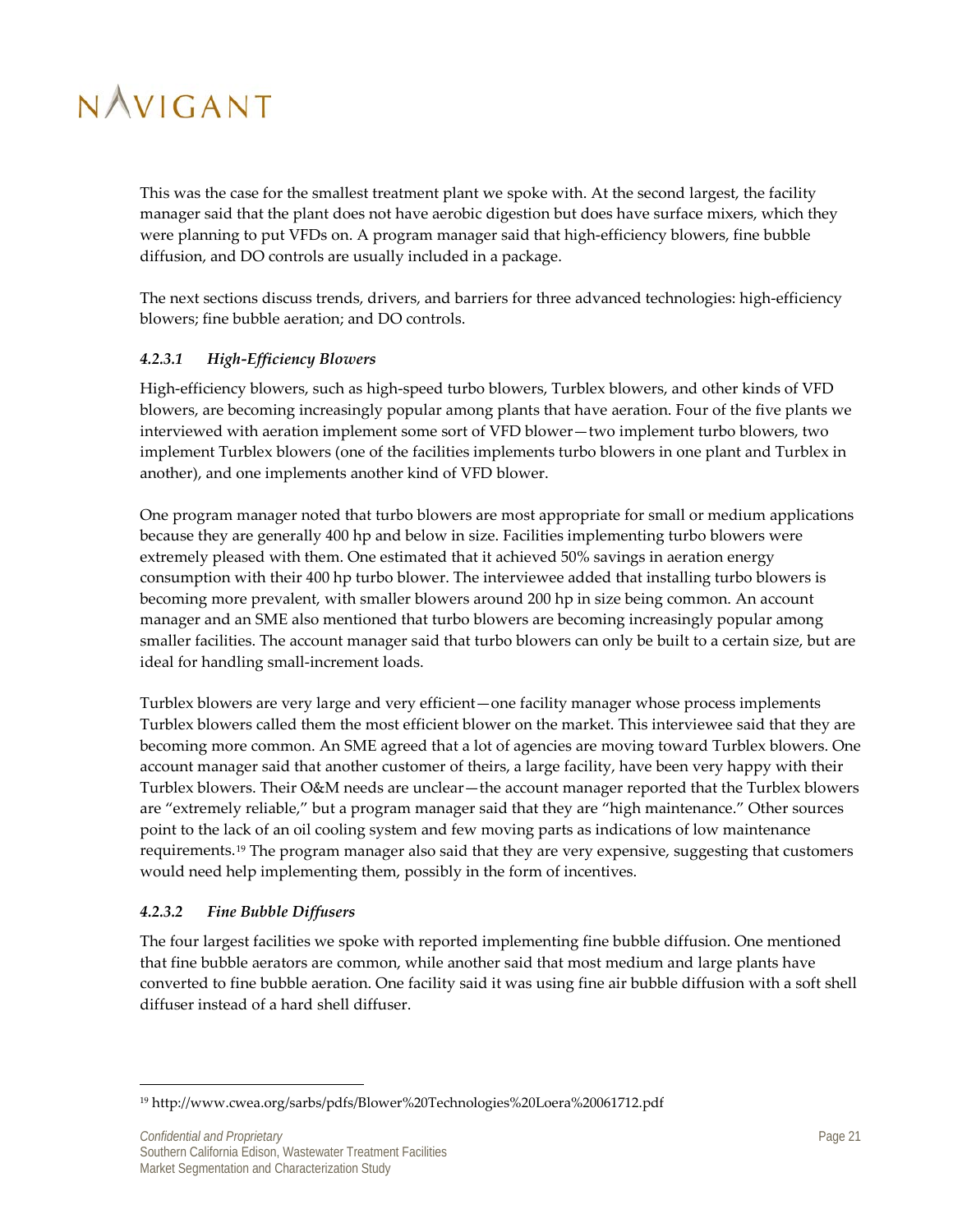### *4.2.3.3 DO Controls*

Only one of the facility managers we interviewed said that they were implementing DO controls, and that they were doing so via a supervisory control and data acquisition (SCADA) system.

### <span id="page-28-0"></span>**4.2.4 Energy Savings Potential**

[Table 7](#page-28-2) shows the estimated energy savings potential for high-efficiency blowers (turbo blowers, Turblex, or other VFD blowers) and fine bubble diffusion. Because DO control is a complex measure and may be incorporated with other control functions, we were not able to estimate the energy savings potential for this measure.

<span id="page-28-2"></span>

| Measure.                 | <b>Plant Size</b> | <b>Electric Site</b><br>Savings (%) <sup>1</sup> | <b>Average Annual</b><br>Site Savings (kWh) | Applicability<br>(%) | <b>California Savings</b><br>Potential (kWh) |
|--------------------------|-------------------|--------------------------------------------------|---------------------------------------------|----------------------|----------------------------------------------|
| High-speed turbo blowers | $\leq$ 10 MGD     | 7.8%                                             | 315,000                                     | 45%2                 | 28,080,000                                   |
|                          | $>10$ MGD         | 7.8%                                             | 2,836,000                                   | $30\%$ <sup>3</sup>  | 46,800,000                                   |
| Turblex blowers          | $\leq$ 10 MGD     | N/A                                              | N/A                                         | $0\%4$               | N/A                                          |
|                          | $>10$ MGD         | 26.0%                                            | 9,455,000                                   | 30%                  | 156,000,000                                  |
| Other VFD blowers        | $\leq$ 10 MGD     | 8.5%                                             | 341,000                                     | 45% <sup>2</sup>     | 154,000                                      |
|                          | $>10$ MGD         | 8.5%                                             | 3,073,000                                   | 30%                  | 922,000                                      |
| Fine bubble diffusion    | $\leq$ 10 MGD     | 18%                                              | 735,000                                     | 90%                  | 131,040,000                                  |
|                          | $>10$ MGD         | 18%                                              | 6,618,000                                   | 20%                  | 72,800,000                                   |

#### **Table 7. Energy Savings Potential for Aeration Efficiency Measures**

<sup>1</sup> Sources: Energy Efficiency in Water and Wastewater Facilities, EPA (2013); Evaluation of Energy Conservation Measures for Wastewater Treatment Facilities, EPA (2010)

<sup>2</sup> Improved aeration efficiency measures only apply to plants that use activated sludge. One of the interviewees did not use activated sludge; however, it was a small plant in a cold environment. We used 90% as an approximation for the number of plants that use activated sludge. Of those plants, we assumed half would implement VFD blowers and the other half would implement high-speed turbo blowers.

<sup>3</sup> Based on interview findings that large plants are beginning to implement advanced blowers, we assumed that 10% of large plants are already using advanced blowers, and split the remaining 90% applicability evenly between the three blower types. 4 We assumed only large plants use this technology.

<sup>5</sup> Based on the number of small plants we assumed use activated sludge.

 $6$  Based on interview findings. Four out of the five plants  $> 10$  MGD that we interviewed implement fine bubble diffusion.

### <span id="page-28-1"></span>*4.3 More Efficient Sludge Processing*

Sludge refers to solids have been separated from liquids during the wastewater treatment process. To be able to dispose of the sludge properly, it has to be further processed. Processing can involve reducing the volume of the sludge by removing water; stabilizing sludge to remove odors and pathogens, either by applying chemicals or using other bacteria to digest biological material; and/or simply transporting or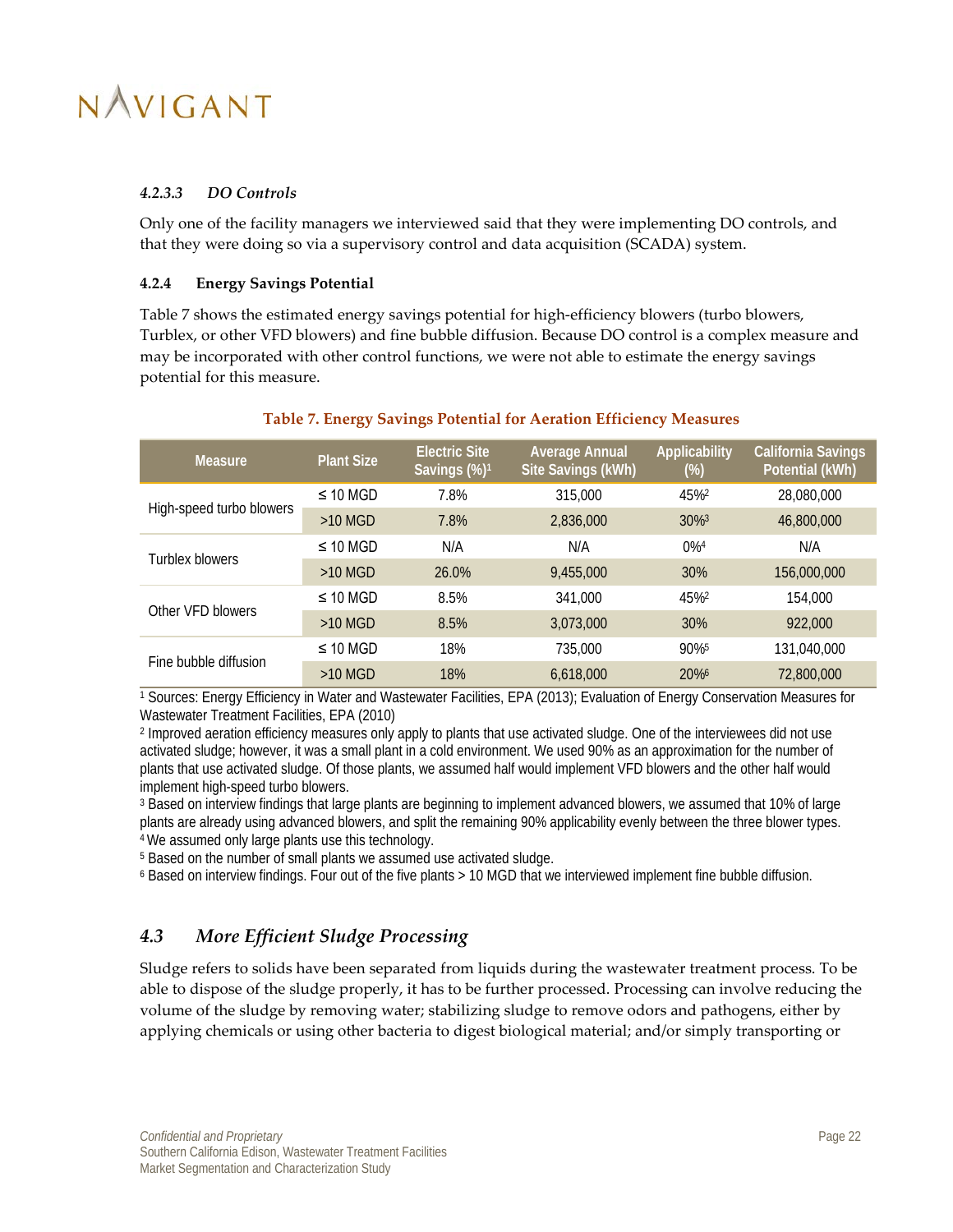storing the sludge within the plant or elsewhere.<sup>[20](#page-29-3)</sup> Energy-using functions include transporting the sludge, digesting the sludge, mixing the sludge during storage, and removing water from the sludge.

### <span id="page-29-0"></span>**4.3.1 Description of Technology**

Although several technologies are available to improve sludge processing efficiency by targeting various functions, most of the interviewees spoke about centrifuges for thickening the sludge, also called dewatering. Centrifuges use a high-speed spinning mechanism to separate liquids from solids in a sludge stream. They can be used to thicken sludge before digestion or remove water from sludge after digestion. They are compared with belt-filter presses, which compress the sludge between two fabric belts to remove water; screw presses, which push water through a cylindrical screen to separate out the solids; or more passive methods such as sludge lagoons and drying beds, which work by simply evaporating the water.<sup>[21](#page-29-4)</sup> Although centrifuges themselves do not always use less energy than belt-filter presses or passive methods, they can improve overall process efficiency by achieving a higher solids concentration.[22](#page-29-5)

### <span id="page-29-1"></span>**4.3.2 Baseline or ISP**

There is no established ISP for sludge thickening or dewatering. Of the four largest facilities, three are already implementing centrifuges in sludge processing, while the fourth is planning to install centrifuges within 2 years. The two smallest facilities use either rotary screw presses or belt presses. The last facility uses solar drying beds, but the interview said that was because they were in the desert and is an otherwise unusual practice.

### <span id="page-29-2"></span>**4.3.3 Market Trends, Drivers, and Barriers**

One program manager said that one of their customers that implemented new thickening centrifuges achieved savings that were better than originally anticipated. Of the facilities that implement centrifuges, one interviewee said that they currently have about half belt presses and half centrifuges, and they are in the process of replacing belt presses with centrifuges. The interviewee said that they were specifically doing this not for energy conservation reasons, but for saving on the costs of sludge hauling, as the centrifuges remove more water than belt presses. This same interviewee mentioned that they actually had centrifuges 30 years ago, but they were not reliable and did not dewater as well as belt presses, so they, like many in the industry, transitioned to belt presses at the time. Currently, this interviewee believes that centrifuges have improved and are becoming more prevalent. However, one of the smaller plants that is currently implementing belt presses "would take some convincing to switch" to centrifuges because centrifuges require more maintenance.

Account managers identified two other mechanisms for more efficient sludge processing in addition to centrifuges. One is linear motion mixers, which use an up-and-down motion within a sludge tank to mix sludge instead of spinning like a traditional rotary mixer. One account manager observed that customers have backed out of installing linear motion mixers because they are too expensive and ultimately not

 $\overline{a}$ 

<span id="page-29-3"></span><sup>20</sup> Tchobanoglous (2003)

<span id="page-29-4"></span><sup>21</sup> Tchobanoglous (2003)

<span id="page-29-5"></span><sup>&</sup>lt;sup>22</sup> http://water.epa.gov/scitech/wastetech/upload/2002\_06\_28\_mtb\_centrifuge\_thickening.pdf.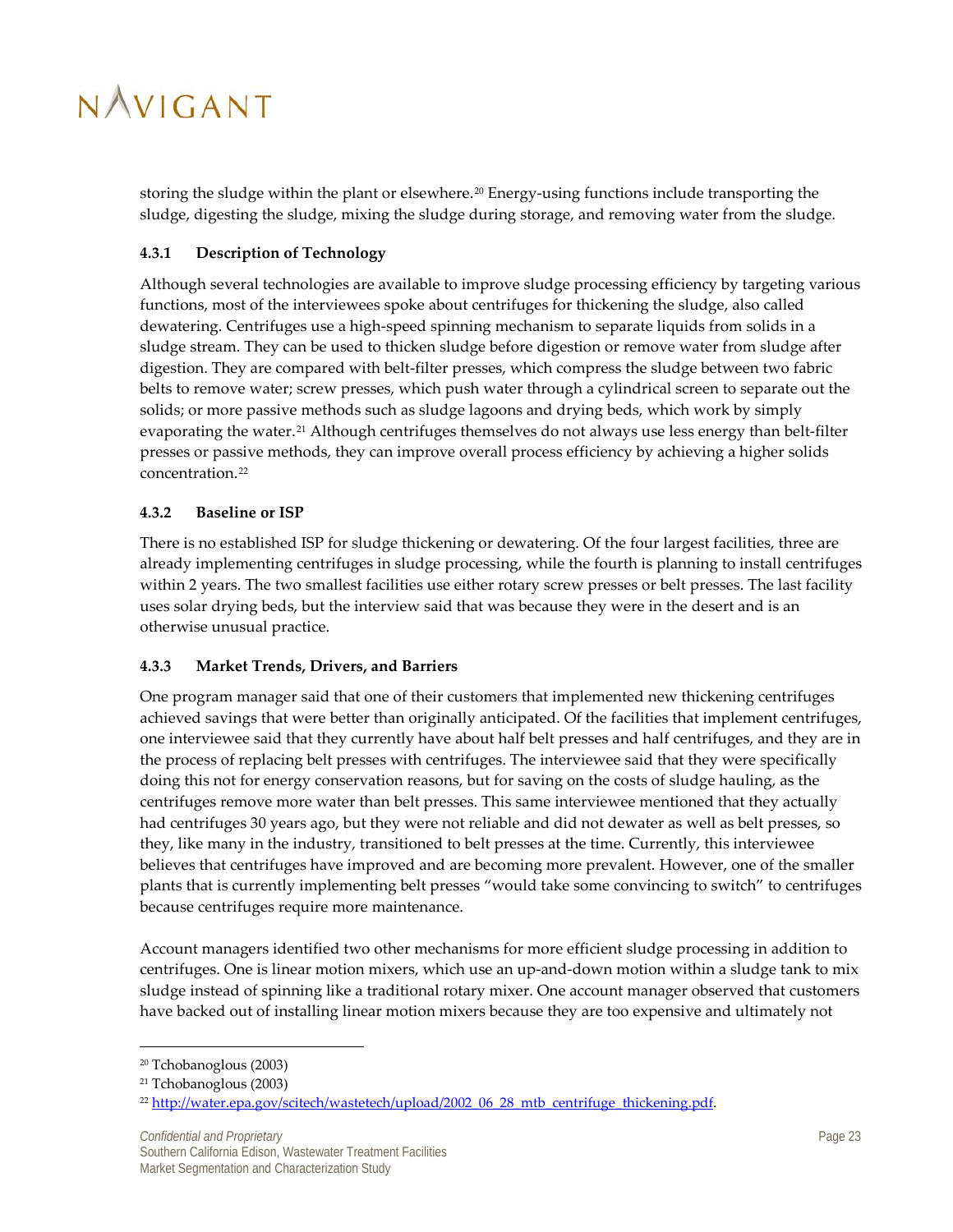economic. The second measure is egg-shaped digesters. Egg-shaped digesters have a smaller footprint than conventional cylindrical digesters and result in more efficient mixing. An account manager said that one of their customers implemented egg-shaped digesters using an incentive through the Savings by Design program. None of the energy managers at the WWTPs we interviewed said they were implementing these measures.

<span id="page-30-1"></span>

### **Figure 2. Linear Motion Mixer (Left) and Egg-Shaped Digesters (Right)**

*Source: Ovivo Source: CBI*

### <span id="page-30-0"></span>**4.3.4 Energy Savings Potential**

In summary, the most common improvement to sludge processing appears to be replacing belt or screw presses with centrifuges, at least among larger plants. The opportunity for savings on sludge hauling is driving these changes, and interview evidence suggested that direct energy savings would be negligible. For smaller plants, the most significant barrier is a concern about increased maintenance and decreased reliability. Thus, we estimated no direct savings for this measure and recommend that further study be conducted on indirect energy and cost savings from process improvements.

With respect to other measures, linear motion mixers could be a good target for incentives because the initial expense seems to be the main barrier to installation. Egg-shaped digesters involve much more intensive change in the design of the plant. To date, there has not been much research done on the efficacy of these latter two measures, and we were not able to estimate their savings potential.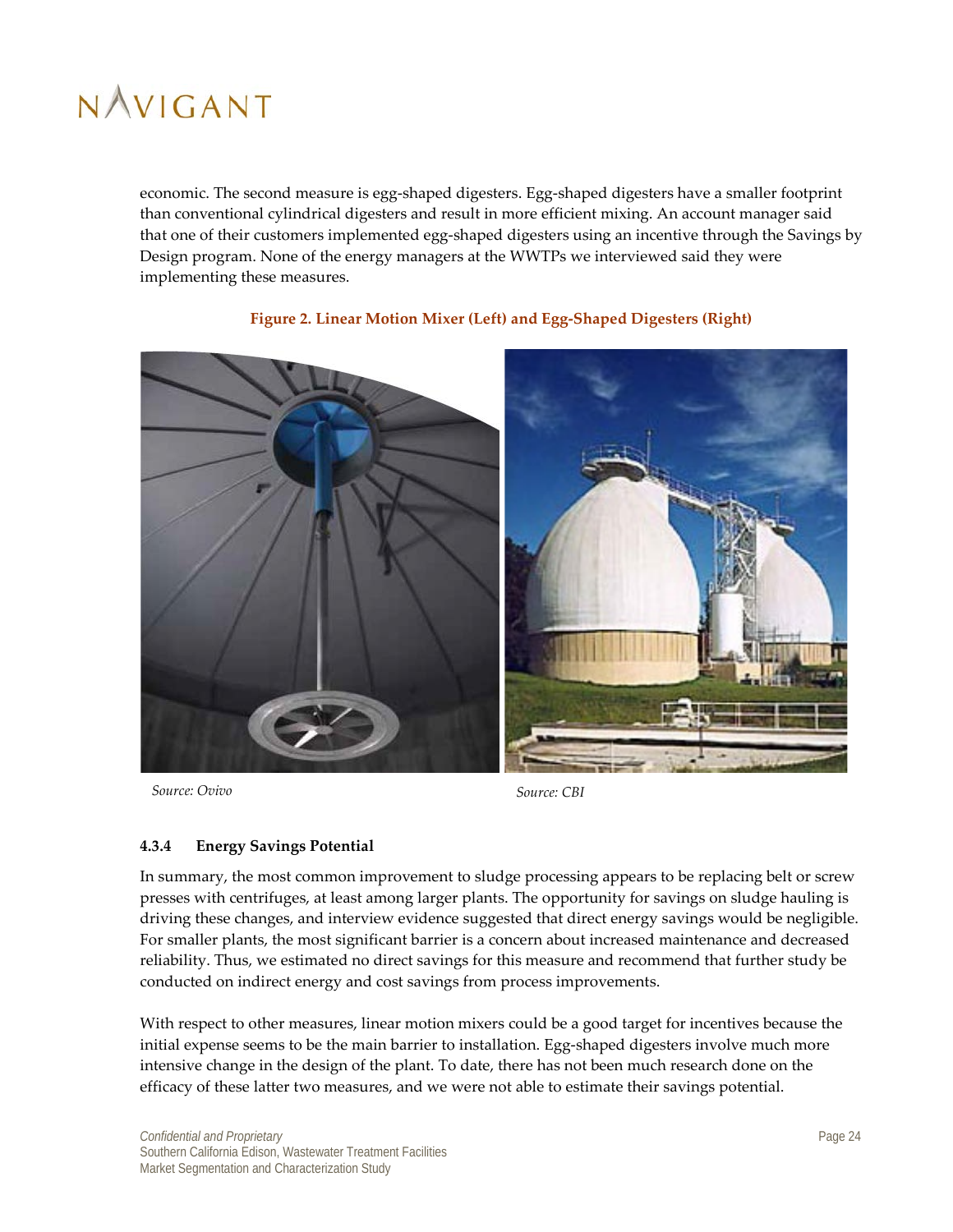### <span id="page-31-0"></span>*4.4 VFD Pumps*

### <span id="page-31-1"></span>**4.4.1 Description of Technology**

Several kinds of pumps are used within WWTPs to move water and sludge through the plant. For certain kinds, VFDs can be used to save energy by running the pump at the speed needed to move exactly the necessary amount of water or sludge. As the pump runs more slowly, the energy use decreases by a disproportionate amount, thus saving more energy than simply turning the pump on and off.

### <span id="page-31-2"></span>**4.4.2 Baseline or ISP**

A study conducted by ASWB in 2014 investigated ISP for VFDs on pumps in small WWTPs—defined within the study as plants that process 10 MGD or less. (The study noted that a previous 2006 California Public Utilities Commission [CPUC] study considered VFDs as ISP for influent, sludge, and effluent pumps at large WWTPs.) After market research and discussion with industry experts, the study authors determined that VFD pumps are ISP in small WWPTs in the following applications:

- » **Influent:** Transfer incoming wastewater from storage tanks to processing
- » **Return-activated sludge:** Transfer activated sludge from the secondary clarifier back to the aeration basin
- » **Waste-activated sludge:** Discharge excess activated sludge into a sludge handling process
- » **Effluent:** Transfer treated wastewater from the plant

The study's conclusions applied only to new construction.<sup>[23](#page-31-3)</sup>

Several interviewees commented on this finding. One account manager mentioned that there is a wide variety of sophistication of their customers in terms of controls and the equipment vintage that they have, and there is still a lot of potential for VFDs on pumps. An SME in an organization representing WWTPs said that there are a lot of facilities without VFDs and that incentives previously helped. Although the ISP decision only applies to new construction, the baseline for energy savings calculations is the energy usage of standard equipment. Thus, treatment plants that upgrade to VFDs will see a lower incentive than before (or no incentive at all), and the added cost limits their ability to purchase those. A facility manager agreed that there are a lot of facilities that do not implement VFDs and there is more work to be done for widespread implementation.

 $\overline{\phantom{a}}$ 

<span id="page-31-3"></span><sup>&</sup>lt;sup>23</sup> Industry Standard Practice Study, New Load VFD Additions to Wastewater Treatment Pumps, ASWB (2014).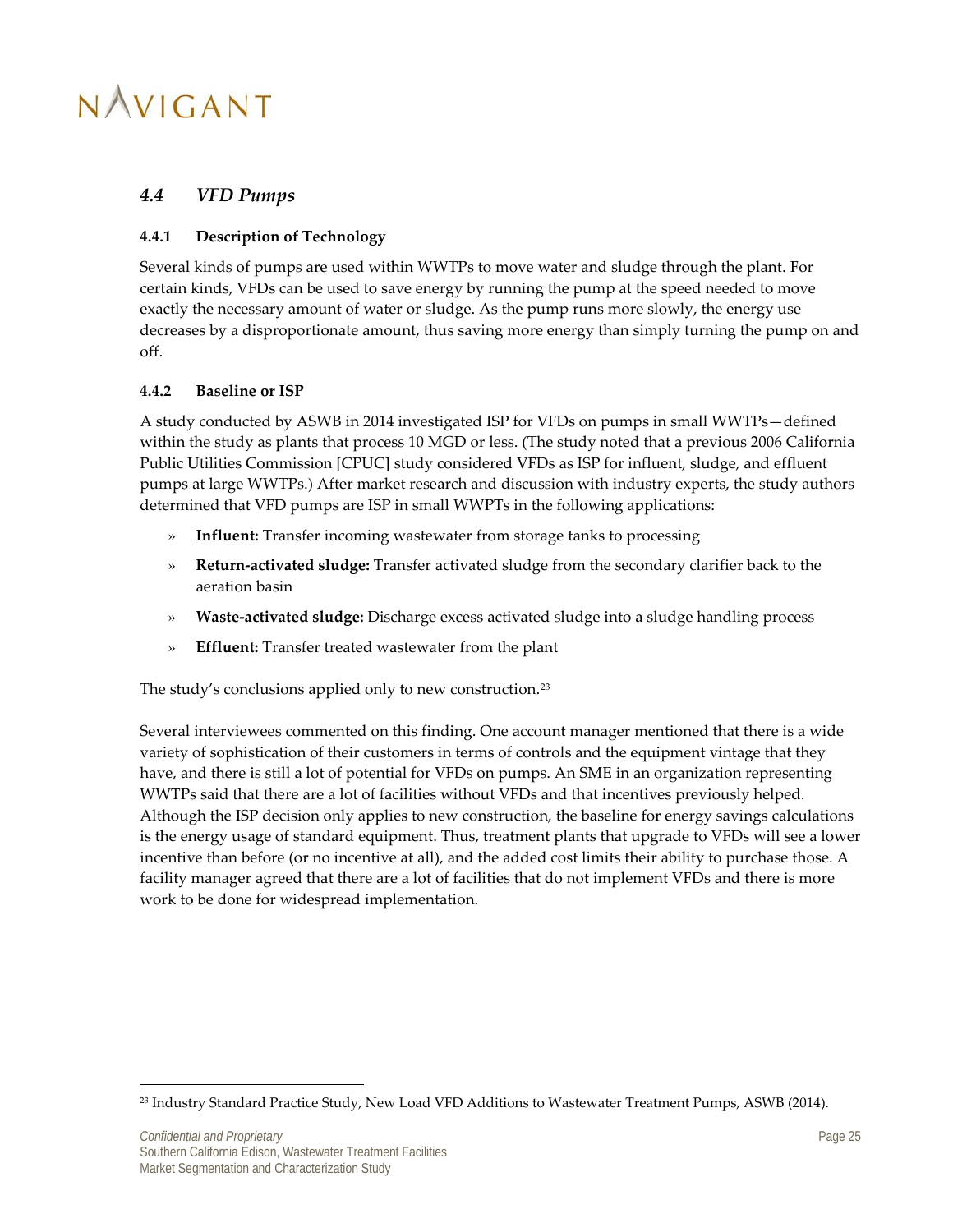#### <span id="page-32-0"></span>**4.4.3 Market Trends, Drivers, and Barriers**

<span id="page-32-1"></span>Every WWTP we interviewed is implementing VFDs in some kind of pump application. [Table 8](#page-32-1) lists the applications in which the interviewed facilities are implementing VFD pumps.

| <b>Facility</b> | Applications in Which They Are Implementing VFD Pumps                                                                                                                                                                |
|-----------------|----------------------------------------------------------------------------------------------------------------------------------------------------------------------------------------------------------------------|
| 1               | Previous applications (since original install):<br>300 hp recycled water pumps<br>50 hp bioeffluent pumps<br><b>Recent applications:</b><br>Scum pump moving scum to the sludge thickener<br>New primary sludge pump |
|                 | 10 hp return flow pumps (return backwash filtrate from recycled water and filter beds)                                                                                                                               |
| $\overline{2}$  | Did not specify, but said it is implementing VFD pumps                                                                                                                                                               |
| 3               | Any pumps that should be operating on VFDs                                                                                                                                                                           |
| 4               | Every pump where it makes sense, except for very small 5 hp                                                                                                                                                          |
| 5               | Anything 50 hp and above<br>Sometimes on smaller projects for process reasons                                                                                                                                        |
| 6               | Sewage pumping<br>Intermediate stream liquid pumping<br>All recycled secondary treated water<br>Some sludge pumping                                                                                                  |
|                 | VFDs go on anything new, plus a lot of retrofits                                                                                                                                                                     |

#### **Table 8. VFD Practices Reported by Facility Interviewees**

Several of the interviewees also said that VFD pumps are becoming more and more prevalent in the industry as a whole, with one saying that VFDs are almost universal in larger WWTPs. Some interviewees commented on specific pumping applications. A plant manager said that it was more difficult to convert centrifugal sludge pumps to VFD because a facility would have to buy a new sludge pump with a VFD to match the pump curve and could not retrofit a VFD on an existing centrifugal sludge pump. Another plant manager said that they are in the process of getting a new primary sludge pump that is VFD-driven (supporting the claim that you have to get a new pump); however, the new pump has the added benefit of evening out sludge flows. This plant expects to see the same benefit from installing return flow pumps that return backwash filtrate from recycled water and filter beds. Currently, intermittent pulses of return flow are upsetting the denitrifying filter beds and the purpose of the VFDs is to even the flow. This could be more significant for smaller plants with lower flows overall.

Another untapped market for VFD pumps could be the smaller pumps. One plant manager said that VFDs are not used in small applications such as 5 hp, while another said that VFDs are used for anything 50 hp and above, but are put on smaller projects for process reasons. However, the small plant in the previous paragraph is using VFDs in pumps as small as 10 hp. This suggests that there is room to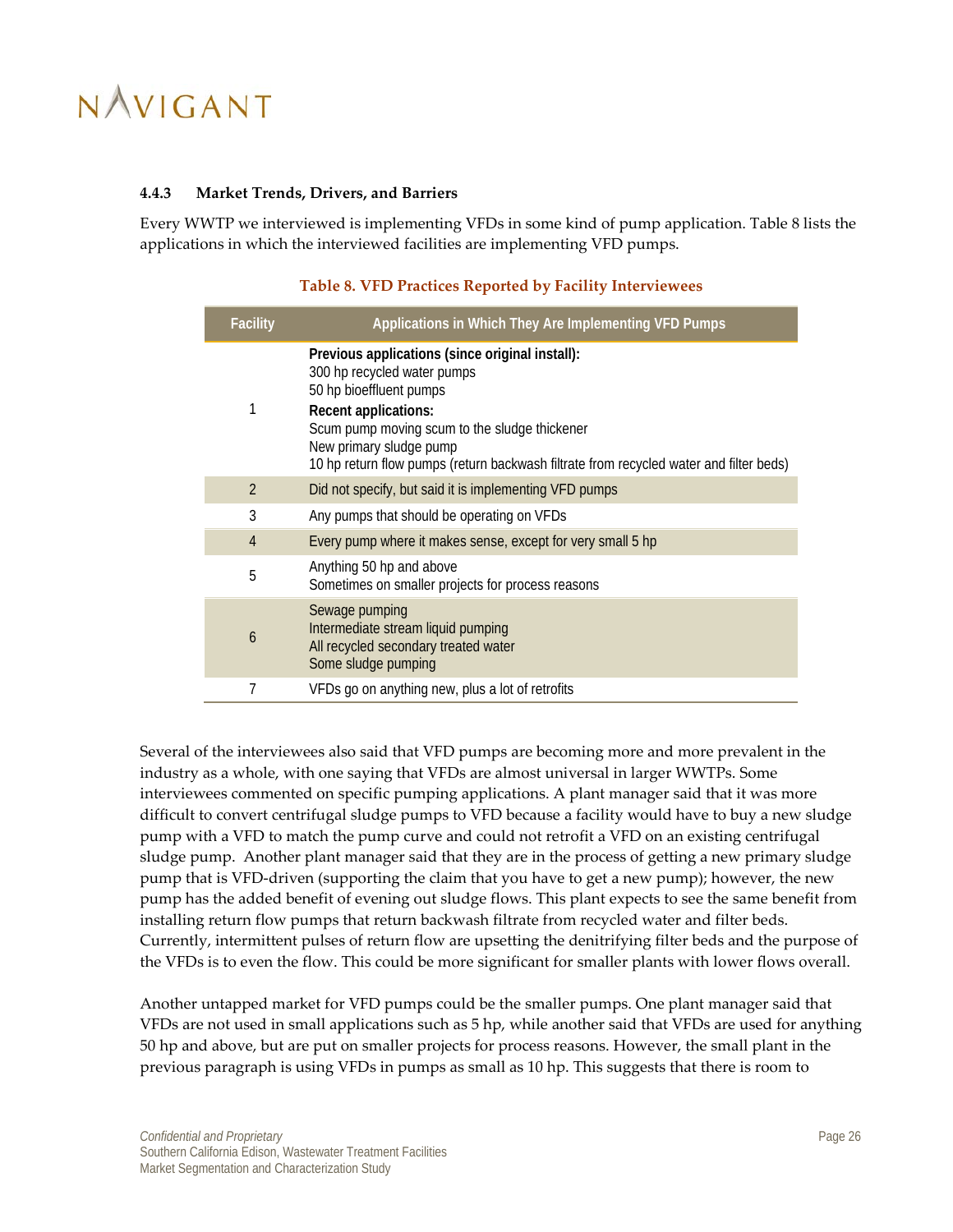implement VFD pumps in smaller applications by focusing on processes that would benefit from VFDs, saving energy as a side benefit.

### <span id="page-33-0"></span>**4.4.4 Energy Savings Potential**

In summary, the interview responses suggest that considering VFDs to be ISP for large pumps is likely a reasonable assumption. However, there are some applications where there may be remaining potential for implementing VFDs that would not otherwise be implemented. First, smaller pumps (below 50 hp) are not automatically equipped with VFDs in either small or large WWTPs, although doing so could have process benefits in addition to energy savings. VFDs on sludge pumps may also be underutilized due to the difficulty of retrofits. Finally, although VFDs are ISP for new construction, there are many non-VFD pumps still in use in the industry, some of which may not be getting replaced (or replacement may be delayed) due to a lack of incentives beyond the new baseline. An early replacement or retrofit program for existing non-VFD pumps may address this issue, particularly in simpler applications like water pumping instead of sludge pumping[. Table 9](#page-33-4) shows the estimated energy savings potential for this measure.

### **Table 9. Energy Savings Potential for VFD Pumps**

<span id="page-33-4"></span>

| <b>Measure</b> | Plant Size    | <b>Electric Site</b><br>Savings (%)* | <b>Average Annual Site</b><br>Savings (kWh) | Applicability<br>$(%)^{**}$ | California Savings<br>Potential (kWh) |
|----------------|---------------|--------------------------------------|---------------------------------------------|-----------------------------|---------------------------------------|
| VFD Pumps      | $\leq$ 10 MGD | 1.7%                                 | 70.000                                      | 100%                        | 13,860,000                            |
|                | $>10$ MGD     | $7.7\%$                              | 2,800,000                                   | 100%                        | 154,000,000                           |

\* Source: Evaluation of Energy Conservation Measures for Wastewater Treatment Facilities, EPA (2010).

\*\* Interview findings suggest that most if not all plants have at least some non-VFD pumps that could be converted to VFD.

### <span id="page-33-1"></span>*4.5 Reducing Energy Intensity of UV disinfection*

### <span id="page-33-2"></span>**4.5.1 Description of Technology**

UV radiation can be used to kill bacteria and virus populations by destroying their ability to reproduce and is thus sometimes used for disinfection. Low-pressure lamps efficiently generate light at the necessary wavelength and draw less power than medium-pressure lamps—from about 70 W to 200 W, compared to 2 kW to 5 kW for medium-pressure lamps.<sup>[24](#page-33-5)</sup> An emerging technology is using LED blubs that emit light at UV wavelengths.[25](#page-33-6)[26](#page-33-7)

### <span id="page-33-3"></span>**4.5.2 Baseline or ISP**

There is currently no accepted ISP for UV disinfection measures in WWTPs.

 $\overline{a}$ 

**Confidential and Proprietary Page 27** Southern California Edison, Wastewater Treatment Facilities Market Segmentation and Characterization Study

<span id="page-33-6"></span><span id="page-33-5"></span><sup>24</sup> Tchobanoglous (2003)

 $25$  Ibid.

<span id="page-33-7"></span><sup>26</sup> [http://www.aquionics.com/main/pearl-brand2/.](http://www.aquionics.com/main/pearl-brand2/)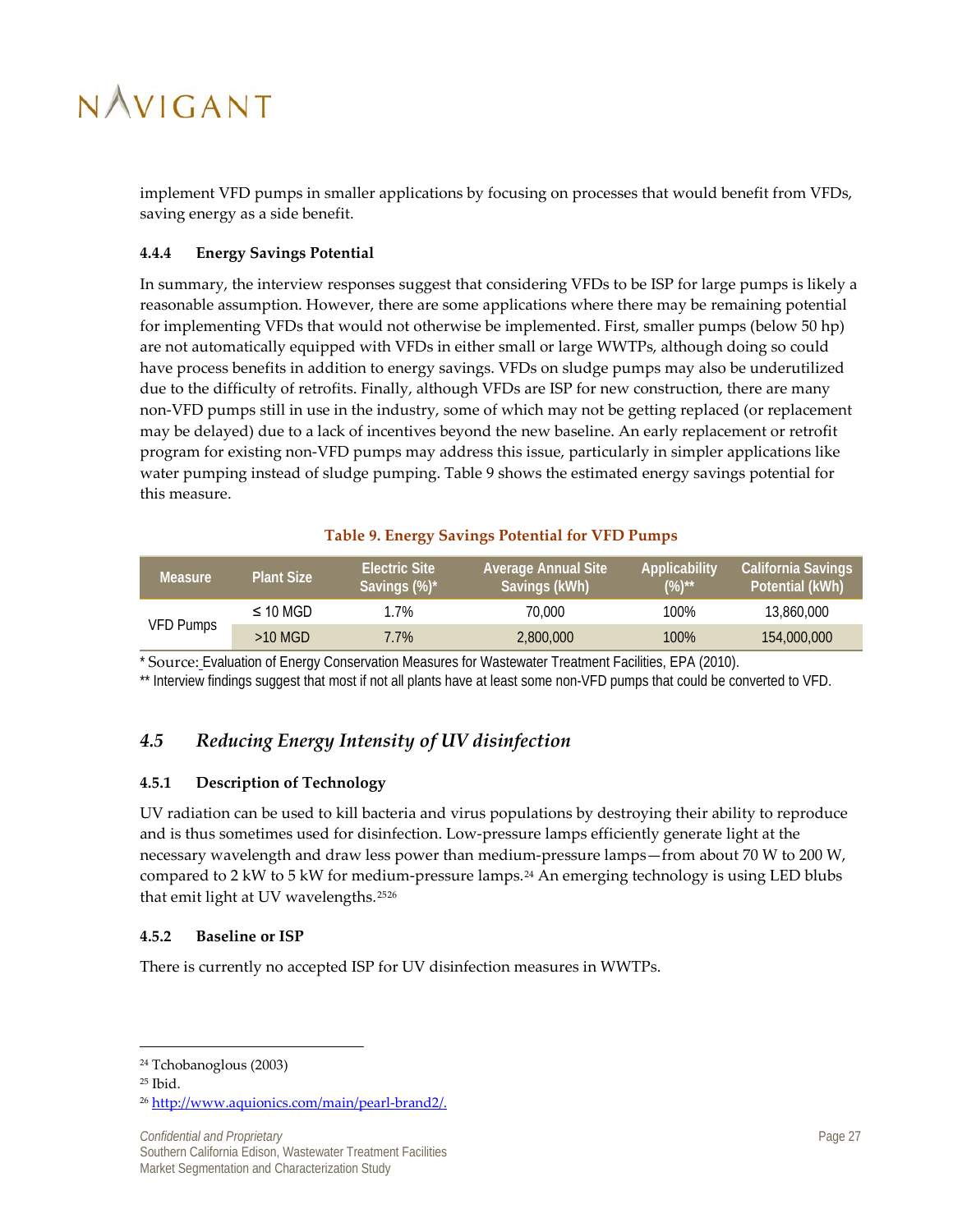### <span id="page-34-0"></span>**4.5.3 Market Trends, Drivers, and Barriers**

Interviewees reported that UV disinfection efficiency has improved over time. Three of the interviewees using UV disinfection reported that they had installed their systems many years ago and had made upgrades to the system since then, as better and more efficient components became available. One said that they had upgraded in 2006 to more efficient ballasts and lamps and made other improvements in 2013. They have low-pressure lamps. Another said that they replaced the sleeves on their lamps and implemented a UV intensity control along with a transmittance meter—when the meter detects that the water has less transmittance (i.e., it is more contaminated), then it increases the intensity of the UV light in order to kill more pathogens. The third said that they had achieved significant savings from new lamp designs and are now operating at 50 % of the original energy intensity of the UV installation.

One program manager mentioned that using LED bulbs for UV disinfection is a new technology that has not yet reached the scale where it is viable in a WWTP, but the technology will make a big difference once it scales up. An account manager, however, said that many of their customers have expressed interest in UV LEDs, but few have implemented them. The account manager expressed doubts about the LED manufacturer's claims. None of the interviewees are implementing UV LEDs.

One facility manager discussed the challenges of implementing UV, saying that it is very energy- and maintenance-intensive. Also, the system has to be certified that no contaminated water is bypassing the process. This interviewee noted that the implementation of UV disinfection peaked 10 years ago, but is not as highly pursued as it used to be; furthermore, larger utilities are less likely to use UV disinfection because using chemicals like chlorine to disinfect is much cheaper and is perceived as more effective at killing pathogens. (This particular interviewee's plant uses chlorine to disinfect its water.) On the other hand, an interviewee at one of the facilities that is currently implementing UV disinfection said that making lamp improvements reduced equipment maintenance needs and this was a larger selling point than the modest electrical savings.

### <span id="page-34-1"></span>**4.5.4 Energy Savings Potential**

Measures to reduce energy consumption of UV lighting systems are necessarily constrained to facilities that implement UV disinfection. This in turn is restricted to facilities that implement tertiary water treatment. Of the seven facilities we interviewed, only four use UV to disinfect, while another was considering the option for future water recycling. Of those four, two of them only used UV for a partial amount of their treated water for recycling. One said that they use UV disinfection on a side stream of 1 MGD, while one large facility treating hundreds of millions of gallons uses UV disinfection on two smaller reclamation plants treating less than 15 MGD. One interviewee estimated that 20% of wastewater treatment facilities use UV to treat water.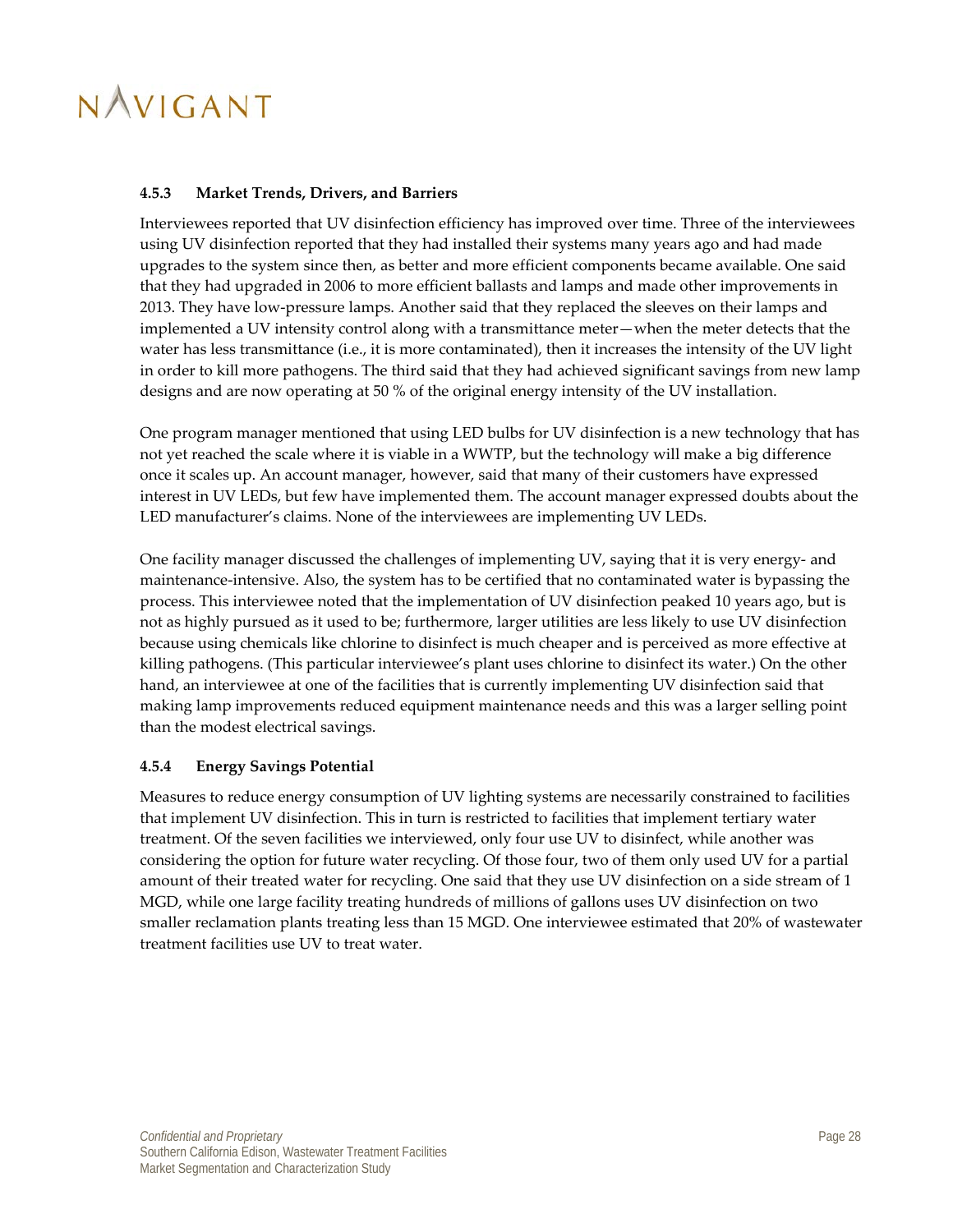[Table 10](#page-35-2) estimates the energy savings potential for low-pressure lamps. As UV LEDs are an emerging technology with little data on their efficacy, we were not able to estimate the savings potential for this measure.

<span id="page-35-2"></span>

| <b>Measure</b>        | <b>Plant Size</b> | <b>Electric Site</b><br>Savings (%)* | Average Annual<br>Site Savings (kWh) | Applicability<br>(%)* | <b>California Savings</b><br>Potential (kWh) |
|-----------------------|-------------------|--------------------------------------|--------------------------------------|-----------------------|----------------------------------------------|
| Low-pressure<br>lamps | $\leq$ 10 MGD     | 6.0%                                 | 243.000                              | 20%                   | 9.608.000                                    |
|                       | $>10$ MGD         | $6.0\%$                              | 2,184,000                            | 20%                   | 24,020,000                                   |

### **Table 10. Energy Savings Potential for UV Disinfection Energy Reduction**

\* Source: Evaluation of Energy Conservation Measures for Wastewater Treatment Facilities, EPA (2010)

\*\* Source: Ibid.; Interviews.

### <span id="page-35-0"></span>*4.6 Other Measures or Energy Savings Opportunities*

Almost all interviewees suggested other energy savings opportunities beyond the ones described in the paragraph above, ranging from the simple to the complex.

### <span id="page-35-1"></span>**4.6.1 New or Emerging Technologies**

- » **Membrane bioreactor:** One program manager mentioned membrane bioreactors as a new, efficient technology that can be used to treat water. A membrane bioreactor combines biological processes with filtration in a small footprint. These packaged systems use less energy and can produce more biogas than traditional anaerobic digesters. A facility manager also mentioned that a lot of plants have implemented membrane bioreactors, but that they do so for water quality reasons more than efficiency reasons (in fact, they thought the membrane bioreactor might use slightly more energy than the filtration it was replacing), as the technology allows plants to treat an equivalent amount of water with a smaller footprint.
- » **Technologies for salt removal:** One program manager noted that facilities wishing to render the water reusable face tough challenges such as salt removal, and suggested that electrodialysis could be used to remove salts.
- » **Advanced sludge processing technologies:** A facility manager said that they have investigated technologies such as thermophilic digestion (operation above 98 °F) and sonication to digest activated sludge using ultrasonic waves.
- » **Air pulse technology:** One account manager mentioned a technology that would be useful for customers that have long channels moving water through the treatment plant. Typically plants use compressed air to keep particles suspended, but the pulse technology delivers pulses of air to achieve the same result and reduce reliance on compressed air.
- » **Advanced reacting tool:** The account manager also mentioned a tool developed by Pace that is an advanced reacting tool within a SCADA system that adjusts aeration early to meet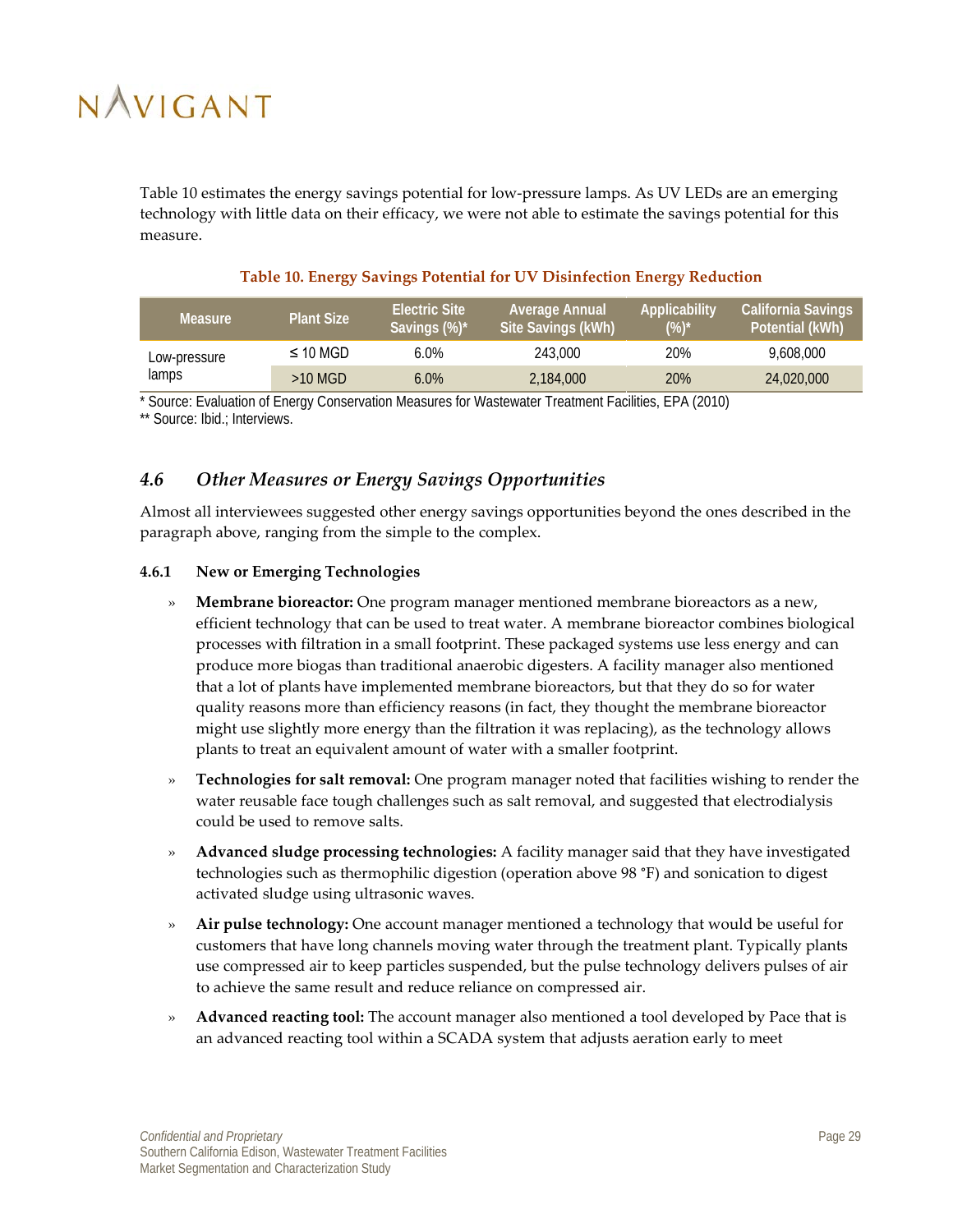biochemical oxygen demand (BOD) load, rather than waiting for BOD to reach a certain point and over aerate.<sup>[27](#page-36-1)</sup>

» **More efficient air compressors:** An engineer at one very large plant said that they were discussing installing more efficient air compressors. However, the challenge is that the air compressors are so large—three 1500 hp compressors—that changing them out would be "openheart surgery on the plant." The engineer said that they were planning to do this primarily to improve plant operations rather than to achieve EE.

### <span id="page-36-0"></span>**4.6.2 Paradigm Shifts**

- » **Onsite water treatment/recycled water:** A program manager noted that some customers are investigating treating wastewater using constructed wetlands or other means at the site where it is produced, before it even gets to the wastewater facility. This reduces the amount of water processed by the treatment plant, and, therefore, its energy use. By the same token, the program manager noted that encouraging industrial facilities to recycle water would also reduce the amount of wastewater entering the treatment system. Another program manager mentioned that incentives should consider water-energy nexus issues: namely, the energy it takes to pump or desalinate water should be considered against the energy used to treat water for reuse.
- » **Ultra high-temperature sludge processing:** One facility manager at a large facility mentioned that they may conduct a pilot study of the AquaCritox process, a sludge treatment process first piloted in Ireland. The primary purpose of the development of this process appears to be recovery of the phosphorus from wastewater. The AquaCritox process heats and pressurizes sludge to temperatures and pressures past the critical point of water, which oxidizes the organic components of the sludge and turns the sludge into an "ash-like product."[28](#page-36-2) The facility manager said this would revolutionize the industry if widely adopted by eliminating the need for digesters or sludge hauling. Another facility manager is looking at a different heat treatment technology, similar to pyrolysis, that turns sludge into pelletized fertilizer.
- » **Biological filtration technologies**: Instead of using biology that moves around with the fluid, the biology is fixed. One type is fixed-bed activated sludge treatment, in which primary, secondary, and tertiary treatments each have their own set of organisms—micro and macro—to mimic natural filtration systems (roots, plants, mollusks, etc.).
- » **Fully anaerobic treatment:** Because air is removed from this process, energy savings would result from not having to aerate.
- » **Co-digestion of wastewater and other waste streams for added biogas production:** One facility manager mentioned a technology for combining wastewater with another waste stream in a "dirty MRF" (materials recovery facility), which the facility manager described as significantly lower energy, but too much of a fringe technology for them to adopt.

 $\overline{a}$ 

<span id="page-36-1"></span><sup>27</sup> [http://pacewater.com/services/environmental-water/controls-instrumentation/burbank-water-reclamation-plant](http://pacewater.com/services/environmental-water/controls-instrumentation/burbank-water-reclamation-plant-control-system-3/)[control-system-3/.](http://pacewater.com/services/environmental-water/controls-instrumentation/burbank-water-reclamation-plant-control-system-3/)

<span id="page-36-2"></span><sup>&</sup>lt;sup>28</sup> [http://www.scfi.eu/wp-content/uploads/2010/10/DG11\\_Water-Science-Technology-Paper.pdf.](http://www.scfi.eu/wp-content/uploads/2010/10/DG11_Water-Science-Technology-Paper.pdf)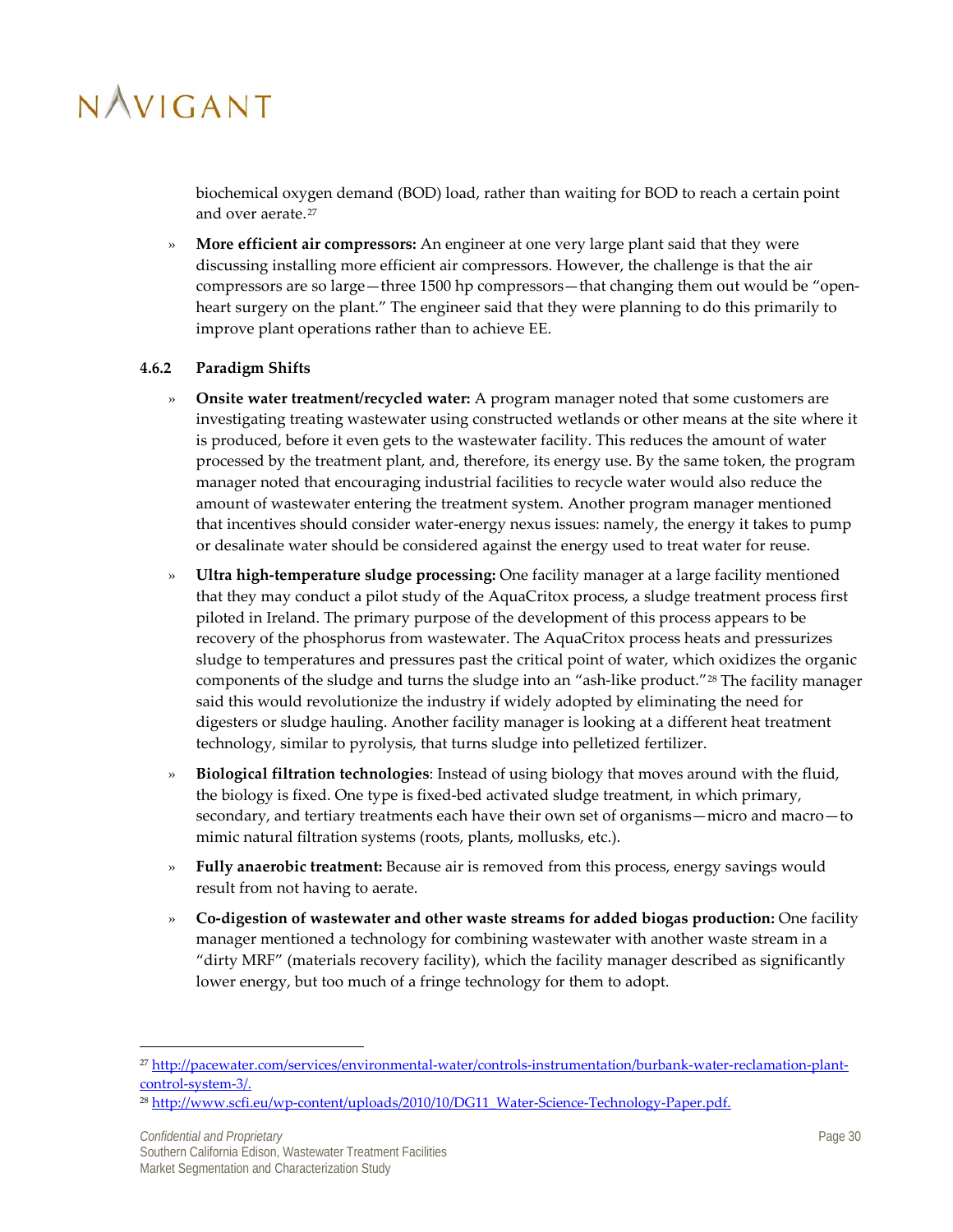- » **WWTP as distributed generation:** One facility manager of a large plant with onsite generation mentioned that their plant does not use much energy from the grid in the first place, but has the ability to generate energy instantaneously to supply to the grid. Another facility manager said that they are applying for a microgrid to be able to smooth out their loads or handle a power outage.
- » **Other changes to process:** One facility manager mentioned that large engineering firms are doing a lot of work rethinking the wastewater treatment process. In a huge step away from the current activated sludge process, the new process would remove solids early on in a digestiontype process.

#### <span id="page-37-0"></span>**4.6.3 Non-Water-Related Measures**

- » **LED lighting:** One treatment plant manager mentioned that they were looking at LED lighting, but their management wanted to take a conservative approach and not switch too quickly. An SME in an organization representing several treatment plants observed that although LEDs are cost-effective with incentives, customers consider them a risk because the LED fixtures are not yet standardized and they may be unable to replace bulbs in the future without replacing the entire system.
- » **Heating, ventilation, and air conditioning (HVAC) in non-process spaces:** One facility manager said they were moving to variable volume HVAC in their switchgear and control rooms.
- » **Solar generation:** Three plant managers mentioned solar, two of which were the two smallest plants we interviewed. One of the small plants said that it was looking at putting solar on the shade covering over the UV banks and tertiary filters, while the other said that it was in the queue for getting a solar farm through a utility power purchase agreement that would not require it to put up any capital. The largest of the three facilities said that it was advancing solar at all of its (multiple) plants. Planned for completion by the end of the year, the solar power installation would produce 1 MW of power that would be used to meet the demands of the plant and offset energy costs.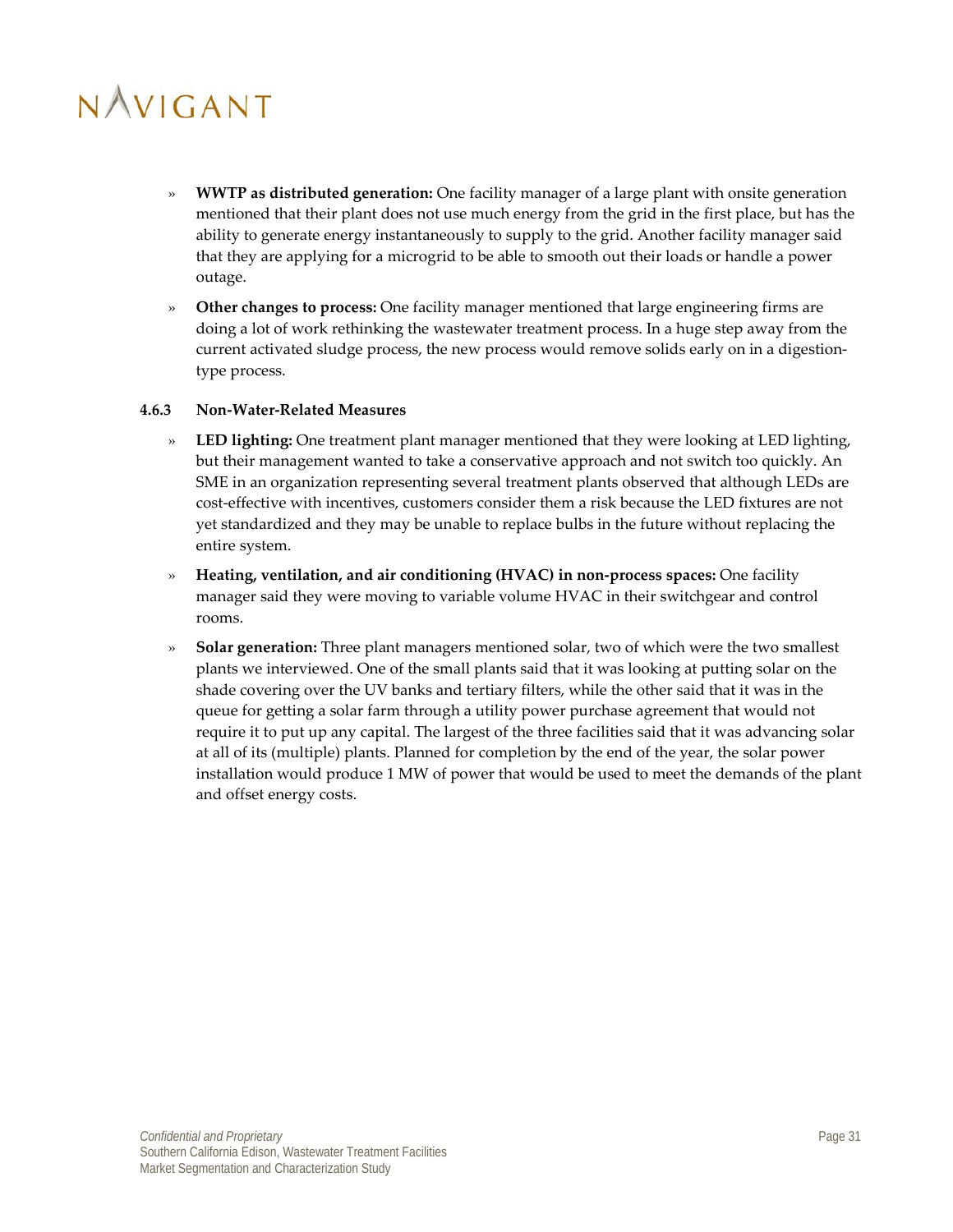### <span id="page-38-0"></span>**5 Recommendations**

Navigant has consolidated interview findings and developed recommendations for utilities to strengthen their relationships with WWTPs and further reduce energy usage within this sector.

### <span id="page-38-1"></span>*5.1 Consider the Size of the Plant*

Small facilities and large facilities are vastly different in their energy intensities, budgeting processes, priorities, and needs; for these reasons, future studies should consider them as separate categories. Of the 250 plants in California, 80% treat less than 10 MGD on average, and these plants are far different from the larger plants that can treat up to hundreds of MGD.

Large plants tend to be highly sophisticated and can operate on economies of scale that justify the implementation of expensive but advanced EE projects. Because many have already picked the lowhanging fruit of EE such as VFD pumps, advanced blowers, and methane or biogas recovery, they are looking for the next frontier of energy savings. Utilities can help by being a resource for information on the most advanced features, continuing to fund pilot studies of emerging technologies, and generally helping these plants come up with customized solutions for their needs.

Small plants, on the other hand, are not as sophisticated and many, because of their size, do not have the revenues or budget to invest in advanced technologies. Some proven technologies such as VFD pumps have penetrated this market to some degree, but other more complex measures like biogas recovery are not highly utilized or not utilized at all for plants that do not have activated sludge. On the other hand, the interviewees at the two small plants that we spoke with were invested in saving energy. More study needs to be done on EE measures that would be appropriate for smaller plants, as well as the expected energy savings, keeping in mind that the savings would be aggregated across hundreds of plants.

### <span id="page-38-2"></span>*5.2 Help Customers Handle Competing Regulations*

Utilities should try to help their customers save energy even in the presence of competing regulations from the AQMDs in California. AQMD rules restrict emissions from biogas-using equipment such as ICEs, so in a seemingly non-intuitive outcome, many plants are flaring the gas instead of using it beneficially. Utilities may not be able to affect the regulations, but should adapt their incentives to the fact that the barrier is no longer to the production of biogas but to making that biogas usable. For example, utilities could incentivize or rebate the cleaning technologies that would allow treatment plants to use the biogas. Utilities could potentially also incentivize process-enhancing technologies that enhance biogas production, thus making the treatment more cost-effective.

### <span id="page-38-3"></span>*5.3 Focus on Process as well as Technology*

By the same token, utilities should look beyond specific technologies to consider how the treatment process itself can be made more efficient. Beyond the low-hanging fruit, the logical next step in EE for some plants could be redesigning the process altogether. This should also account for energy use beyond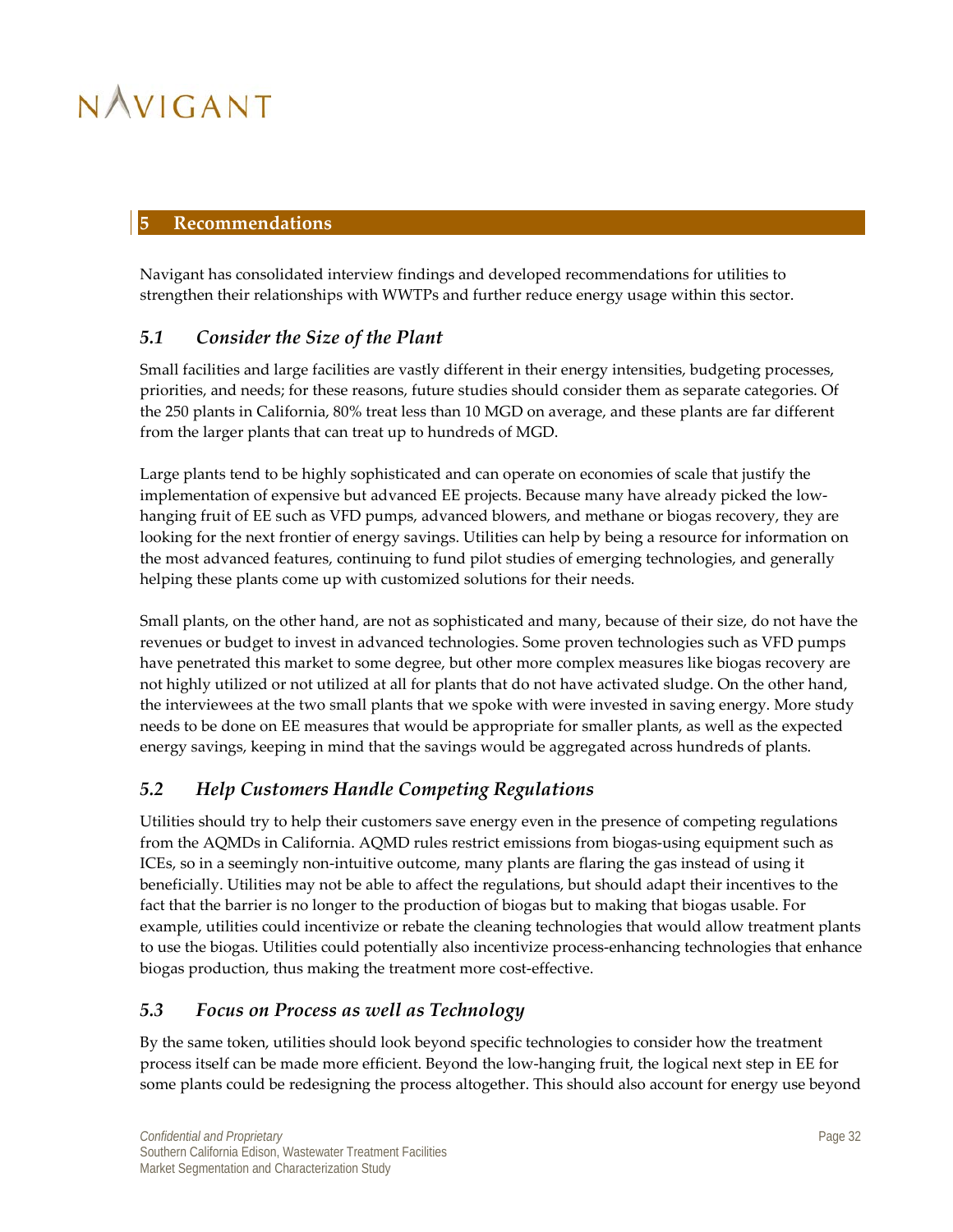the treatment process itself. For example, advancements that reduce the amount of sludge produced also reduce the energy use of transporting the sludge. Likewise, water recycling at the source would reduce the total amount of water a treatment plant has to treat, thus lowering energy use.

### <span id="page-39-0"></span>*5.4 Continue Long-Term Relationship Development through Account Managers*

California utilities should continue to be both proactive and responsive in their communications with WWTPs. Regardless of the facility managers' sometimes critical opinions of the IOUs' policies, they consistently saw their relationship with their utility account managers as positive. Account managers help treatment plant operators feel that they are in a partnership with the utility, and the utilities should continue to support this environment of trust to maintain credibility with customers. Additionally, every plant is different, and a single point of contact helps with custom projects.

### <span id="page-39-1"></span>*5.5 Continue to Share Industry Knowledge*

Given the sophistication of many treatment plants and the deep level of knowledge among plant operators, utilities should stay educated and up-to-date on the latest information on advanced technologies and energy-saving measures. Since WWTPs generally do not compete with each other, they are willing to share their knowledge among themselves—several interviewees attended industry conferences and/or said they were members of industry organizations like SCAP. Utilities must be willing and able to both share knowledge with treatment plants and learn from them in order to continue to promote energy savings in the industry.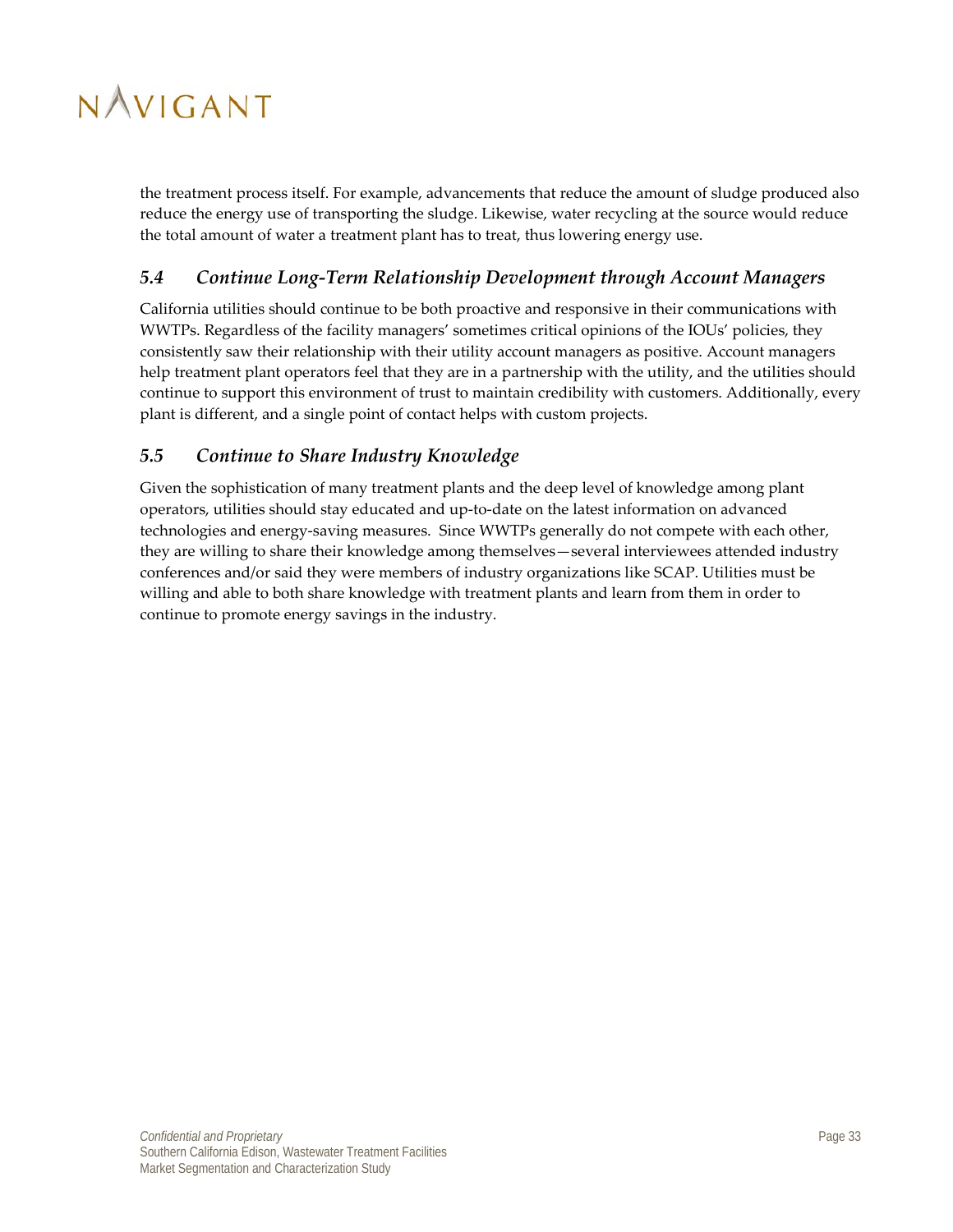### <span id="page-40-0"></span>**Appendix A References**

- Southern California Edison Company. ASW Engineering Management Consultants. Industry Standard Practice Study, ISP-0023: Wastewater Aerator Blower VFD. N.p., July 2013. PDF.
- Southern California Edison Company. ASWB Engineering. Industry Standard Practice Study, SCE-ISP-14-003: New Load VFD Additions to Wastewater Treatment Pumps. N.p., July 2014. PDF.
- Tchobanoglous, George et al. *Wastewater Engineering: Treatment and Reuse*. 4th ed. Boston: McGraw-Hill, 2003.
- United States. California Energy Commission. Quarterly Fuel and Energy Report. N.p., 2013. XLS.
- United States. California Public Utilities Commission. Fact Sheet: Statewide Commercial Program (2013- 2014). N.p., Apr. 2013. Web.
- United States. U.S. Environmental Protection Agency. Energy Efficiency in Water and Wastewater Facilities. N.p., 2013. PDF[. http://www.epa.gov/statelocalclimate/documents/pdf/wastewater](http://www.epa.gov/statelocalclimate/documents/pdf/wastewater-guide.pdf)[guide.pdf.](http://www.epa.gov/statelocalclimate/documents/pdf/wastewater-guide.pdf)
- United States. U.S. Environmental Protection Agency. Evaluation of Energy Conservation Measures for Wastewater Treatment Facilities. N.p., September, 2010. PDF. [http://www.epa.gov/statelocalclimate/documents/pdf/wastewater-guide.pdf.](http://www.epa.gov/statelocalclimate/documents/pdf/wastewater-guide.pdf)

Water-Energy Federation. U.S. Wastewater Treatment Plant Biogas Data. N.p., September 2012. XLS.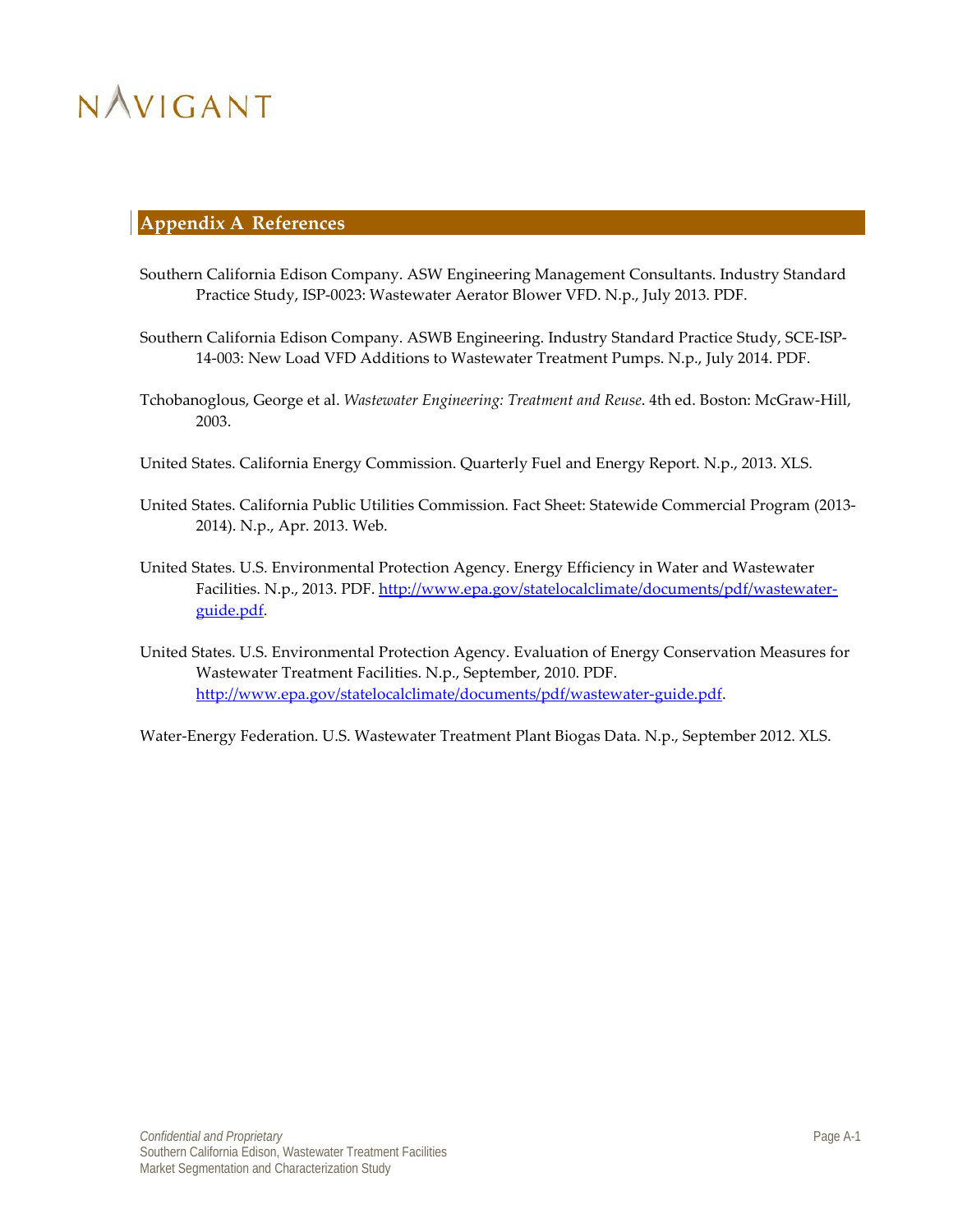### <span id="page-41-0"></span>**Appendix B Program Manager Interview Guide**

#### **1. Background Questions**

- (1) Please take a few minutes to describe your industry, current involvement in wastewater treatment efficiency, related programs, and knowledge of /involvement in related studies.
- (2) While the scope has been set, what sort of information or strategic advice do you hope to gain from this Navigant research project?

#### **2. Technology and Process Characterization Questions**

- (3) What baseline or Industry Standard Practice (ISP) assumptions and sources do you use for the following technologies, if any? Are any of these becoming ISP?
	- *a. Methane or biogas recovery*
	- *b. Improved aeration efficiency*
	- *c. Reduced UV disinfection energy intensity*
	- *d. More efficient sludge processing*
	- *e. Others?*
- (4) Can you talk about any other technologies or processes that have become or are becoming ISPs?
- (5) Do you provide incentives for any prescriptive measures and do customers apply for them? Have you observed customers applying for custom incentives for any of these measures?
- (6) Do you know of any new emerging technologies or processes that provide new opportunities for the industry?

### **3. Market Assessment and Program Activities Questions**

- (7) Can you describe current program activities, including:
	- a. Brief program history
	- b. Targeted equipment and processes

Follow up: Are there relevant differentiators for any of these in the customer base (e.g. different sizes of customers)?

- (8) Data Request: Do you have any data or information on these topics you can share (previously targeted opportunities or equipment, etc.)?
- (9) Tell us about any lessons learned or best practices regarding program design that have been developed during current and/or historical program activities.
- (10)What are the most important regulations governing this industry?
- (11)What are the most significant trends and drivers towards implementing new or more efficient equipment in this industry in California?
	- a. Examples: Costs (first, lifecycle, operational), reduction in equipment downtime, State and/or Federal regulations, sustainability goals, etc.
- (12)What barriers to increased program participation are you currently facing?
	- a. Technical technology or data limitations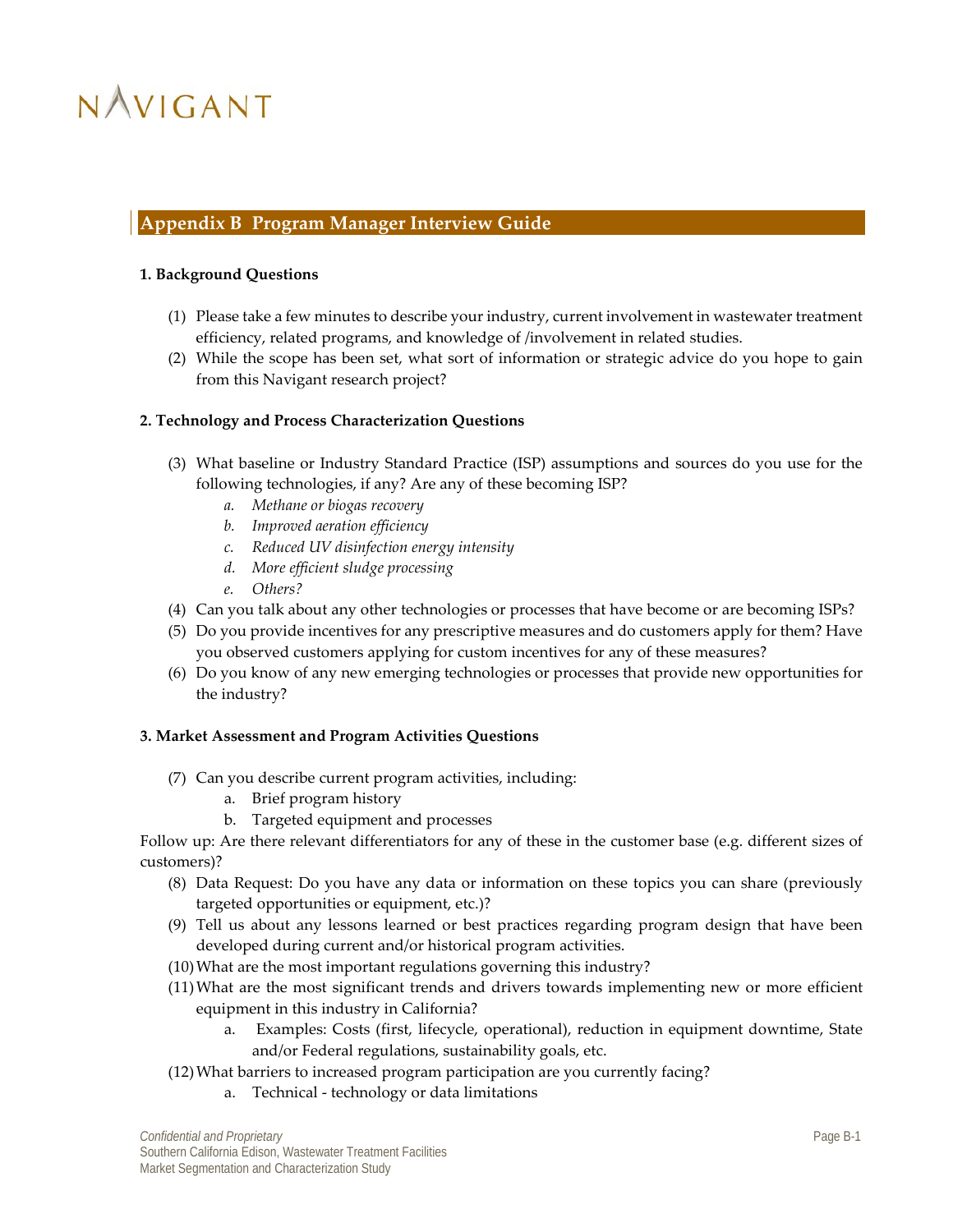b. Market - supplier limitations; or cost, education, or regulatory barriers

### **4. Identify New Opportunities Questions**

- (13)We've heard that many WWTPs may be undergoing new construction or expansion in the near future. Is this an accurate assessment from your perspective? How could the IOUs target opportunities towards new construction?
- (14)Do you have any other programs you are planning or envision launching in the near future?
- (15)Do you have any ideas for other programs that would be applicable across California?
- (16)Besides energy savings, what drives customers to pursue new opportunities for equipment or process changes?
	- a. Examples: Non-energy benefits, Maintenance (cost & time) savings, environmental concerns, regulation, etc.

#### **5. Market Actors**

- (17)Data Request: Can you identify any program participants, subject matter experts, and/or trade allies that you would recommend we interview? (SMEs or trade allies may include suppliers and vendors, regulators, State and Federal organizations, trade organizations, etc.)
- (18)Can you tell us about any other specific resources (market actors or other) you use to support your work in this area?

#### **6. Concluding Questions**

(19) Do you have any additional comments or concerns?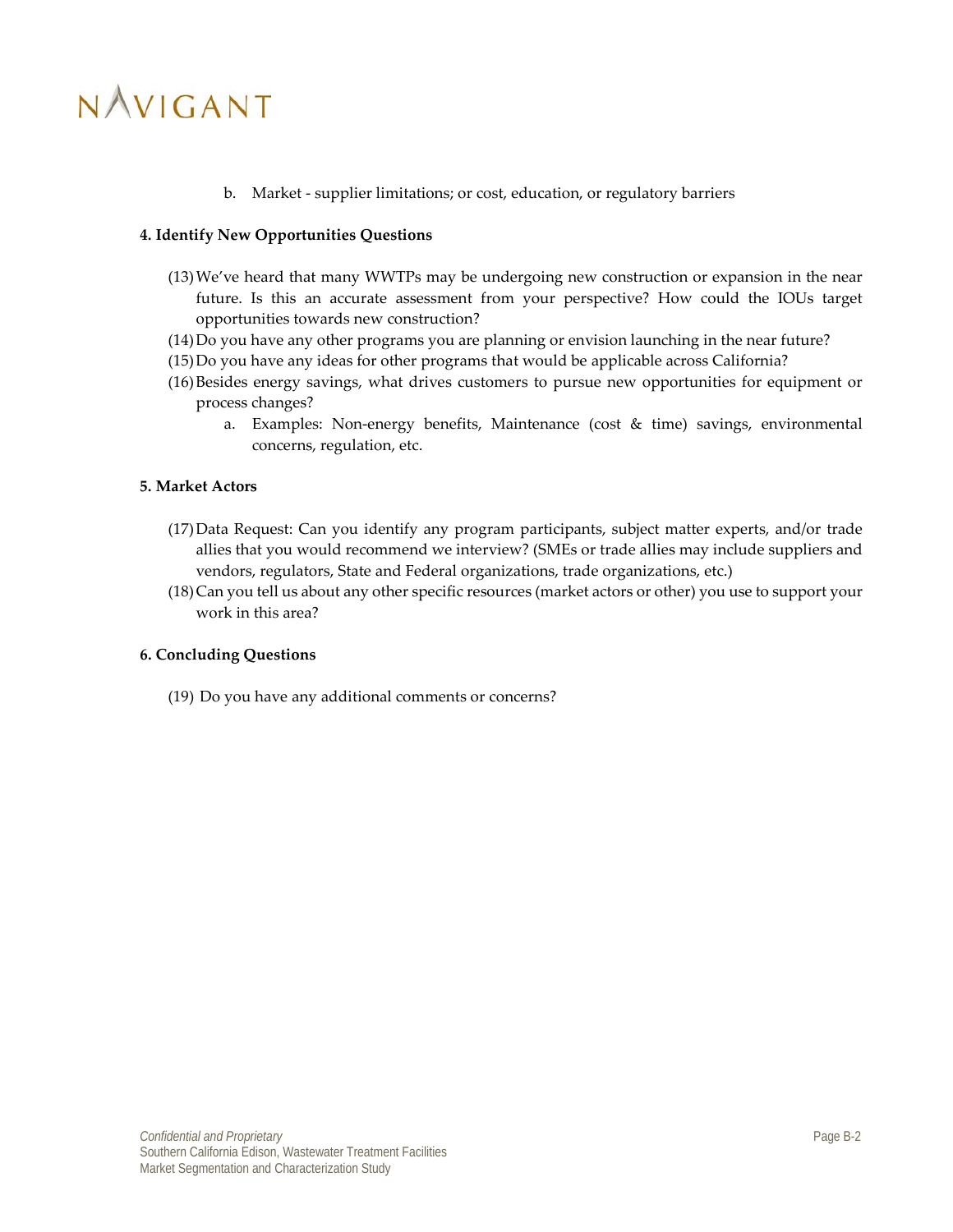### <span id="page-43-0"></span>**Appendix C Subject Matter Expert Interview Guide**

#### **1. Intro Questions**

- (1) Please take a few minutes to describe your organization and your role in your organization.
- (2) Can you briefly characterize your organization's wastewater treatment related members in terms of…
	- a. Size/capacity
	- b. Type of plant (primary, secondary, tertiary, advanced reclamation)
	- c. Region/utility territory
	- d. How many wastewater treatment members do you have?
	- e. Would you say your members are representative of the industry as a whole?
- (3) Do you know of any related programs or studies currently or recently performed?

#### **2. Market Assessment and Program Activities Questions**

- (4) How many or what percentage of your members are participating in utility programs?
- (5) Can you describe these utility program activities, including targeted equipment and processes? *Follow up:* Are there relevant differentiators for any of these in the customer base (e.g. different sizes of customers)?
- (6) From your perspective, what can utilities do to increase participation in their programs?

#### **3. Technology and Process Characterization Questions**

- (7) What are the most significant trends and drivers towards implementing new or more efficient equipment in the wastewater treatment industry in California?
	- a. Examples: Costs (first, lifecycle, operational), reduction in equipment downtime, State and/or Federal regulations, sustainability goals, etc.
- (8) What barriers to implementing efficient equipment do you see among your member organizations?
	- a. Technical technology or data limitations
	- b. Market supplier limitations; or cost, education, or regulatory barriers
- (9) We would like to ask about some specific technologies and how their technical potential may be affected by regulations.
	- a. The first is measures for **recovering methane or biogas:**
		- i. How common is this technology in the industry? among your members?
		- ii. What regulations affect how or whether plants implement this technology? (E.g. AQMD regulations) What is the nature of the effect and what is its magnitude?
		- iii. What percentage of plants do you think would otherwise implement this technology were it not for the regulations? Does this vary by customer size or customer characteristics?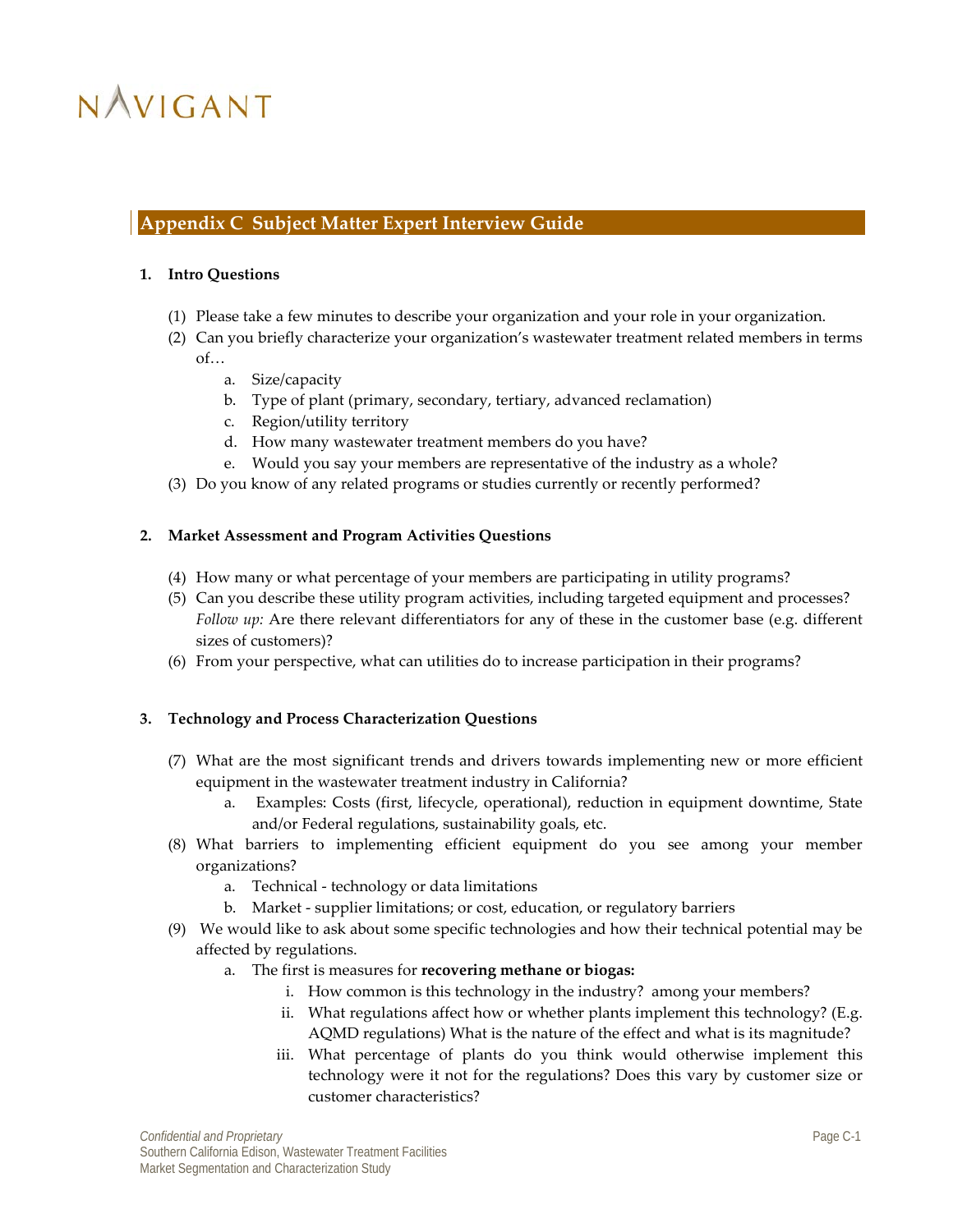$(10)$  Other technologies: How familiar are you with... [If so, ask same questions as above]

- a. Measures to **improve aeration efficiency:** *(For example: VFD blowers, fine bubble aerators, turblex blowers, high speed turbo blowers)*
- b. **VFD pumps**
- c. Measures to **reduce energy intensity of UV disinfection** (*For example: low pressure lamps, photocatalytic systems, UV LED bulbs)*
- d. Measures for **more efficient sludge processing** *(For example: thickening centrifuges before digestion, dewatering centrifuges after digestion, linear motion mixers in digestion, new construction: egg-shaped digesters)*
- (11) Can you talk about technologies or processes that are becoming Industry Standard Practices?

### **4. Identify New Opportunities Questions**

- (12)Do you know of any new emerging technologies or processes not yet discussed that provide new opportunities for the industry?
- (13)We've heard that many WWTPs may be undergoing new construction or expansion in the near future. Would you agree with this prediction? If so, how could the IOUs target opportunities towards new construction?

### **5. Market Actors**

- (14)Data Request: Can you identify any facility managers, subject matter experts and/or trade allies that you would recommend we interview?
	- *b. Prompt as needed: Suppliers and vendors, regulators, State and Federal organizations, trade organizations, specific facilities – program participants and non-participants, etc.*
- (15)Can you tell us about any other specific resources (market actors or other) you use to support your work in this area?

### **6. Concluding Questions**

(16) Do you have any additional comments or concerns?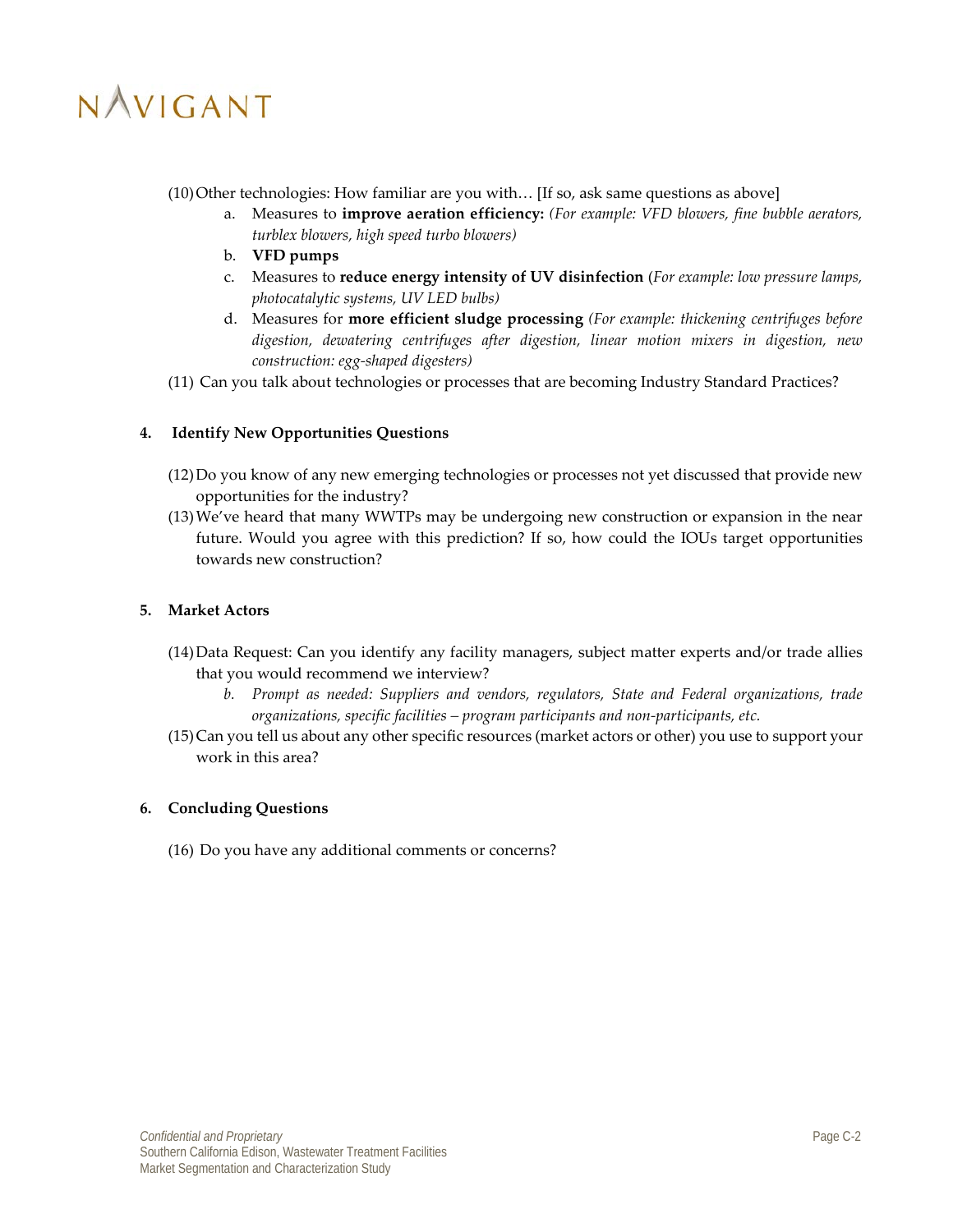### <span id="page-45-0"></span>**Appendix D Facility Manager Interview Guide**

#### **1. Introduction Questions**

- (1) Please take a few minutes to provide us with some background information:
	- a. What is your role at the facility?
	- b. Is your wastewater treatment plant a primary, secondary, tertiary, or advanced water reclamation facility?
	- c. How many different plants do you operate within the overall facility?
	- d. What is the size or capacity of the facility? (Ask for each plant if more than one.)
	- e. What size geographic area does your facility serve?
	- f. What types of customers do you primarily serve residential, commercial, agricultural, or industrial?
	- g. What percentage of your water treatment is associated with each customer group?
	- h. Are you planning any new construction such as an expansion or renovation in the near future? [If yes, we would like to ask the interview questions in the context of both your existing facility and new construction.]

### **2. Technology and Process Characterization Questions**

- (2) First, we would like to understand the energy-related part of your business:
	- a. Where do utility costs rank on your list of operational expenditures?
	- b. How important are energy costs and energy savings to your overall business?
- (3) Next, we would like to ask about any energy-saving design practices at your facility
	- a. What energy-saving technologies or design practices are incorporated into your facility, if anything? Please discuss technologies for saving both electricity and natural gas.
- (4) What is your plant's energy intensity? (kWh/million gallons, therms/million gallons)
	- a. In your opinion, how efficient is your equipment compared to other wastewater treatment facilities in California operating under similar conditions (type and amount of effluent, treatment level, etc.)?
- (5) How do you inform yourself about new energy efficient, new technologies and equipment, etc.?
- (6) What is your motivation for installing equipment that saves energy?
	- a. Do you experience any benefits from efficient technology or processes that are *not* related to energy or utility costs? *(For example: Operations & maintenance benefits, regulatory compliance)*
	- b. Do you select equipment primarily for non-energy benefits or energy savings?
- (7) What challenges or barriers do you face within your organization if/when you would like to install energy-saving equipment or new technology in your facility?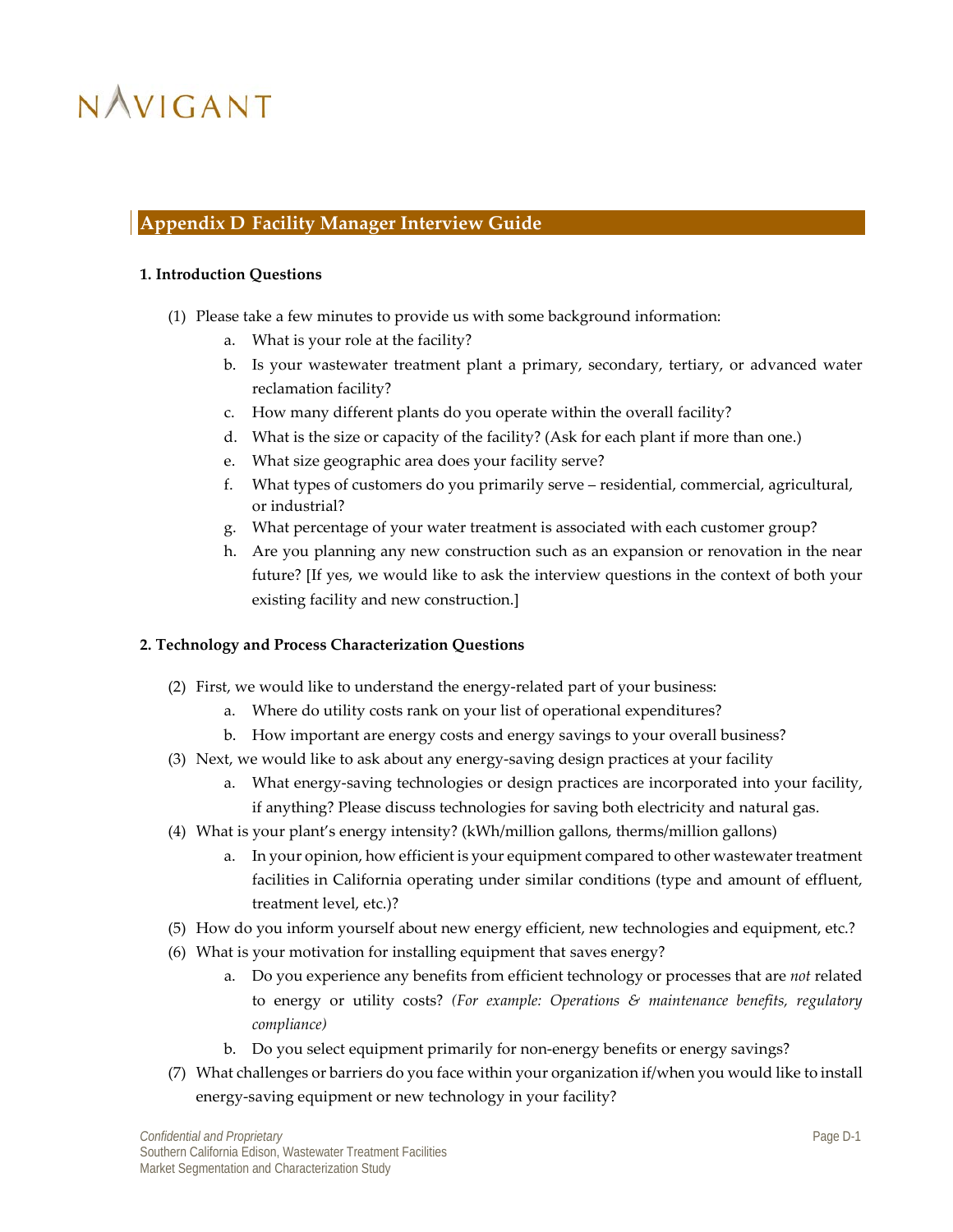- (8) What motivates you to overcome these barriers and implement energy efficient technologies or processes?
- (9) Now we would like to hear your thoughts on some advanced technologies that can save energy at wastewater treatment plants. Please respond in terms of all plants under your control (if more than one).
	- a. The first is measures for **recovering methane or biogas:**
		- i. In the last five years, have you implemented any measures to recover methane or biogas at wastewater treatment plants?
			- 1. If yes:
				- a. Can you describe the measures? (What treatment do you apply to the biogas before using it?)
				- b. What percent of your gas use does this represent?
			- 2. If no:
				- a. How do you currently handle methane or biogas generated as part of the treatment process?
				- b. Would you consider implementing this measure in your facility? Why or why not?
				- c. In your opinion, how significant would you expect the energy savings to be if you installed this technology?
		- ii. In your experience, is this technology common practice in the industry?
	- b. Next I'd like to talk about measures to **improve aeration efficiency:** 
		- i. What type(s) of aeration do you use in your facility and what is the blower size?
		- ii. In the last five years, have you implemented any measures to improve aeration efficiency at wastewater treatment plants? (*For example: VFD blowers, fine bubble aerators, turblex blowers, high speed turbo blowers)*
			- 1. If yes:
				- a. Can you describe the measures?
				- b. How significant would you estimate the savings to be for each measure (either in kWh per year or in terms of a percent of your overall energy use)?
			- 2. If no, or if there are some measures you have not implemented:
				- Would you consider implementing this measure in your facility? Why or why not?
				- b. In your opinion, how significant would you expect the energy savings to be if you installed this technology?
			- 3. In your experience, are these technologies common practice in the industry?
	- c. Next I'd like to talk about **VFD pumps:**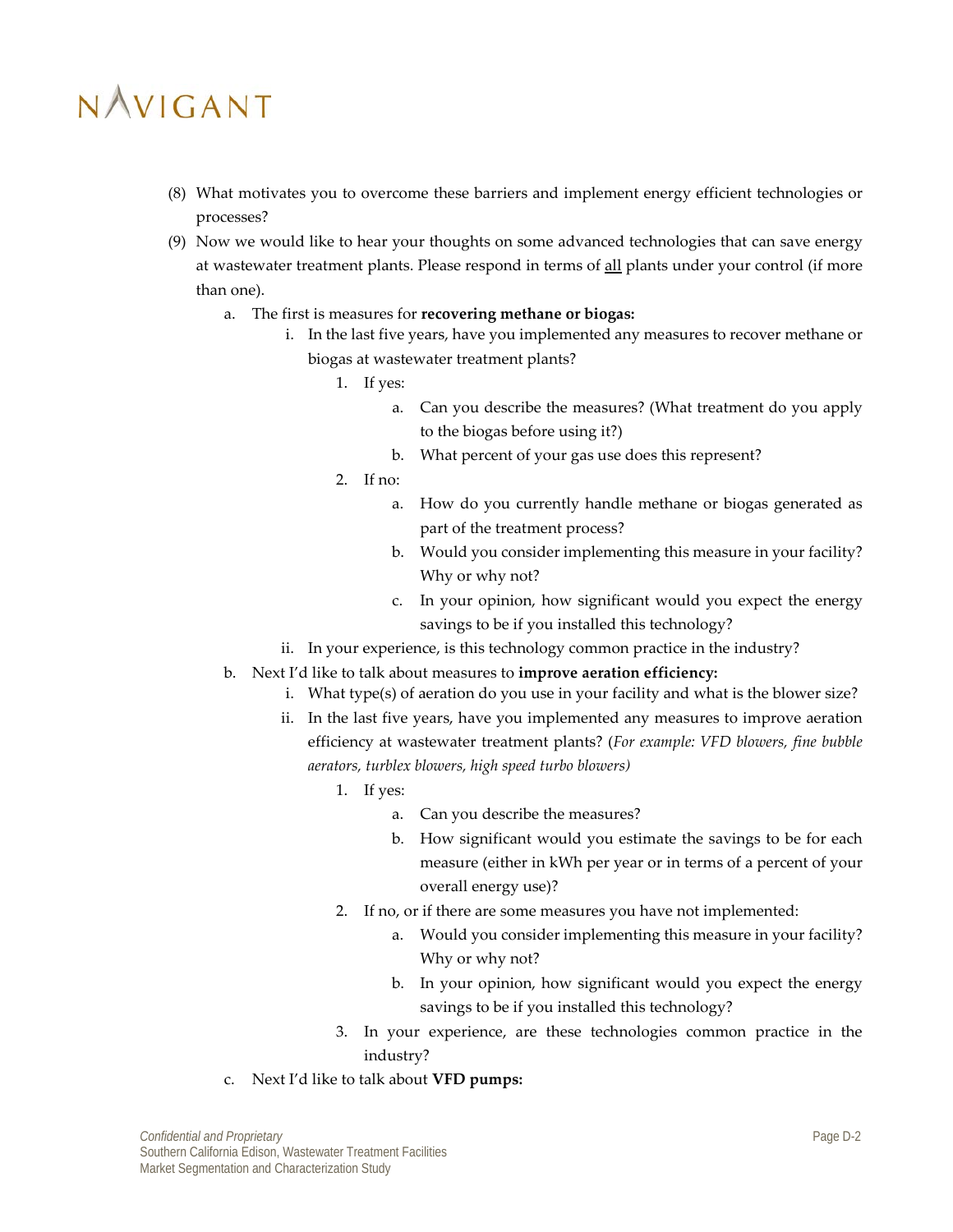- i. In the last five years, have you implemented VFD pumps at your facility?
	- 1. If yes:
		- a. In what applications have they been implemented?
		- b. How significant would you estimate the savings to be for each measure (either in kWh per year or in terms of a percent of your overall energy use)?
	- 2. If no (or if not in certain applications):
		- a. Would you consider implementing this measure in your facility? Why or why not?
		- b. In your opinion, how significant would you expect the energy savings to be if you installed this technology?
	- 3. In your experience, are these technologies common practice in the industry?
- d. *If you implement UV disinfection:* Next I'd like to talk about measures to **reduce energy intensity of UV disinfection:**
	- i. In the last five years, have you implemented any measures to reduce energy intensity of UV disinfection? (*For example: low pressure lamps, photocatalytic systems, UV LED bulbs)*
		- 1. If yes:
			- a. How significant would you estimate the savings to be for each measure (either in kWh per year or in terms of a percent of your overall energy use)?
		- 2. If no:
			- a. Would you consider implementing this measure in your facility? Why or why not?
			- b. In your opinion, how significant would you expect the energy savings to be if you installed this technology?
		- 3. In your experience, are these technologies common practice in facilities that use UV disinfection?
- e. Lastly**,** I'd like to talk about measures for **more efficient sludge processing:**
	- i. In the last five years, have you implemented any measures to improve efficiency of sludge processing? (*For example:* thickening centrifuges before digestion, dewatering centrifuges after digestion, linear motion mixers in digestion, new construction: egg-shaped digesters)
		- 1. If yes:
			- a. Can you describe the measures?
			- b. How significant would you estimate the savings to be (either in kWh per year or in terms of a percent of your overall energy use)?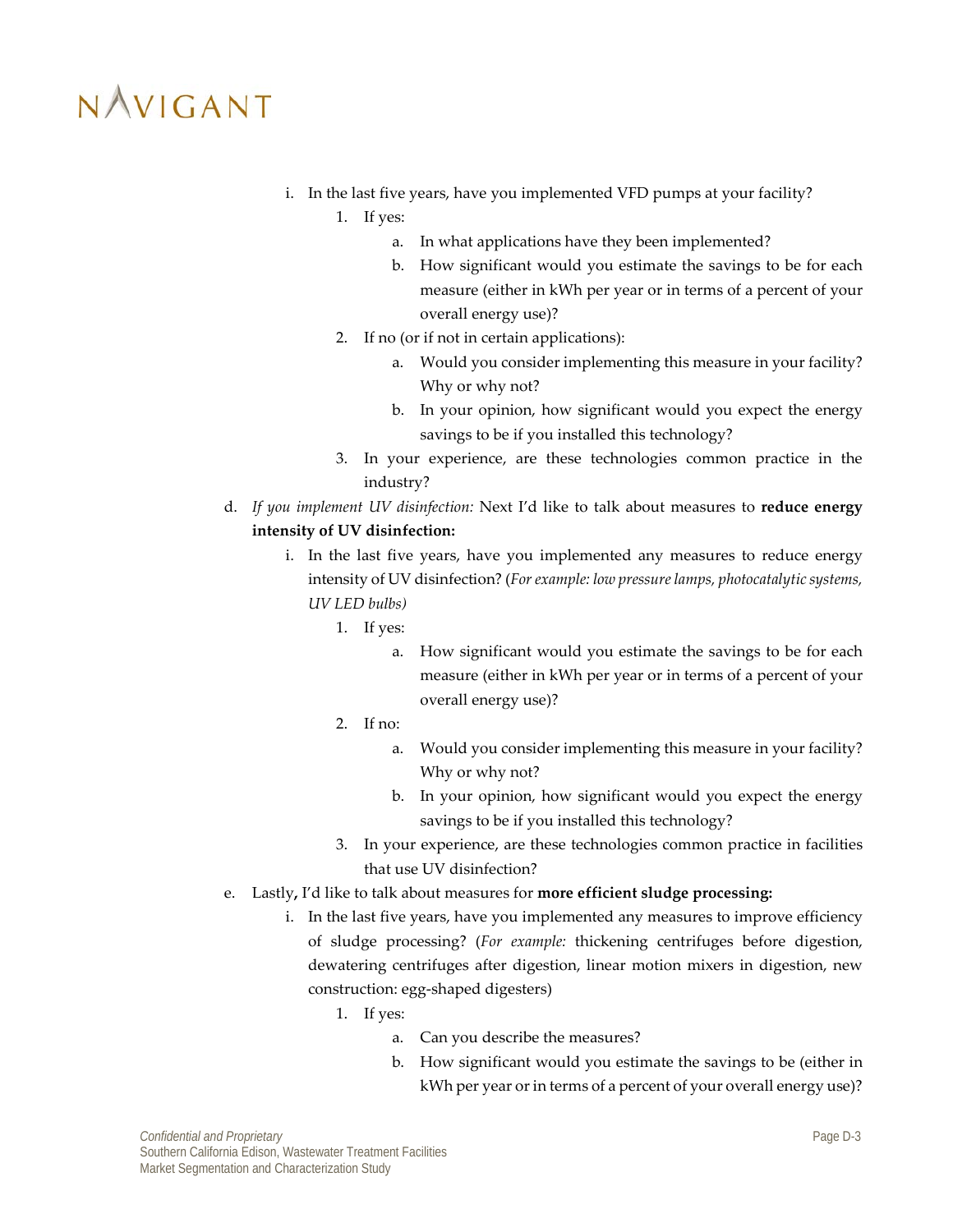- 2. If no:
	- a. Would you consider implementing this measure in your facility? Why or why not?
	- b. In your opinion, how significant would you expect the energy savings to be if you installed this technology?
- 3. In your experience, are these technologies common practice in the industry?
- (10)Are there any other energy efficiency technologies you are considering or planning to pursue?
- (11)Do you know of any new emerging technologies or processes not yet discussed that provide new energy saving opportunities for wastewater treatment plants?
- (12)Are you implementing measures that are not required by regulation or incentivized by a current utility program? Why or why not?
- (13)How do you approach equipment replacements and/or upgrades? For example, do you have a capital improvement strategy, replace-on-burnout versus early retirement, repair versus replace views, etc.?
- (14)What factors into your decision to either repair a piece of equipment or replace it?
- (15)What is the normal upgrade cycle for equipment? Do you do early replacement of functioning equipment?
- (16)Are there any recent or upcoming regulatory requirements that drive your design and operating practices?
	- a. Are there any energy efficiency measures that regulatory requirements would prevent you from installing?
	- b. Are there any energy efficiency measures that are required by regulation?

### **3. Utility Program Questions**

- (17) What is your relationship with your utility? Do you interact with the utility beyond simply paying the bill every month?
- (18)Have you participated in your utility's efficiency programs?
	- a. If yes, which one(s)?
	- b. What measures, if any, were installed as part of your participation in the program?
- (19)Do you interact with other wastewater treatment plants about energy use and energy saving opportunities?
- (20)In your opinion, what is the likelihood that other wastewater treatment facilities participate in utility efficiency programs?
- (21)From your perspective, what can the utility do to increase your participation with their programs?
- (22)What would you like to see from your utility?

#### **4. Market Actors**